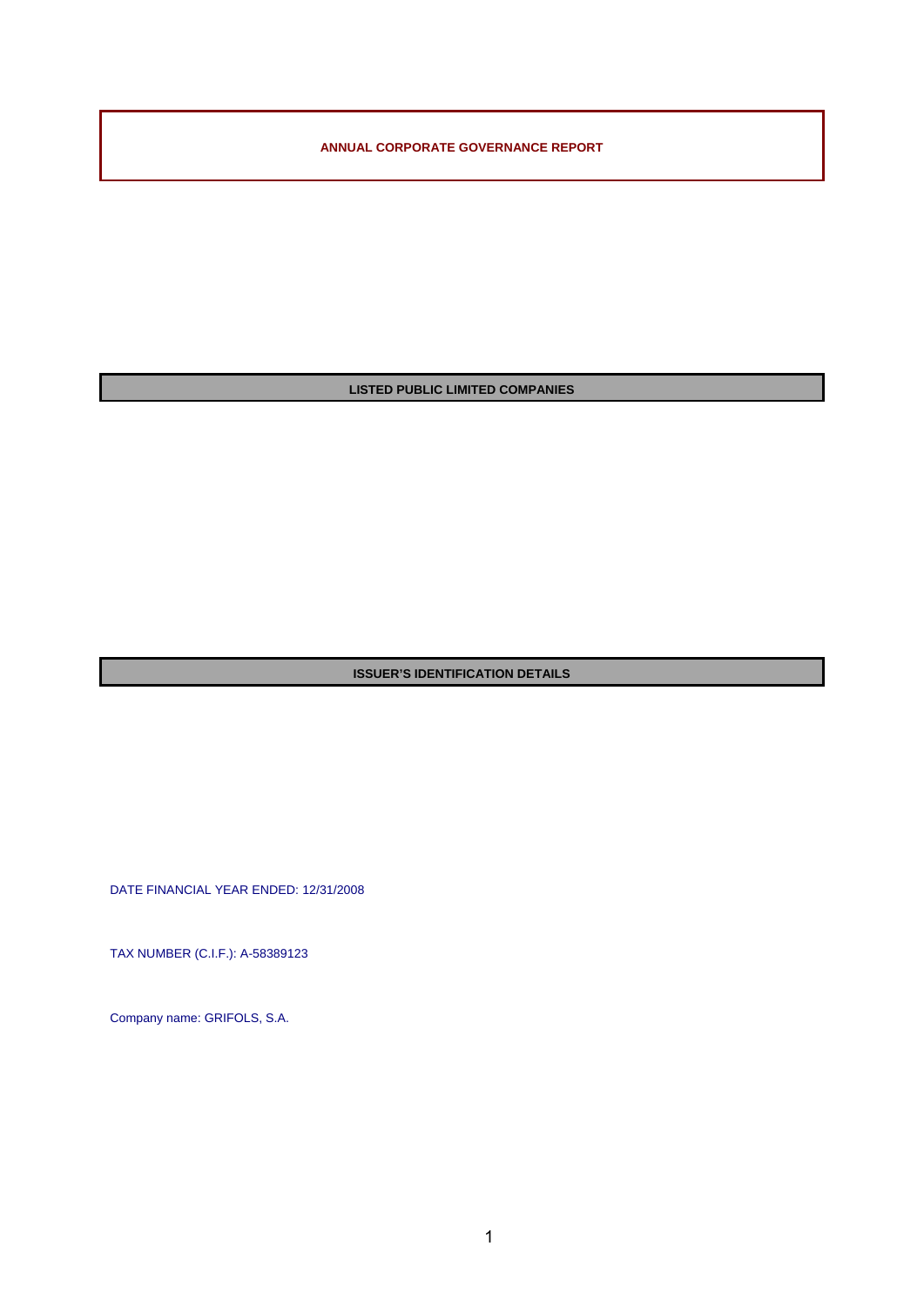# **MODEL ANNUAL CORPORATE GOVERNANCE REPORT FOR PUBLIC LIMITED COMPANIES**

The instructions for filling this report in given at the end of this document should be read in order to understand the model better and then draw this up properly.

# **A – OWNERSHIP STRUCTURE**

A.1 Complete the following table on the Company's share capital:

| Date of last modification | Share capital (euros) | <b>Number of shares</b> | Number of voting rights |
|---------------------------|-----------------------|-------------------------|-------------------------|
| 05/17/2006                | 106.521.449.50        | 213.064.899             | 213.064.899             |

State whether there are different types of shares with different associated rights:

# NO

A.2 Give details of the direct and indirect owners of significant shareholdings and of their size at the date of closing the financial year, excluding Directors:

| Personal or corporate name of the<br>shareholder | Number of direct voting<br>rights | <b>Number of indirect</b><br>voting rights (*) | % of total voting<br>rights |
|--------------------------------------------------|-----------------------------------|------------------------------------------------|-----------------------------|
| <b>SCRANTON ENTERPRISES, B.V.</b>                | 22,697,437                        |                                                | 10.653                      |
| DERIA, S.A.                                      | 18,687,588                        |                                                | 8.771                       |
| NOVOSTI, S.L.                                    | 16,540,827                        |                                                | 7.763                       |
| MR. VICTOR GRIFOLS LUCAS                         | 11,861,686                        | 1,250,501                                      | 6.154                       |
| <b>FMR LLC</b>                                   | 0                                 | 10,656,968                                     | 5.002                       |
| <b>FIDELITY INTERNATIONAL LTD</b>                | 0                                 | 8,164,867                                      | 3.832                       |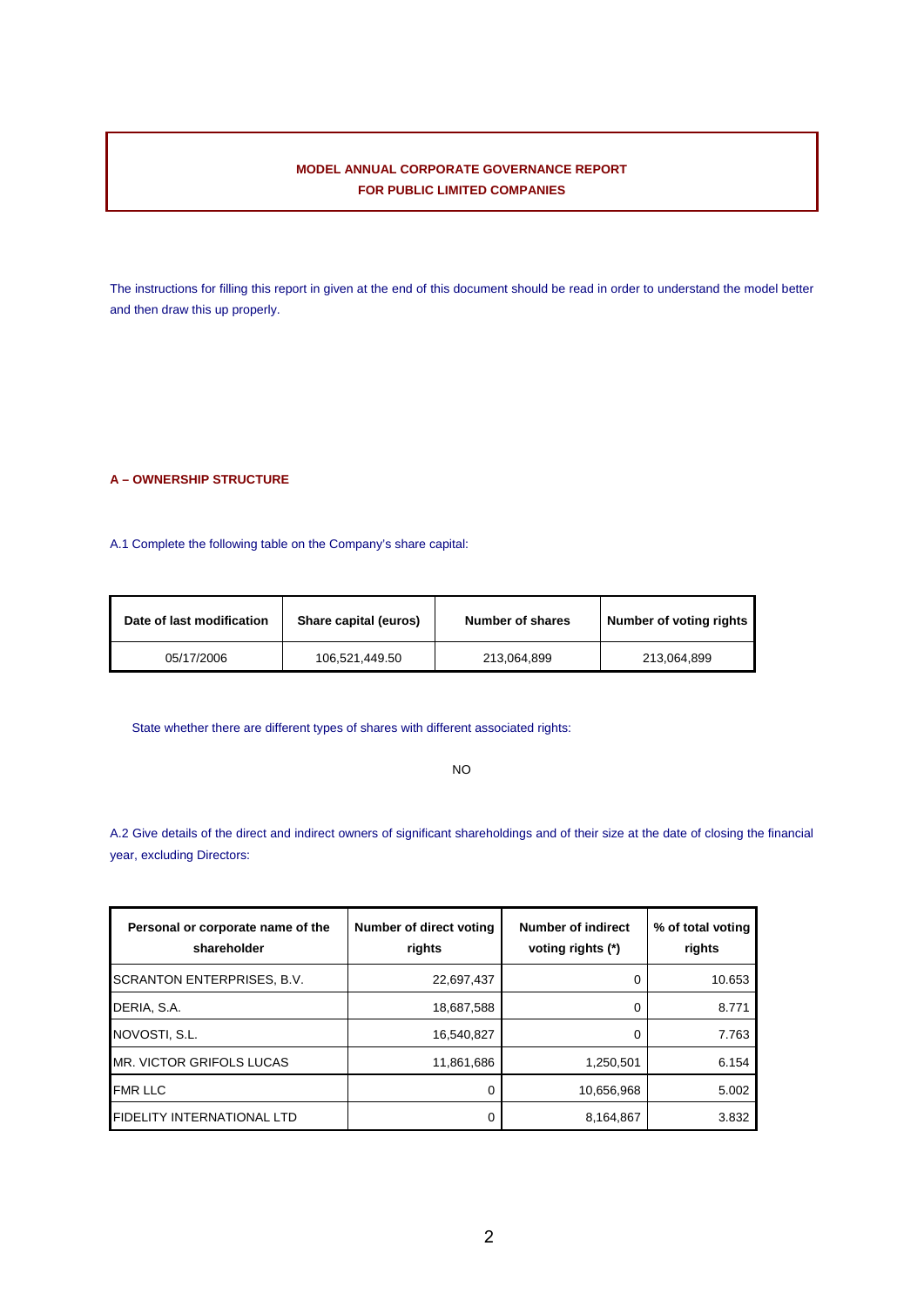| Personal or corporate name of<br>the indirect owner of the<br>holding | Held through: Personal or<br>corporate name of the direct<br>owner of the holding          | Number of direct<br>voting rights | % of total voting<br>rights |
|-----------------------------------------------------------------------|--------------------------------------------------------------------------------------------|-----------------------------------|-----------------------------|
| <b>IMR. VICTOR GRIFOLS LUCAS</b>                                      | RODELLAR AMSTERDAM B.V.                                                                    | 1,250,501                         | 0.587                       |
| <b>FMR LLC</b>                                                        | <b>FMR LLC</b><br>INDIRECT. ITEMIZATION IN<br><b>MANAGEMENT REPORT</b>                     | 10,656,968                        | 5.002                       |
| <b>FIDELITY INTERNATIONAL LTD</b>                                     | <b>FIDELITY INTL LTD</b><br>INDIRECT.<br><b>ITEMIZATION IN</b><br><b>MANAGEMENT REPORT</b> | 8,164,867                         | 3.832                       |

# State the most significant changes in the shareholding structure during the financial year:

| Personal or corporate name of the shareholder Date of the operation |            | Description of the operation          |
|---------------------------------------------------------------------|------------|---------------------------------------|
| <b>FIDELITY INTERNATIONAL LTD</b>                                   | 12/11/2008 | Dropped below 5% of the share capital |
| <b>ISTATE STREET BANK TRUST CO.</b>                                 | 12/31/2008 | Dropped below 3% of the share capital |
| <b>FMR LLC</b>                                                      | 07/31/2008 | 5% of the share capital was exceeded  |
| <b>IMORGAN STANLEY CO INTERNATIONAL LTD</b>                         | 09/23/2008 | Dropped below 3% of the share capital |

A.3 Complete the following tables on the members of the Company's Board of Directors with voting rights from Company shares:

| Personal or corporate name of Director | Number of direct<br>voting rights | Number of indirect<br>voting rights (*) | % of total voting<br>rights |
|----------------------------------------|-----------------------------------|-----------------------------------------|-----------------------------|
| MR. VICTOR GRIFOLS ROURA               | 435,150                           | 0                                       | 0.204                       |
| MS. ANNA VEIGA LLUCH                   | 100                               | 0                                       | 0.000                       |
| MR. EDGAR DALZELL JANNOTTA             | 254,127                           | 0                                       | 0.119                       |
| MR. JUAN IGNACIO TWOSE ROURA           | 129,674                           | 0                                       | 0.061                       |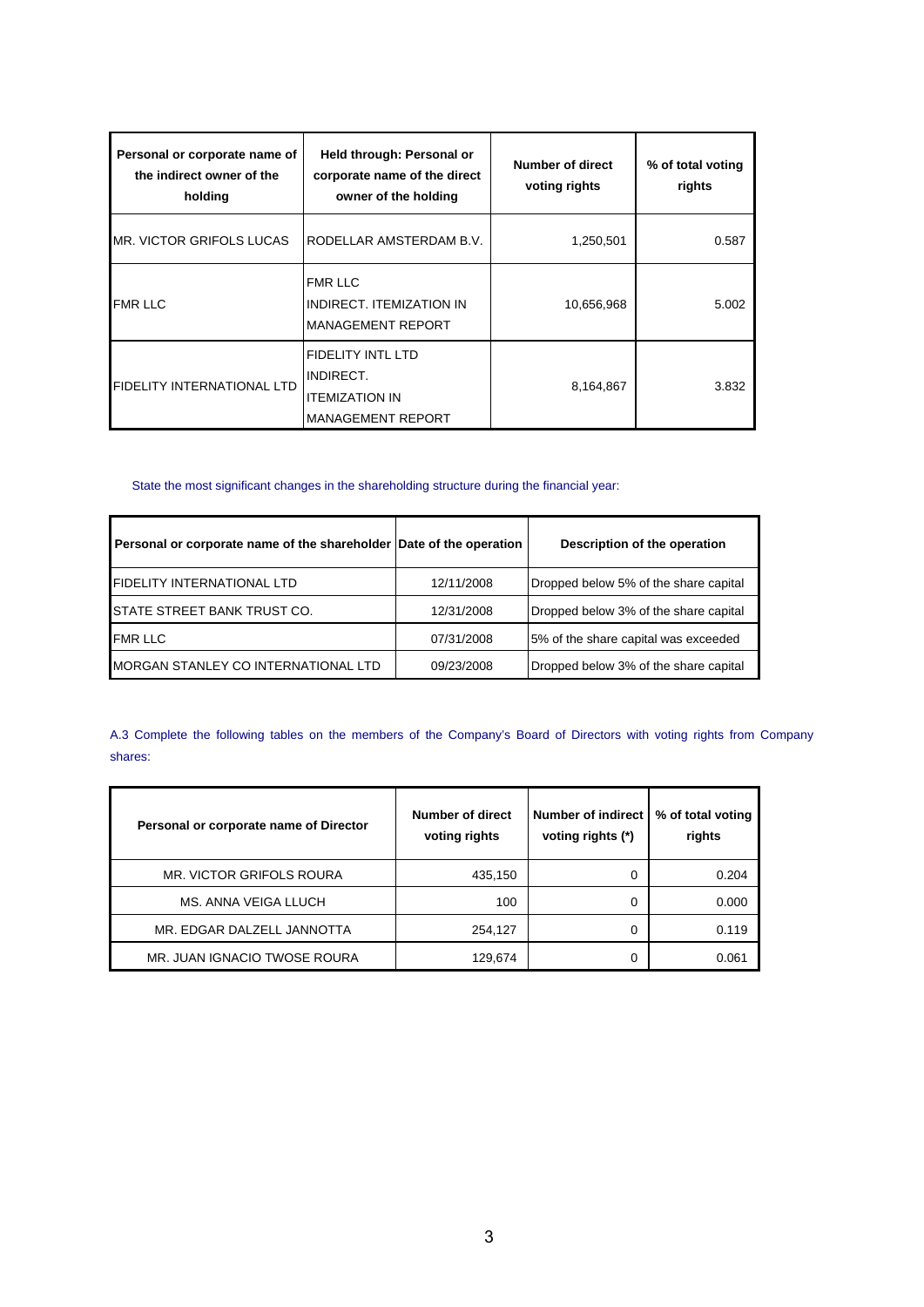| Personal or corporate name of Director | Number of direct<br>voting rights | Number of indirect<br>voting rights (*) | % of total voting<br>rights |
|----------------------------------------|-----------------------------------|-----------------------------------------|-----------------------------|
| MR. RAMON RIERA ROCA                   | 169,085                           | 8,000                                   | 0.083                       |
| MR. THOMAS GLANZMANN                   | 4,790                             | 15,000                                  | 0.009                       |
| THORTHOL HOLDINGS, B.V.                | 14,701,206                        | 0                                       | 6.900                       |
| MR. TOMAS DAGA GELABERT                | 44,564                            | 0                                       | 0.021                       |

| Personal or corporate name of<br>the indirect owner of the<br>holding | Held through: Personal or<br>corporate name of the direct<br>owner of the holding | Number of direct<br>voting rights | % of total voting<br>rights |
|-----------------------------------------------------------------------|-----------------------------------------------------------------------------------|-----------------------------------|-----------------------------|
| <b>IMR. THOMAS GLANZMANN</b>                                          | <b>IKOLHOLMEN INVESTMENT AB</b>                                                   | 15,000                            | 0.007                       |
| IMR. RAMON RIERA ROCA                                                 | IMS. LAURA RIERA SANTOS                                                           | 8,000                             | 0.004                       |

**% total number of voting rights belonging to the Board of Directors 7.398** 

Complete the following tables on the members of the Company's Board of Directors holding rights over Company shares:

A.4 Describe, where applicable, any family, commercial, contractual or corporate relations that may exist between the owners of significant shareholdings, to the extent that these are known to the Company, unless they are not highly relevant or stem from ordinary business operations:

# **Type of relationship:**

Family

# **Short description:**

Mr. Víctor Grifols Lucas is the father of the partners of Deria, S.A., uncle of the partners of Novosti, S.L., and uncle of the shareholders of Thorthol Holdings B.V.

|                          | Personal or corporate name connected |
|--------------------------|--------------------------------------|
| THORTHOL HOLDINGS, B.V.  |                                      |
| MR. VICTOR GRIFOLS LUCAS |                                      |
| NOVOSTI, S.L.            |                                      |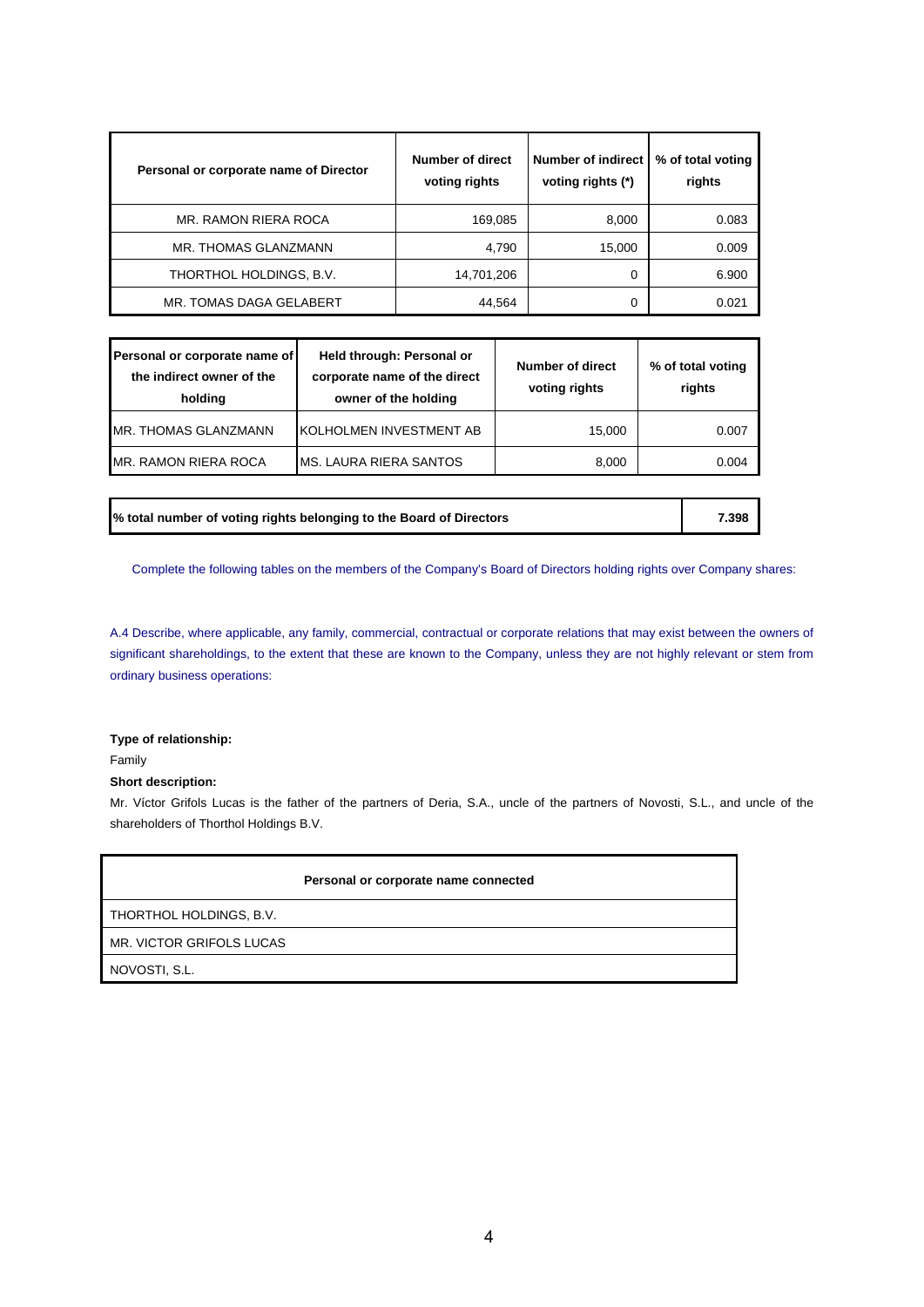DERIA, S.A.

A.5 Describe, where applicable, any commercial, contractual or corporate relations existing between the owners of significant shareholdings and the Company and/or its Group, unless they are not highly relevant or stem from ordinary business operations:

**Type of relationship:** 

**Contractual** 

**Short description:** 

Mr. Víctor Grifols Lucas is a partner of Marca Grifols, S.L., which is paid a fee for use of the Grifols trademark

**Personal or corporate name connected**

MR. VICTOR GRIFOLS LUCAS

**Type of relationship:** 

**Contractual** 

**Short description:** 

The shareholders of Thorthol Holdings B.V. (Grifols Gras family) are partners of Marca Grifols, S.L which is paid a fee for use of the Grifols trademark

**Personal or corporate name connected**

THORTHOL HOLDINGS, B.V.

A.6 State whether the Company has been informed of any shareholders' agreements affecting this pursuant to art. 112 of the Spanish Securities Market Law (LMV). Where applicable, describe these briefly and list the shareholders bound by any such agreement:

NO

State whether the Company is aware of the existence of any concerted actions arranged by its shareholders. Where applicable, give a short description of these:

NO

In the event of there having been any amendments to or termination of said stipulations or agreements or concerted actions, expressly state this: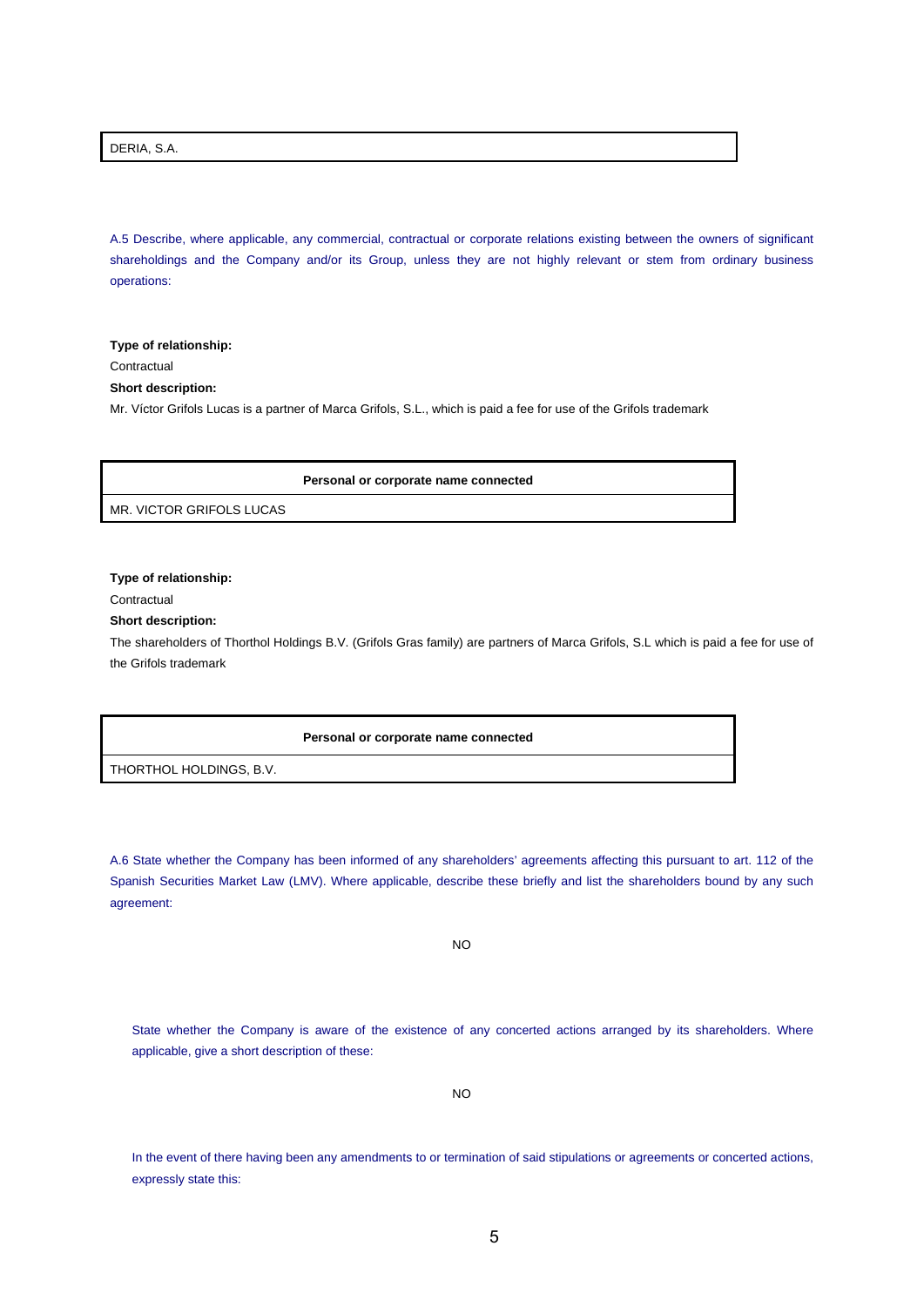A.7 State whether there is any natural or legal person now exercising or who could exercise control over the Company pursuant to article 4 of the Spanish Securities Market Law. Where applicable, identify this person:

A.8 Complete the following tables on the Company's treasury stock:

At the date of closing the financial year:

| Number of direct shares | Number of indirect shares (*) | Total % of share capital |
|-------------------------|-------------------------------|--------------------------|
| 2.411.622               |                               | 1.132                    |

(\*) Through:

**Total** 0

Give details of any significant variations taking place during the financial year, in accordance with what is laid down in Royal Decree 1362/2007:

| Notice date | Total of direct shares<br>acquired | <b>Total of indirect shares</b><br>acquired | Total % of share capital |
|-------------|------------------------------------|---------------------------------------------|--------------------------|
| 01/11/2008  | 2,257,255                          |                                             | 1.060                    |

| Capital gain/(loss) of the Company's treasury stock disposed of during the period (thousand |
|---------------------------------------------------------------------------------------------|
| euros)                                                                                      |

17

A.9 Give details of the conditions and period of the current mandate given by the Meeting to the the Board of Directors to acquire or transfer the Company's treasury stock.

The Ordinary General Meeting of 13th June 2008 authorized the Company's Board of Directors to acquire its own stock or subscription rights, by means of purchase, exchange, attribution account payment or any other form envisaged in the Law, either directly or through its subsidiaries, within the limits and with the requisites to be announced below:

(i) For the face value of the shares acquired, added to the ones already owned by the Company or its Subsidiary companies, not to exceed 5% of the Company's share capital at any time.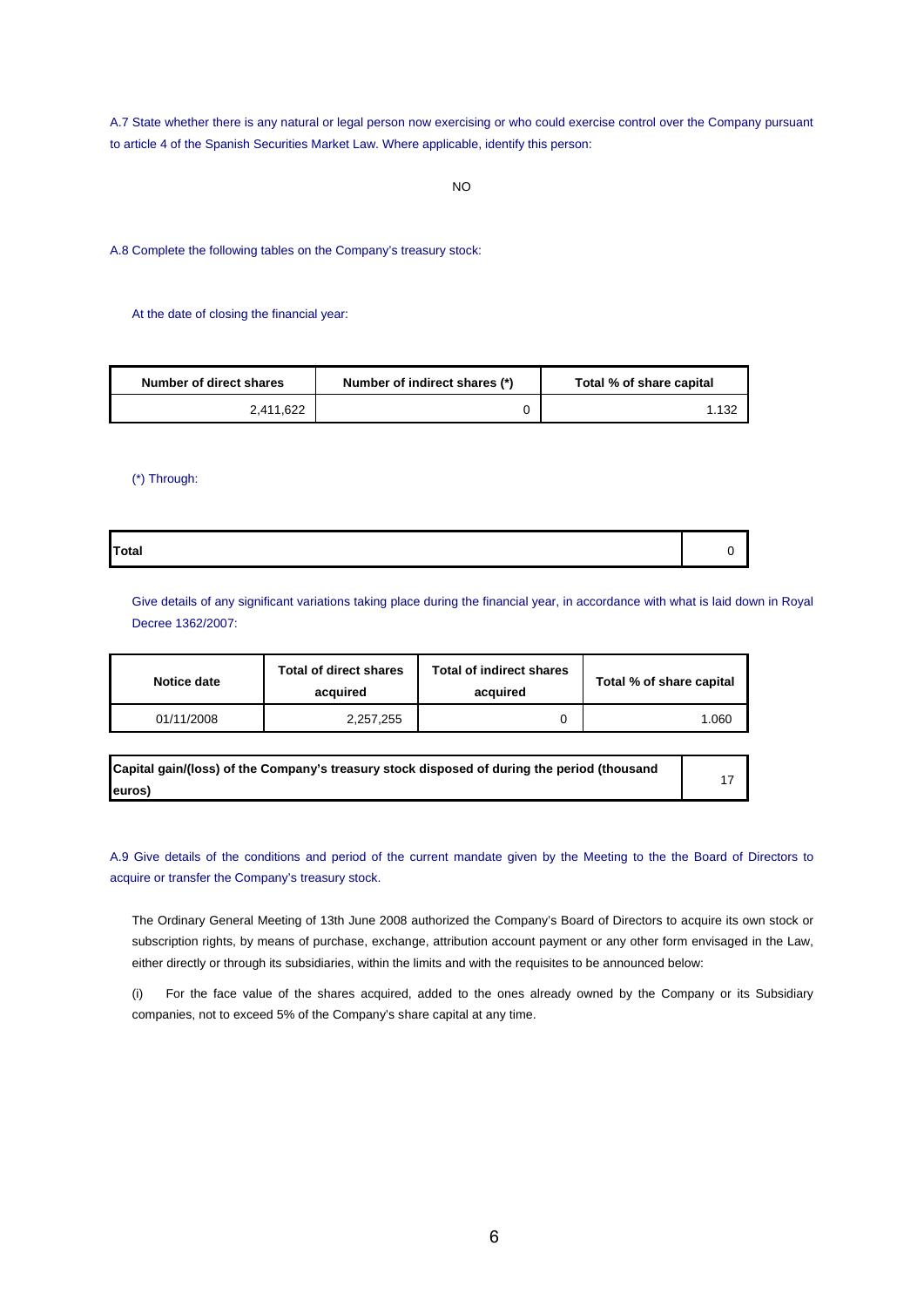(ii) For the acquisition to enable the Company to provide for the reserve laid down in rule 3 of article 79 of the Spanish Public Limited Companies Law, without reducing either the share capital or any legally or statutorily non-disposable reserves.

(iii) For the shares acquired to be paid up in full.

(iv) The maximum acquisition price will be the listed price at the stock exchange session on the day the acquisition is made or, where applicable, the one authorized by the Spanish Stock Exchange Commission. The minimum price will be 100% of the face value of each share.

(v) The authorization was granted for at most eighteen months.

(vi) The shares acquired may be intended to be given to the workers or managers of the Group, either directly or as a result of exercising any option rights to which they may be entitled.

A.10 State, where applicable, any legal and statutory restrictions to exercising voting rights, as well as any legal restrictions on acquisition or transfer of holdings in the share capital. State whether there are any legal restrictions to exercising voting rights:

| I<br>۰.<br>v |  |
|--------------|--|
|--------------|--|

**Maximum percentage of voting rights that a shareholder may exercise by legal restriction** 0

State whether there are any statutory restrictions to exercising voting rights:

NO

0

**Maximum percentage of voting rights that a shareholder may exercise through statutory restriction**

State whether there are any legal restrictions to the acquisition or transfer of holdings in the share capital:

 $N<sub>O</sub>$ 

A.11 State whether the General Shareholders' Meeting has agreed to adopt any neutralization measures against a public takeover bid pursuant to the provisions of Law 6/2007.

NO

Where applicable, explain the approved measures and the terms under which the restrictions would become ineffective: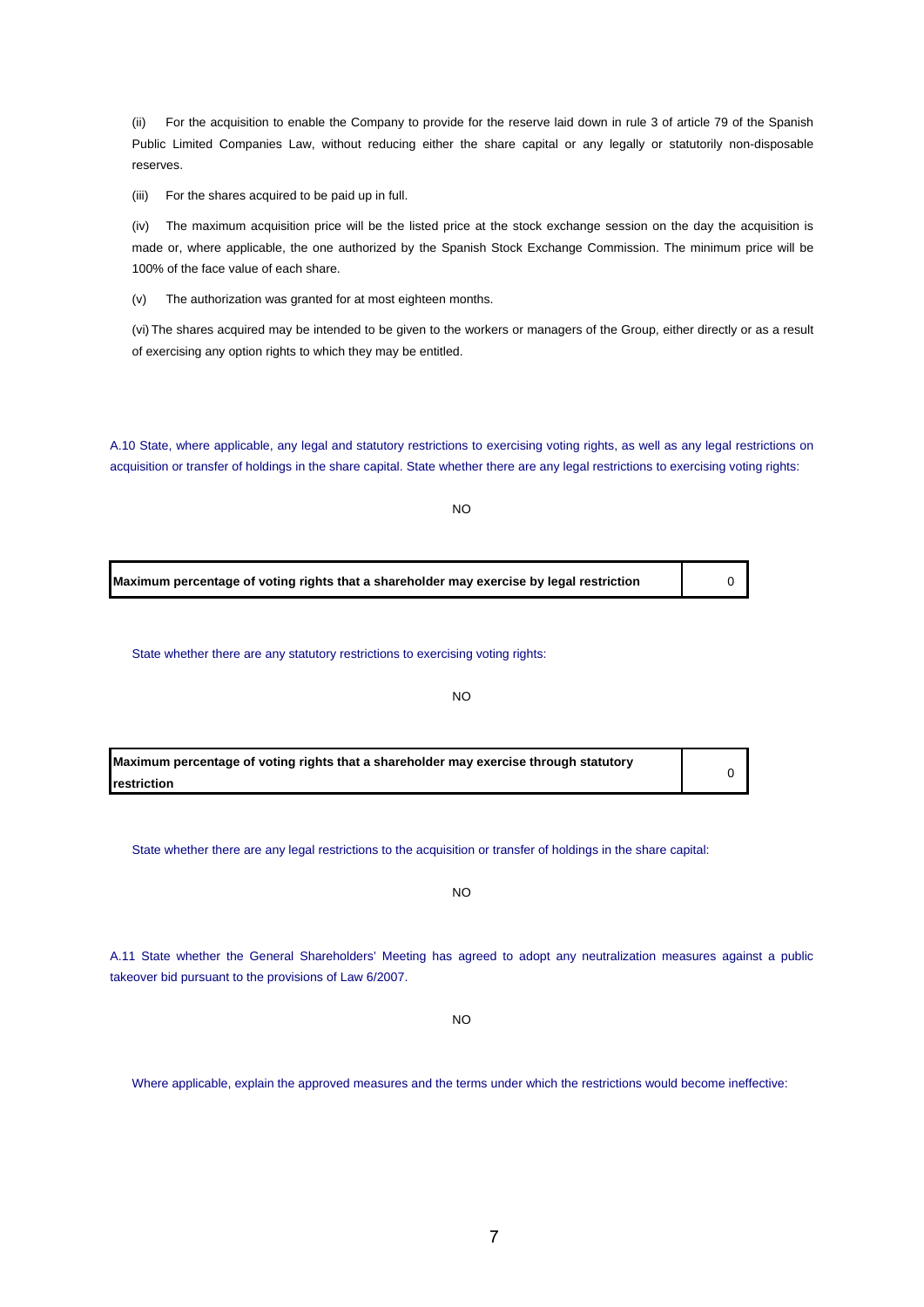# **B – STRUCTURE OF THE COMPANY'S ADMINISTRATION**

B.1 Board of Directors

B.1.1 Give details of the maximum and minimum number of Directors envisaged in the corporate articles:

| <b>Maximum number of Directors</b> | 15. |
|------------------------------------|-----|
| <b>Minimum number of Directors</b> |     |

# B.1.2 Complete the following table with the members of the Board of Directors:

| Personal or corporate<br>name of Director | Representative | Post on the<br><b>Board</b> | Date 1st<br>appointment | Date last<br>appointment | <b>Election</b><br>procedure                        |
|-------------------------------------------|----------------|-----------------------------|-------------------------|--------------------------|-----------------------------------------------------|
| <b>MR. VICTOR GRIFOLS</b><br><b>ROURA</b> |                | <b>CHAIRMAN</b><br>AND CEO  | 07/08/1991              | 06/20/2007               | <b>VOTING AT</b><br>SHAREHOLDERS'<br><b>MEETING</b> |
| <b>MS. ANNA VEIGA</b><br><b>LLUCH</b>     |                | <b>DIRECTOR</b>             | 12/09/2008              | 12/09/2008               | <b>CO-OPTATION</b>                                  |
| MR. CHRISTIAN M.C.<br><b>PURSLOW</b>      |                | <b>DIRECTOR</b>             | 05/21/2003              | 06/13/2008               | <b>VOTING AT</b><br>SHAREHOLDERS'<br><b>MEETING</b> |
| MR. EDGAR DALZELL<br><b>JANNOTTA</b>      |                | <b>DIRECTOR</b>             | 12/19/2006              | 12/19/2006               | <b>CO-OPTATION</b>                                  |
| MR. JUAN IGNACIO<br><b>TWOSE ROURA</b>    |                | <b>DIRECTOR</b>             | 04/13/2000              | 06/20/2007               | <b>VOTING AT</b><br>SHAREHOLDERS'<br><b>MEETING</b> |
| MR. RAMON RIERA<br><b>ROCA</b>            |                | <b>DIRECTOR</b>             | 04/13/2000              | 06/20/2007               | <b>VOTING AT</b><br>SHAREHOLDERS'<br><b>MEETING</b> |
| MR. THOMAS<br><b>GLANZMANN</b>            |                | <b>DIRECTOR</b>             | 04/05/2006              | 04/05/2006               | <b>VOTING AT</b><br>SHAREHOLDERS'<br><b>MEETING</b> |
| <b>THORTHOL</b><br>HOLDINGS, B.V.         |                | <b>DIRECTOR</b>             | 01/20/2000              | 06/20/2007               | <b>VOTING AT</b><br>SHAREHOLDERS'<br><b>MEETING</b> |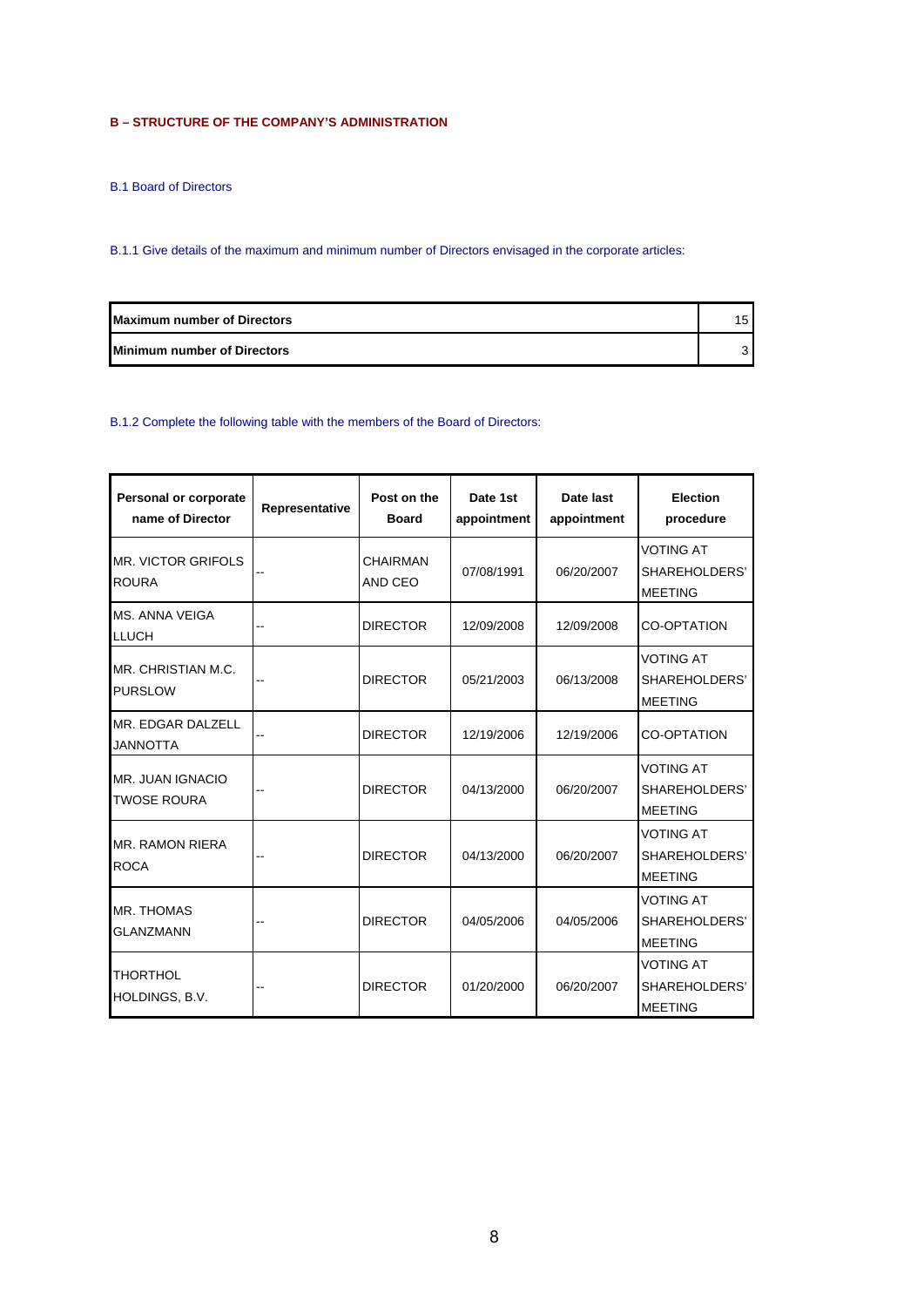| Personal or corporate                    | Representative | Post on the     | Date 1st    | Date last   | <b>Election</b>                                       |
|------------------------------------------|----------------|-----------------|-------------|-------------|-------------------------------------------------------|
| name of Director                         |                | <b>Board</b>    | appointment | appointment | procedure                                             |
| <b>MR. TOMAS DAGA</b><br><b>GELABERT</b> | --             | <b>DIRECTOR</b> | 04/13/2000  | 05/27/2005  | <b>VOTING AT</b><br>ISHAREHOLDERS'<br><b>IMEETING</b> |

**Total number of Directors** 9

State any members leaving the Board of Directors during the period:

| Personal or corporate name of Director | Status of shareholder at the<br>time of removal | Date leaving |
|----------------------------------------|-------------------------------------------------|--------------|
| IMR. THOMAS EDWIN DOSTER               | <b>PROPRIETARY</b>                              | 04/24/2008   |

B.1.3 Complete the following tables on the members of the Board and their different types:

# EXECUTIVE DIRECTORS

| Personal or corporate name of the Director | Committee proposing their<br>appointment        | Post held on the Company's<br>organization chart       |
|--------------------------------------------|-------------------------------------------------|--------------------------------------------------------|
| MR. VICTOR GRIFOLS ROURA                   | NOMINATING AND<br><b>REMUNERATION COMMITTEE</b> | CHAIRMAN AND CEO                                       |
| MR. JUAN IGNACIO TWOSE ROURA               |                                                 | <b>VICE-PRESIDENT OF</b><br><b>PRODUCTION</b>          |
| MR. RAMON RIERA ROCA                       |                                                 | <b>VICE-PRESIDENT OF</b><br><b>MARKETING AND SALES</b> |

| Total number of executive Directors |        |
|-------------------------------------|--------|
| Total % of the Board                | 33.333 |

EXTERNAL PROPRIETARY DIRECTORS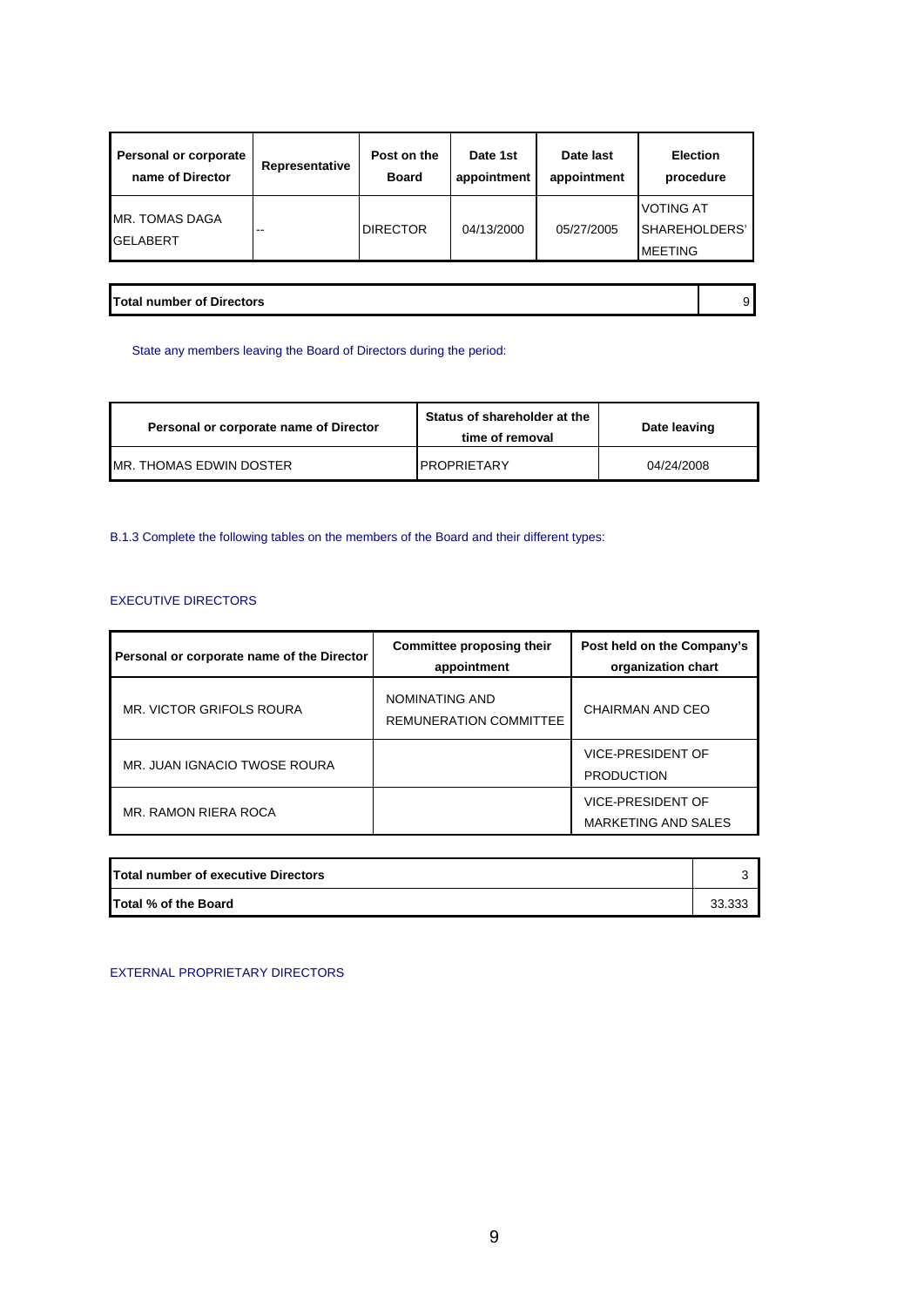| Personal or corporate name of<br>the Director | Committee proposing their<br>appointment | Personal or corporate name of the<br>significant shareholder whom they<br>represent or who proposed their<br>appointment |
|-----------------------------------------------|------------------------------------------|--------------------------------------------------------------------------------------------------------------------------|
| THORTHOL HOLDINGS, B.V.                       |                                          | THORTHOL HOLDINGS, B.V.                                                                                                  |
|                                               |                                          |                                                                                                                          |

### **Total number of proprietary Directors**

**Total % of Board** 11.111

#### INDEPENDENT EXTERNAL DIRECTORS

#### **Personal or corporate name of the Director**

MS. ANNA VEIGA LLUCH

#### **Profile**

Graduate in Biology and Ph. D in Biology (Cum Laude) at Barcelona Autonomous University. Specialist in Human Assisted Reproduction at the Official Biologists' Association and the Association for Study of Reproductive Biology (2001). She is Senior Clinical Embryologist Certification of the European Society for Human Reproduction and Embryology (2008). She has been Director of the Biology Section of the Reproductive Medicine Service of the Dexeus University Institute (1982-2004). Coordinator of the Master in Reproductive Biology and ART of the Reproductive Medicine Service of the Dexeus University Institute and of the Cellular Biology and Physiology Department of Barcelona Autonomous University since 1998. She has been coordinator of the Special Interest Group in Stem Cells of the European Society for Human Reproduction and Embryology (2005-2008) and Scientific Coordinator of the European Project European Human Embryonic Stem Cell Registry (2002-2010). She was also a founder and president of the Spanish Association for Study of Reproduction Biology (ASEBIR) (1993-2003), member of Alpha Scientists in Reproductive Medicine Executive Committee (1998-2002). Since 2004 she has been a member of the Commission for Bioethics in Biomedical Research of the Health Department of Catalonia Government (*Generalitat*), a member of Catalonia Bioethics Consultancy Committee and member of the Advisory Board of the Health Department of Catalonia Government. Also External Advisor in Assisted Reproduction of the European Commission. Since 2005 she has been a member of the Executive Committee of the European Assisted Conception Consortium (EACC) and, since 2008, a member of the International Committee of the International Society for Stem Cell Research (ISSCR). She has also been a member of the Executive Committee of the European Society for Human Reproduction and Embryology. She is a member of the boards of the Fundació IrsiCaixa, of the Banc de Sang i Teixits and of the Círculo de Economía. She has been given many awards and recognitions such as the Catalonia Government's Creu de Sant Jordi (2004), the Medalla Narcis Monturiol for Scientific and Technological Merit of the Department of Universities, Research and Information Societies (2005), Amics dels Amics award of Barcelona Autonomous University, Catalonia Government's National Scientific Culture Award (2006) and Esteve Bassols Senyora Award of Barcelona (2007). She is an honorary member

#### **Personal or corporate name of the Director**

MR. CHRISTIAN M.C. PURSLOW

### **Profile**

He was the founder partner of MidOcean Partners in 2003 and has since then been a partner at the company. He is also a director of the former shareholders of issuer Gabriella Holding Netherlands B.V. and related companies Gabriella Holding N.V. and Gabriella Luxembourg Holdings SARL. He is furthermore a director of Morgan Grenfell Private Equity Limited, Mid Ocean Finco (LAF) Sarl, MidOcean Holdco (LAF) Sarl, MOP Acquisitions (LAF) Limited, Purslow French Property and William Green Son Limited. Since 2001 he has been a member of the board of Carp (UK) 1 Ltd., Carp (UK) 2 Limited, Carp (UK) 3 Limited, Carp (UK) 3A Limited.

**Personal or corporate name of the Director**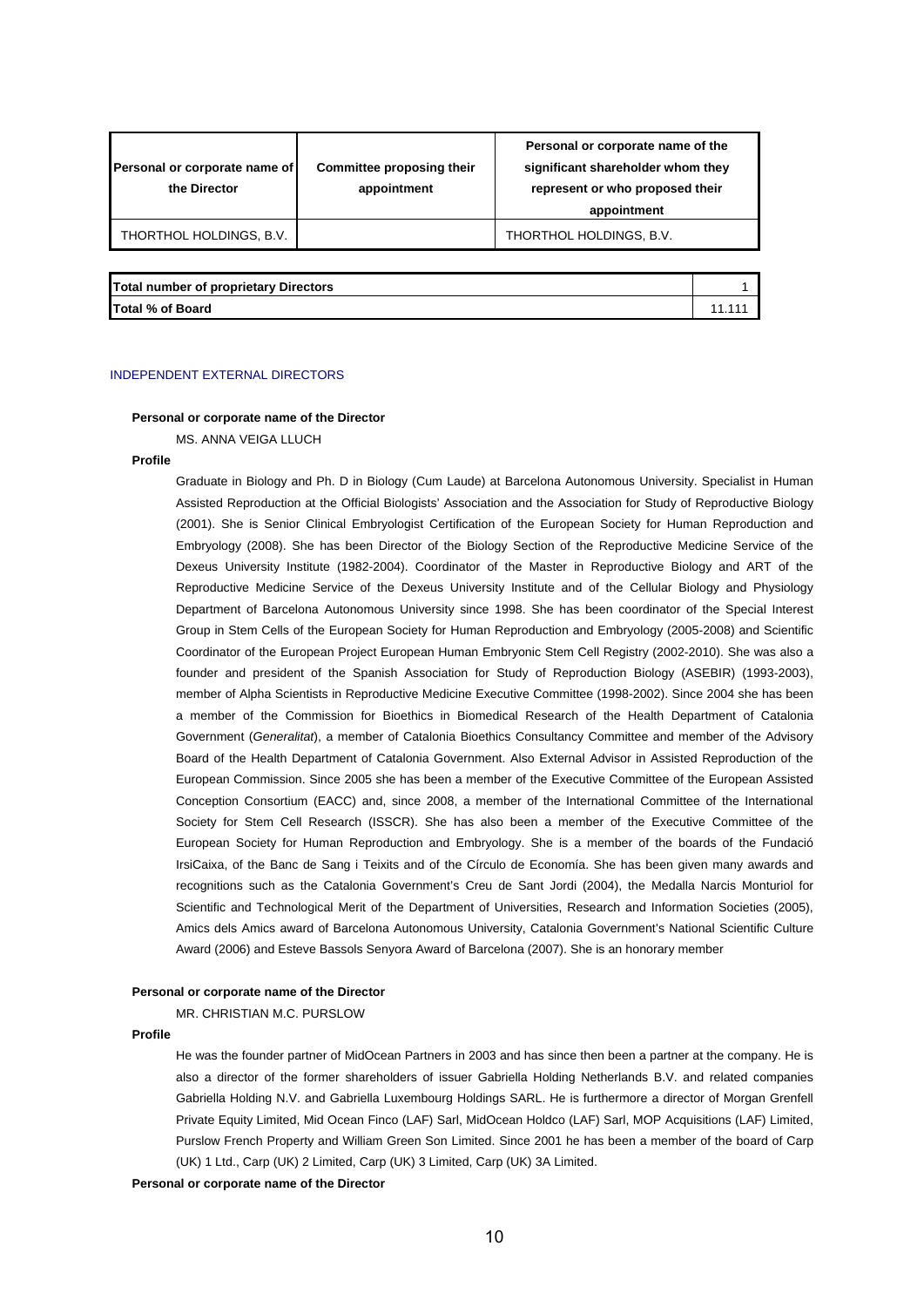## MR. EDGAR DALZELL JANNOTTA

#### **Profile**

He was appointed Chairman of William Blair Company L.L.C. and president of the Executive Committee of the firm in March 2001. He joined William Blair in 1959, was appointed partner in 1965 and Managing Partner of the firm from 1977 to 1995. Before being appointed Managing Partner of the firm, he worked in the Corporate Finance department, in investment banking transactions and private capital. He was President of the Securities Industry Association (1982) and Board Member of New York Stock Exchange Inc. He is a Member of the Board of Aon Corporation, Com-Ed, Moles Incorporated and Sloan Valve Company. He is a graduate from Princeton University and has an MBA from Harvard Business School.

# **Personal or corporate name of the Director**

# MR. THOMAS GLANZMANN

## **Profile**

He has been the CEO and Chairman of Gambro AB since 2005. He is also a consultant to the President of Davos Global Economic Forum, an institution of which he was also Managing Director and consultant to the Executive President from 2004 to 2005. From 1988 to 2004 he held different positions at Baxter Healthcare Corporation, with headquarters in Los Angeles, rising to the post of Senior Vice-President and President of Baxter Bioscience. From 1984 to 1988 he worked at Philip Morris EFTA, reaching the post of Operating Director of the Group in Norway, Denmark and Iceland.

| Total number of independent Directors |        |
|---------------------------------------|--------|
| Total % of the Board                  | 44.444 |

# OTHER EXTERNAL DIRECTORS

| Personal or corporate name of the Director | Committee proposing their<br>appointment                   |  |
|--------------------------------------------|------------------------------------------------------------|--|
| MR. TOMAS DAGA GELABERT                    | INOMINATING<br><b>AND</b><br><b>REMUNERATION COMMITTEE</b> |  |

| Total number of other external Directors |         |
|------------------------------------------|---------|
| Total % of the Board                     | 11 11 1 |

Give the reasons why these cannot be considered proprietary or independent and their connections, either with the Company, its Directors, or its shareholders.

#### **Personal or corporate name of Director**

MR. TOMAS DAGA GELABERT

## **Company, Director or shareholder with whom there is a connection**

GRIFOLS, S.A.

## **Grounds**

His relationship does not match the current definitions of executive Director, proprietary or independent Board member. He is a partner of the Osborne Clarke practice, which renders legal and tax services to the Group.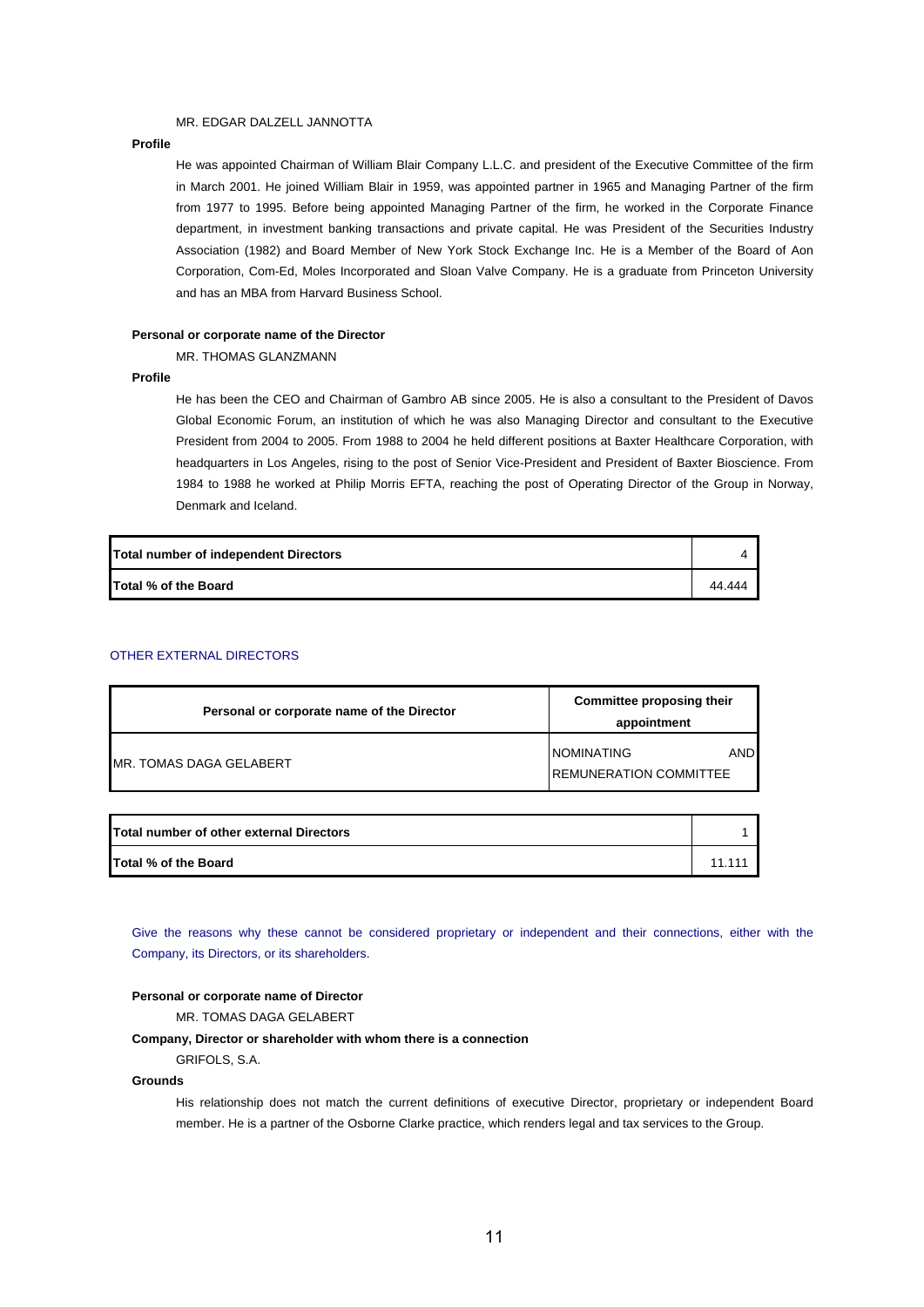## Detail any changes which may, where applicable, have taken place in the classification of Directors during the period:

| Personal or corporate name of Director | Change<br>date | <b>Previous status</b> | <b>Current status</b> |
|----------------------------------------|----------------|------------------------|-----------------------|
| MR. EDGAR DALZELL JANNOTTA             | 04/23/2008     | PROPRIETARY            | <b>INDEPENDENT</b>    |

B.1.4 Explain, where applicable, the reasons why proprietary Directors have been appointed at the request of shareholders whose shareholding is under 5% of the capital.

State whether there has been any failure to address formal requests for representation on the Board made by shareholders whose stake is equal to or over that of others at whose request proprietary shareholders had been appointed. If applicable, explain the reasons why these requests were not accepted.

 $N<sub>O</sub>$ 

B.1.5 State whether any Board member had left their post prior to the expiry of their term of office, whether such a person has explained their reasons to the Board and through what channels, and, in the event of having done so in writing to the whole Board, explain below at least the reasons which this person gave:

YES

**Name of the Director**  MR. THOMAS EDWIN DOSTER **Reason for leaving** 

RESIGNATION THROUGH NEED FOR COMMITMENT TO PROFESSIONAL RESPONSIBILITIES AT HIS COMPANY

B.1.6 State, where applicable, the powers that have been vested in the CEOs:

**Personal or corporate name of Director**  MR. VICTOR GRIFOLS ROURA

**Short description** 

All legally and statutorily conferrable powers

B.1.7 Identify, where applicable, any Board members holding administrative or executive posts in other companies forming a part of the Group of the Company listed: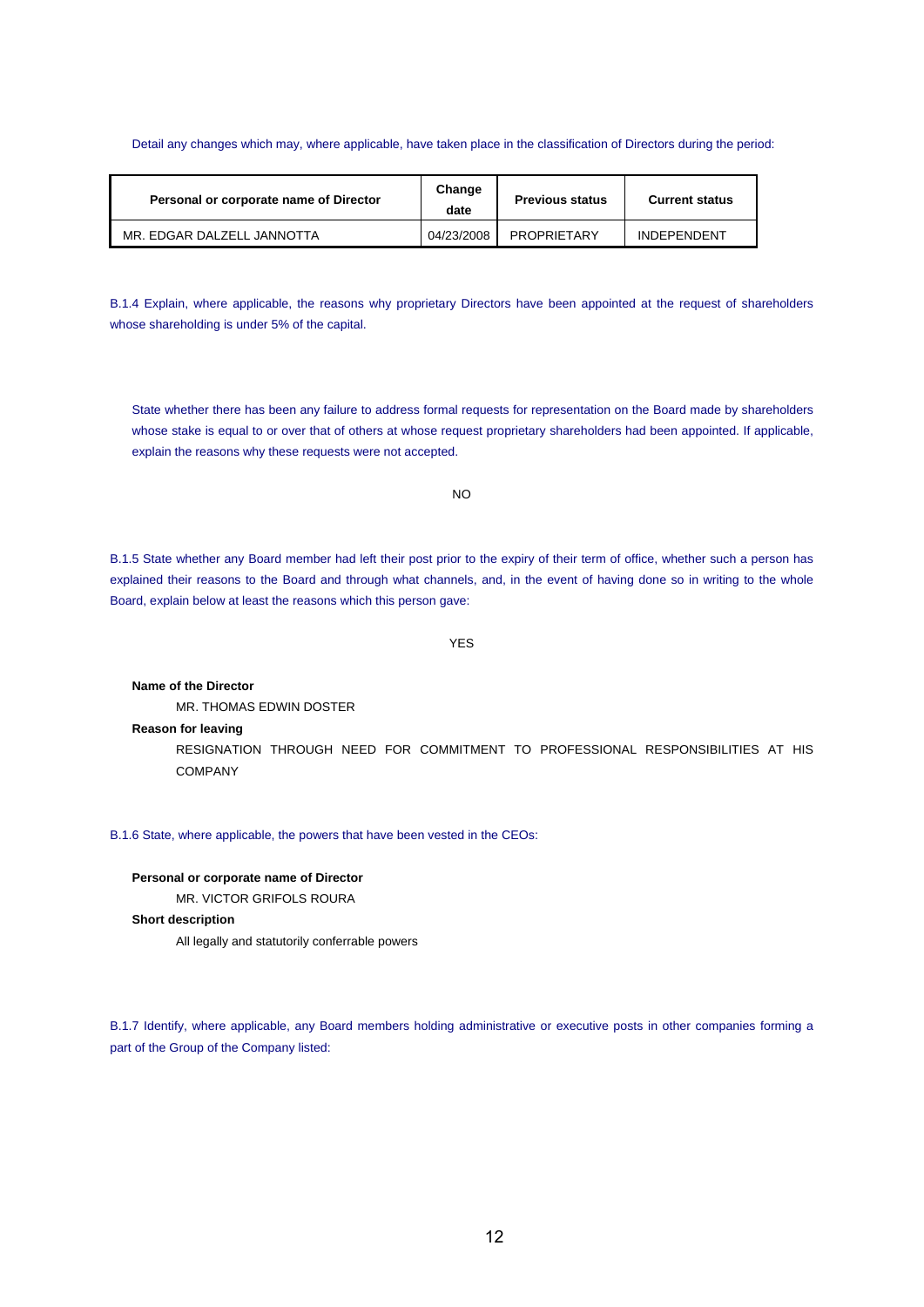| Personal or corporate name of Director | Corporate name of the entity in the Group                                     | <b>Position</b>   |
|----------------------------------------|-------------------------------------------------------------------------------|-------------------|
| <b>MR. VICTOR GRIFOLS ROURA</b>        | <b>ARRAHONA OPTIMUS, S.L.</b>                                                 | CHAIRMAN AND CEO  |
| MR. VICTOR GRIFOLS ROURA               | <b>BIOMAT USA INC</b>                                                         | <b>DIRECTOR</b>   |
| <b>MR. VICTOR GRIFOLS ROURA</b>        | BIOMAT, S.A.                                                                  | <b>MANAGER</b>    |
| MR. VICTOR GRIFOLS ROURA               | DIAGNOSTIC GRIFOLS, S.A.                                                      | <b>MANAGER</b>    |
| MR. VICTOR GRIFOLS ROURA               | GRIFOLS CHILE, S.A.                                                           | <b>DIRECTOR</b>   |
| MR. VICTOR GRIFOLS ROURA               | GRIFOLS DEUTSCHLAND GMBH                                                      | MANAGER           |
| <b>MR. VICTOR GRIFOLS ROURA</b>        | GRIFOLS ENGINEERING. S.A.                                                     | <b>MANAGER</b>    |
| MR. VICTOR GRIFOLS ROURA               | <b>GRIFOLS FRANCE S.A.R.L.</b>                                                | <b>CO-MANAGER</b> |
| MR. VICTOR GRIFOLS ROURA               | <b>GRIFOLS INC.</b>                                                           | <b>DIRECTOR</b>   |
| MR. VICTOR GRIFOLS ROURA               | <b>GRIFOLS INTERNATIONAL, S.A.</b>                                            | <b>MANAGER</b>    |
| MR. VICTOR GRIFOLS ROURA               | GRIFOLS ITALIA. S.P.A.                                                        | CHAIRMAN          |
| <b>MR. VICTOR GRIFOLS ROURA</b>        | <b>GRIFOLS PORTUGAL PRODUCTOS</b><br><b>FARMACEUTICOS E HOSPITALARES LDA.</b> | MANAGER           |
| <b>MR. VICTOR GRIFOLS ROURA</b>        | GRIFOLS S.R.O.                                                                | MANAGER           |
| <b>MR. VICTOR GRIFOLS ROURA</b>        | <b>GRIFOLS UK. LTD.</b>                                                       | <b>MANAGER</b>    |
| MR. VICTOR GRIFOLS ROURA               | GRIFOLS VIAJES, S.A.                                                          | <b>MANAGER</b>    |
| <b>MR. VICTOR GRIFOLS ROURA</b>        | INSTITUTO GRIFOLS, S.A.                                                       | CHAIRMAN AND CEO  |
| MR. VICTOR GRIFOLS ROURA               | LABORATORIOS GRIFOLS, S.A.                                                    | <b>MANAGER</b>    |
| <b>MR. VICTOR GRIFOLS ROURA</b>        | LOGISTER. S.A.                                                                | <b>MANAGER</b>    |
| MR. VICTOR GRIFOLS ROURA               | MOVACO, S.A.                                                                  | MANAGER           |
| <b>MR. VICTOR GRIFOLS ROURA</b>        | PLASMACARE INC.                                                               | CHAIRMAN          |
| MR. CHRISTIAN M.C. PURSLOW             | <b>INSTITUTO GRIFOLS, S.A.</b>                                                | DIRECTOR          |
| MR. EDGAR DALZELL JANNOTTA             | <b>INSTITUTO GRIFOLS. S.A.</b>                                                | <b>DIRECTOR</b>   |
| MR. JUAN IGNACIO TWOSE ROURA           | ARRAHONA OPTIMUS, S.L.                                                        | CEO               |
| MR. JUAN IGNACIO TWOSE ROURA           | <b>BIOMAT USA INC</b>                                                         | <b>DIRECTOR</b>   |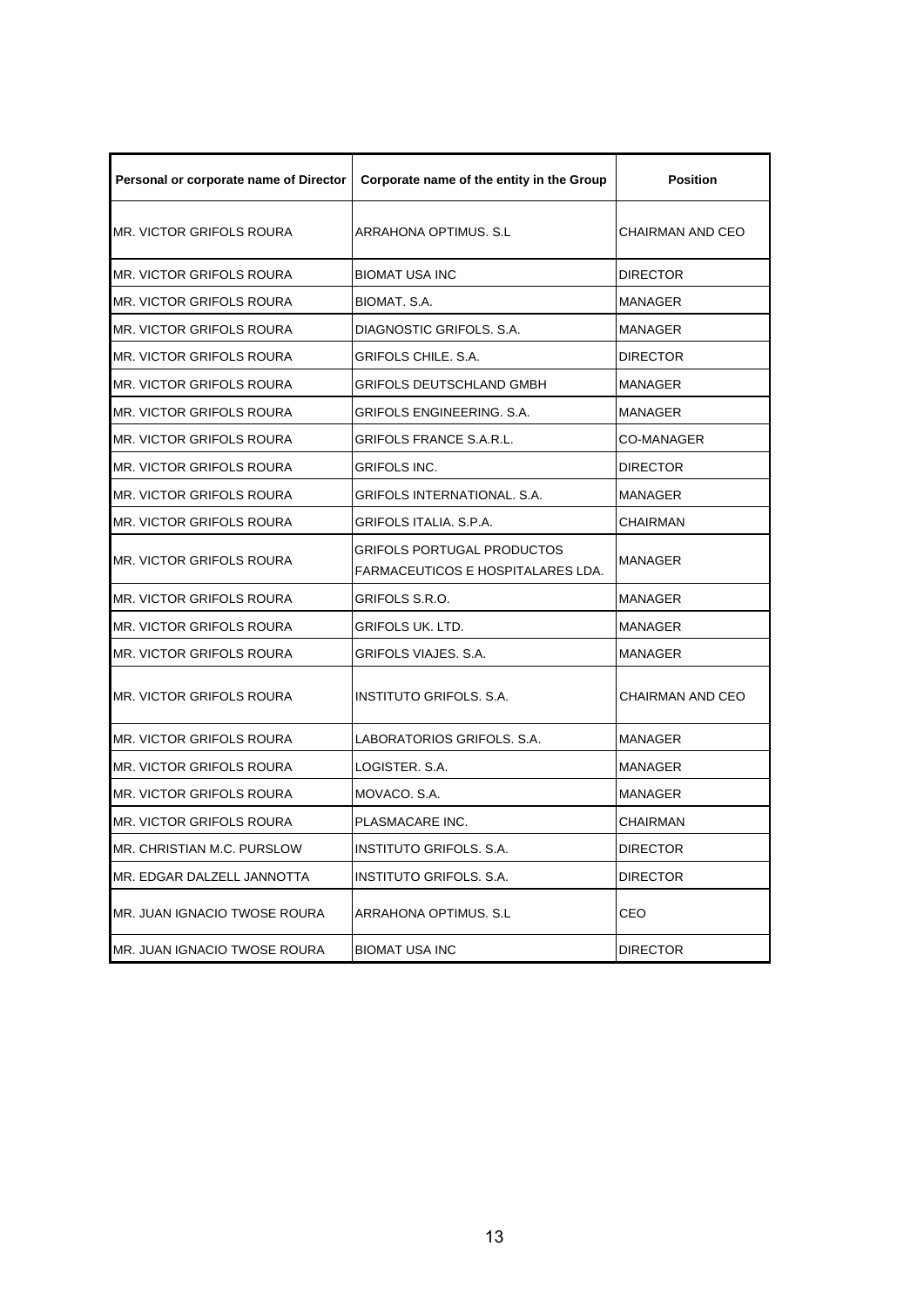| Personal or corporate name of Director | Corporate name of the entity in the Group | <b>Position</b>   |
|----------------------------------------|-------------------------------------------|-------------------|
| MR. JUAN IGNACIO TWOSE ROURA           | <b>GRIFOLS ENGINEERING, S.A.</b>          | <b>MANAGER</b>    |
| MR. JUAN IGNACIO TWOSE ROURA           | <b>GRIFOLS INC.</b>                       | <b>DIRECTOR</b>   |
| MR. JUAN IGNACIO TWOSE ROURA           | INSTITUTO GRIFOLS, S.A.                   | <b>DIRECTOR</b>   |
| IMR. JUAN IGNACIO TWOSE ROURA          | PLASMACARE INC.                           | <b>DIRECTOR</b>   |
| MR. RAMON RIERA ROCA                   | ALPHA THERAPEUTIC ITALIA S.P.A.           | <b>CHAIRMAN</b>   |
| MR. RAMON RIERA ROCA                   | <b>BIOMAT USA INC</b>                     | <b>DIRECTOR</b>   |
| <b>MR. RAMON RIERA ROCA</b>            | <b>GRIFOLS ARGENTINA, S.A.</b>            | <b>CHAIRMAN</b>   |
| <b>MR. RAMON RIERA ROCA</b>            | <b>GRIFOLS CHILE, S.A.</b>                | <b>DIRECTOR</b>   |
| MR. RAMON RIERA ROCA                   | <b>GRIFOLS FRANCE S.A.R.L.</b>            | <b>CO-MANAGER</b> |
| <b>MR. RAMON RIERA ROCA</b>            | <b>GRIFOLS INC.</b>                       | <b>DIRECTOR</b>   |
| <b>MR. RAMON RIERA ROCA</b>            | <b>GRIFOLS INTERNATIONAL, S.A.</b>        | <b>MANAGER</b>    |
| <b>MR. RAMON RIERA ROCA</b>            | GRIFOLS POLSKA S.P.C.O.O.                 | <b>CHAIRMAN</b>   |
| MR. RAMON RIERA ROCA                   | <b>INSTITUTO GRIFOLS, S.A.</b>            | <b>DIRECTOR</b>   |
| MR. RAMON RIERA ROCA                   | PLASMACARE INC.                           | <b>DIRECTOR</b>   |
| <b>MR. THOMAS GLANZMANN</b>            | <b>INSTITUTO GRIFOLS, S.A.</b>            | <b>DIRECTOR</b>   |
| THORTHOL HOLDINGS, B.V.                | <b>INSTITUTO GRIFOLS, S.A.</b>            | <b>DIRECTOR</b>   |
| MR. TOMAS DAGA GELABERT                | <b>BIOMAT USA INC</b>                     | <b>DIRECTOR</b>   |
| MR. TOMAS DAGA GELABERT                | <b>GRIFOLS INC.</b>                       | <b>DIRECTOR</b>   |
| MR. TOMAS DAGA GELABERT                | PLASMACARE INC.                           | <b>DIRECTOR</b>   |

B.1.8 Detail, where applicable, the Directors of your Company who are also on the Board of Directors of other companies listed on official securities markets in Spain other than your Group, which have been made known to the Company:

| Personal or corporate name of Director | Company name of the listed entity | <b>Position</b>     |
|----------------------------------------|-----------------------------------|---------------------|
| MR. THOMAS GLANZMANN                   | <b>GAMBRO AB</b>                  | CHAIRMAN AND<br>CEO |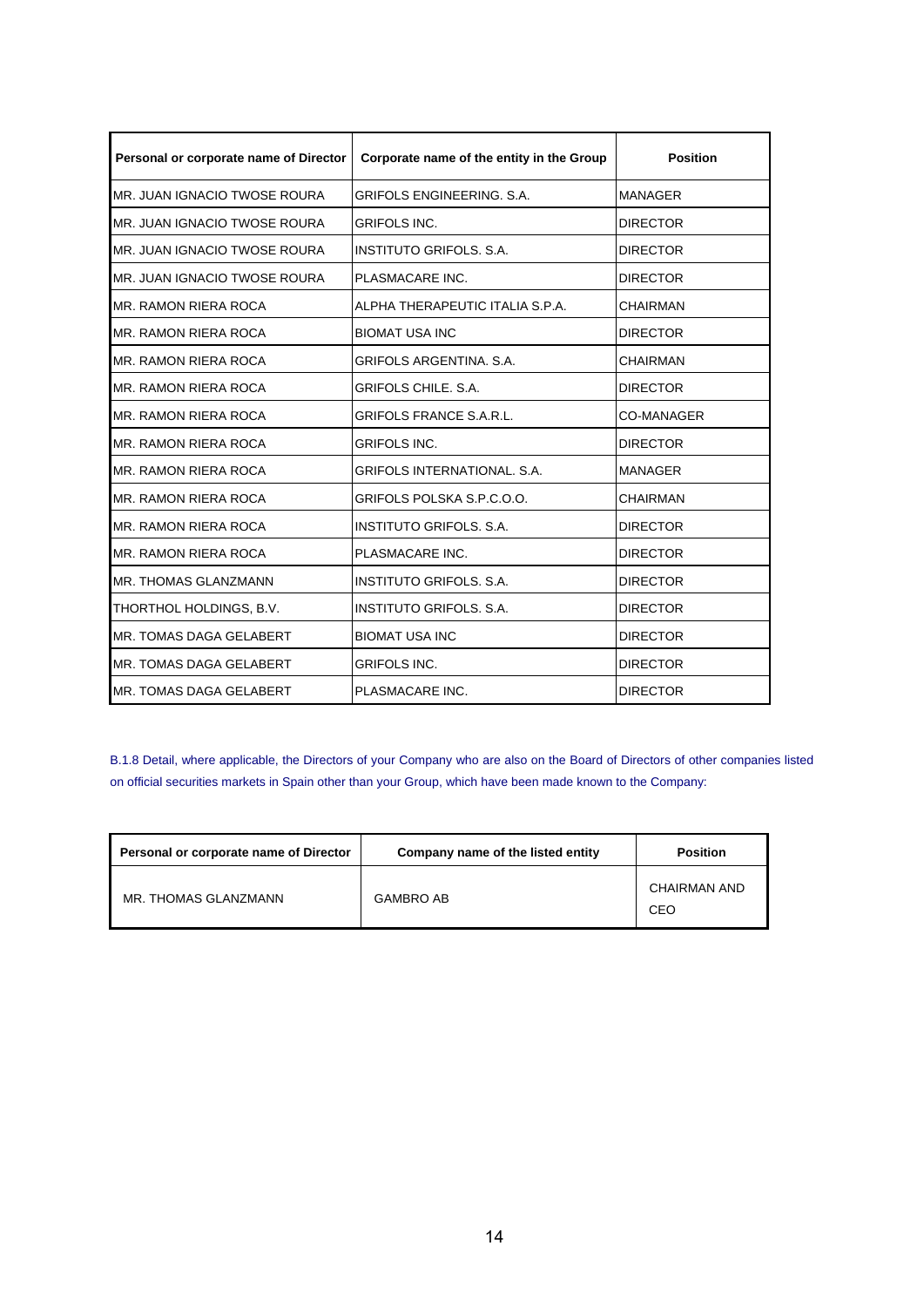B.1.9 State and where applicable explain whether the Company has established rules on the number of boards on which its own Directors may sit:

B.1.10 As regards recommendation number 8 of the Unified Code, state the policies and general strategies of the Company that must be approved by plenary session of the Board of Directors:

| The investments and financing policy                                                                                         | <b>YES</b> |
|------------------------------------------------------------------------------------------------------------------------------|------------|
| The definition of the structure of the Company Group                                                                         | <b>YES</b> |
| The corporate governance policy                                                                                              | <b>YES</b> |
| The corporate social responsibility policy                                                                                   | <b>YES</b> |
| The strategic or business plan, as well as the management targets and annual budget                                          | <b>YES</b> |
| The remuneration and performance assessment policy for senior management                                                     | <b>YES</b> |
| The risk control and management policy, as well as the regular monitoring of the internal information<br>and control systems | <b>YES</b> |
| The Company's dividends and treasury stock policy and in particular its limits                                               | <b>YES</b> |

B.1.11 Complete the following tables as regards the aggregate remuneration of the Directors accrued during the financial year:

# a) In the Company covered by this report:

| <b>Remuneration type</b>                         | Data in<br>thousand euros |
|--------------------------------------------------|---------------------------|
| <b>Fixed remuneration</b>                        | 1,674                     |
| Variable remuneration                            | 414                       |
| Allowances                                       |                           |
| <b>Statutory benefits</b>                        |                           |
| Stock options and/or other financial instruments |                           |
| <b>Others</b>                                    |                           |

| <b>Total</b> | 2,088 |
|--------------|-------|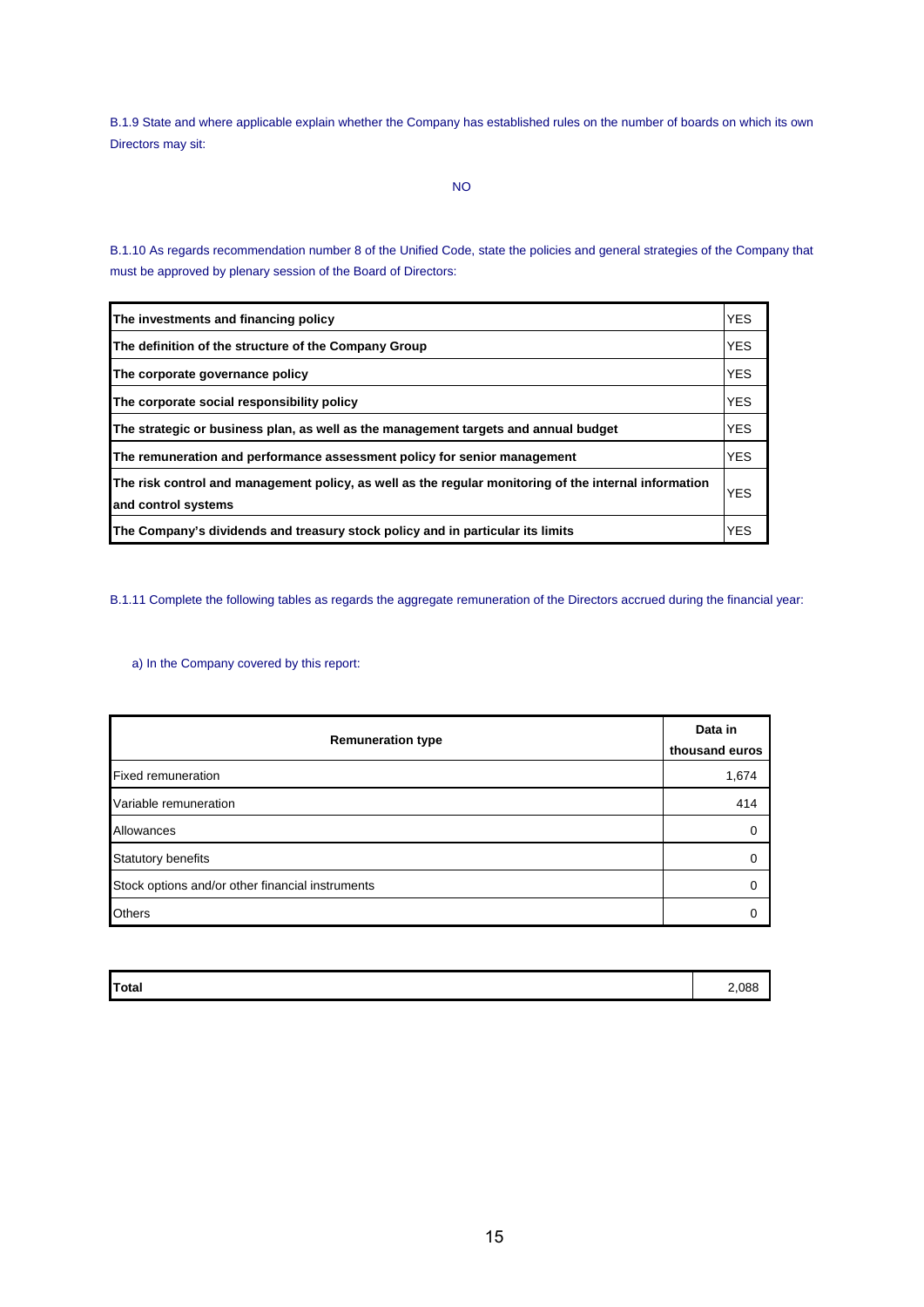| <b>Other Benefits</b>                                   | Data in<br>thousand euros |
|---------------------------------------------------------|---------------------------|
| Advance payments                                        | $\Omega$                  |
| Loans granted                                           | $\Omega$                  |
| Pension funds and plans: Contributions                  | $\Omega$                  |
| Pension funds and plans: Obligations acquired           | 0                         |
| Life insurance premiums                                 | $\Omega$                  |
| Guarantees created by the Company in favor of Directors | O                         |

b) Payable through the Company's Directors belonging to other boards of Directors and/or to the senior management of companies in the Group:

| <b>Remuneration type</b>                         | Data in<br>thousand euros |
|--------------------------------------------------|---------------------------|
| <b>Fixed remuneration</b>                        |                           |
| Variable remuneration                            | O                         |
| Allowances                                       |                           |
| Statutory benefits                               |                           |
| Stock options and/or other financial instruments |                           |
| <b>Others</b>                                    |                           |

| Total |  |
|-------|--|
|       |  |

| <b>Other Benefits</b>                                   | Data in<br>thousand euros |
|---------------------------------------------------------|---------------------------|
| Advance payments                                        |                           |
| Loans granted                                           |                           |
| Pension funds and plans: Contributions                  |                           |
| Pension funds and plans: Obligations acquired           |                           |
| Life insurance premiums                                 |                           |
| Guarantees created by the Company in favor of Directors |                           |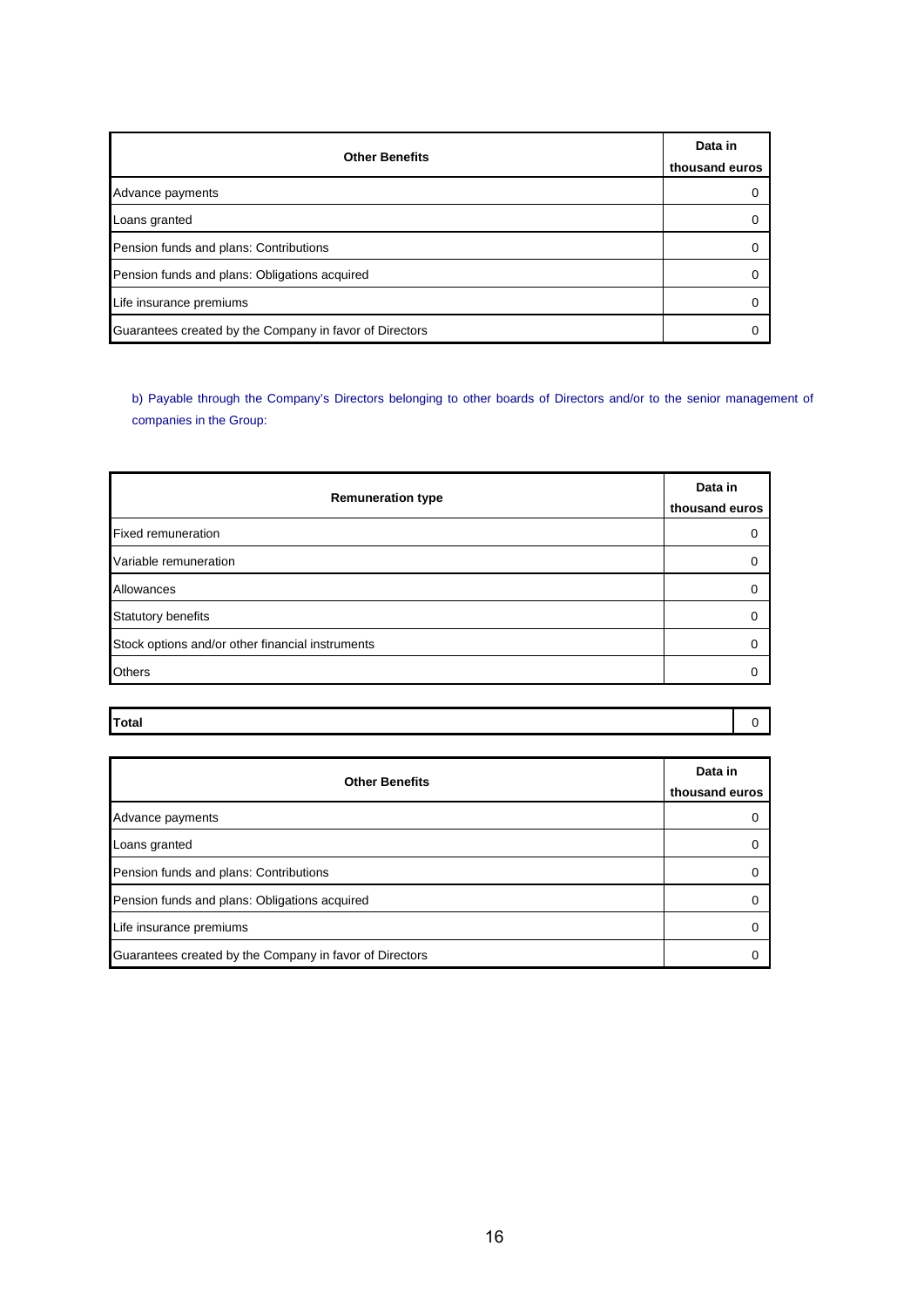# c) Total remuneration by type of Director:

| <b>Type of Director</b> | <b>By Company</b> | <b>By Group</b> |
|-------------------------|-------------------|-----------------|
| Executives              | 1,908             |                 |
| External, proprietary   | 0                 |                 |
| External, independent   | 180               |                 |
| Other external          | 0                 |                 |
|                         |                   |                 |
| Total                   | 2,088             |                 |

# d) In respect of the profit assigned to the parent Company

| Total remuneration of Directors (in thousand euros)                                     | 2,088 |
|-----------------------------------------------------------------------------------------|-------|
| Total remuneration of Directors/profit attributed to the parent society (stated as a %) |       |

B.1.12 Identify any members of senior management who are not at the same time executive Directors, and state the total remuneration payable to them over the financial year:

| Personal or corporate name     | <b>Position</b>                    |
|--------------------------------|------------------------------------|
| IMR. RICCARDO VANNI            | CHIEF EXECUTIVE OFFICER OF         |
|                                | GRIFOLS ITALIA, S.P.A.             |
| IMR. ALFREDO ARROYO GUERRA     | VICE-PRESIDENT ADMINISTRATION AND  |
|                                | <b>FINANCE</b>                     |
|                                | DIRECTOR OF SHAREHOLDER AND        |
| IMS. NURIA PASCUAL LAPEÑA      | <b>INVESTOR RELATIONS</b>          |
| MR. ALBERT GRIFOLS ROURA       | CHIEF EXECUTIVE OFFICER OF BIOMAT, |
|                                | S.A.                               |
| MR. MIGUEL PASCUAL MONTBLANCH  | CHIEF EXECUTIVE OFFICER OF         |
|                                | MOVACO, S.A.                       |
|                                | CHIEF EXECUTIVE OFFICER OF         |
| <b>IMR. JAVIER JORBA RIBES</b> | <b>INSTITUTO GRIFOLS, S.A.</b>     |
| IMR. VICENTE BLANQUER TORRE    | CHIEF TECHNOLOGY OFFICER           |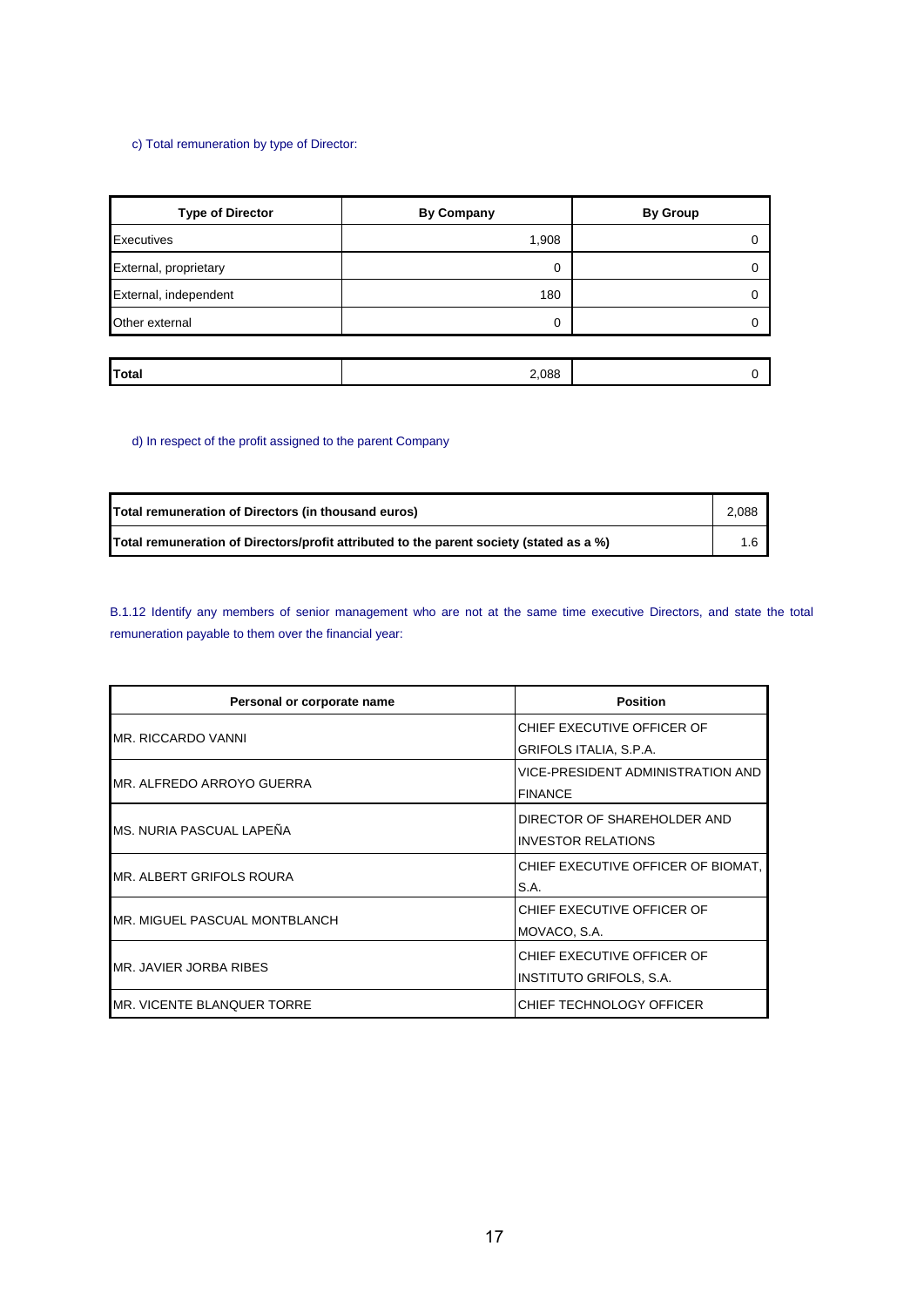| Personal or corporate name     | <b>Position</b>                                                                                           |
|--------------------------------|-----------------------------------------------------------------------------------------------------------|
| <b>MS. EVA BASTIDA TUBAU</b>   | CHIEF SCIENTIFIC OFFICER                                                                                  |
| MR. ANTONIO VIÑES PARES        | DIRECTOR OF PLANNING AND CONTROL                                                                          |
| MR. SERGIO ROURA ADELL         | CHIEF EXECUTIVE OFFICER OF<br>GRIFOLS ENGINEERING, S.A.                                                   |
| MR. ORIOL DUÑACH FULLA         | CHIEF EXECUTIVE OFFICER OF<br>DIAGNOSTIC GRIFOLS, S.A.                                                    |
| MR. JAVIER ROURA FERNANDEZ     | CHIEF FINANCIAL OFFICER                                                                                   |
| MR. CARLOS ROURA FERNANDEZ     | CHIEF EXECUTIVE OFFICER OF<br>LABORATORIOS GRIFOLS, S.A.                                                  |
| IMS. MONTSERRAT LLOVERAS CALVO | CHIEF ADMINISTRATIVE OFFICER AND<br><b>CONTROLLER</b>                                                     |
| MR. HANS J. BEER               | CHIEF EXECUTIVE OFFICER OF DE<br>GRIFOLS DEUTSCHLAND GMBH                                                 |
| MR. SHINJI WADA                | CHAIRMAN OF BIOMAT USA INC.                                                                               |
| MR. DAVID BELL                 | <b>VICE-PRESIDENT OF CORPORATE</b><br>OPERATIONS AND DEVELOPMENT OF<br>GRIFOLS INC. AND U.S. SUBSIDIARIES |
| MR. GREGORY GENE RICH          | CHAIRMAN OF GRIFOLS INC AND U.S.<br><b>SUBSIDIARIES</b>                                                   |
| <b>MS. CHERYL LAWRENCE</b>     | CHIEF ADMINISTRATIVE OFFICER AND<br>CONTROLLER OF GIRFOLS INC. AND<br><b>U.S. SUBSIDIARIES</b>            |
| MR. MARK MACDONELL             | CHIEF EXECUTIVE OFFICER OF<br><b>GRIFOLS UK LTD</b>                                                       |
| MR. WILLIAM ZÚÑIGA             | CHAIRMAN OF GRIFOLS BIOLOGICALS,<br><b>INC</b>                                                            |
| MR. MATEO BORRAS HUMBERT       | DIRECTOR OF HUMAN RESOURCES                                                                               |
| MR. IGNACIO RAMAL SUBIRA       | INTERNAL AUDITOR                                                                                          |
| MR. MAX DE BROUWER             | CHIEF FINANCIAL OFFICER OF GRIFOLS<br>INC                                                                 |
| MR. TODD WOLSING               | CHAIRMAN OF PLASMACARE INC                                                                                |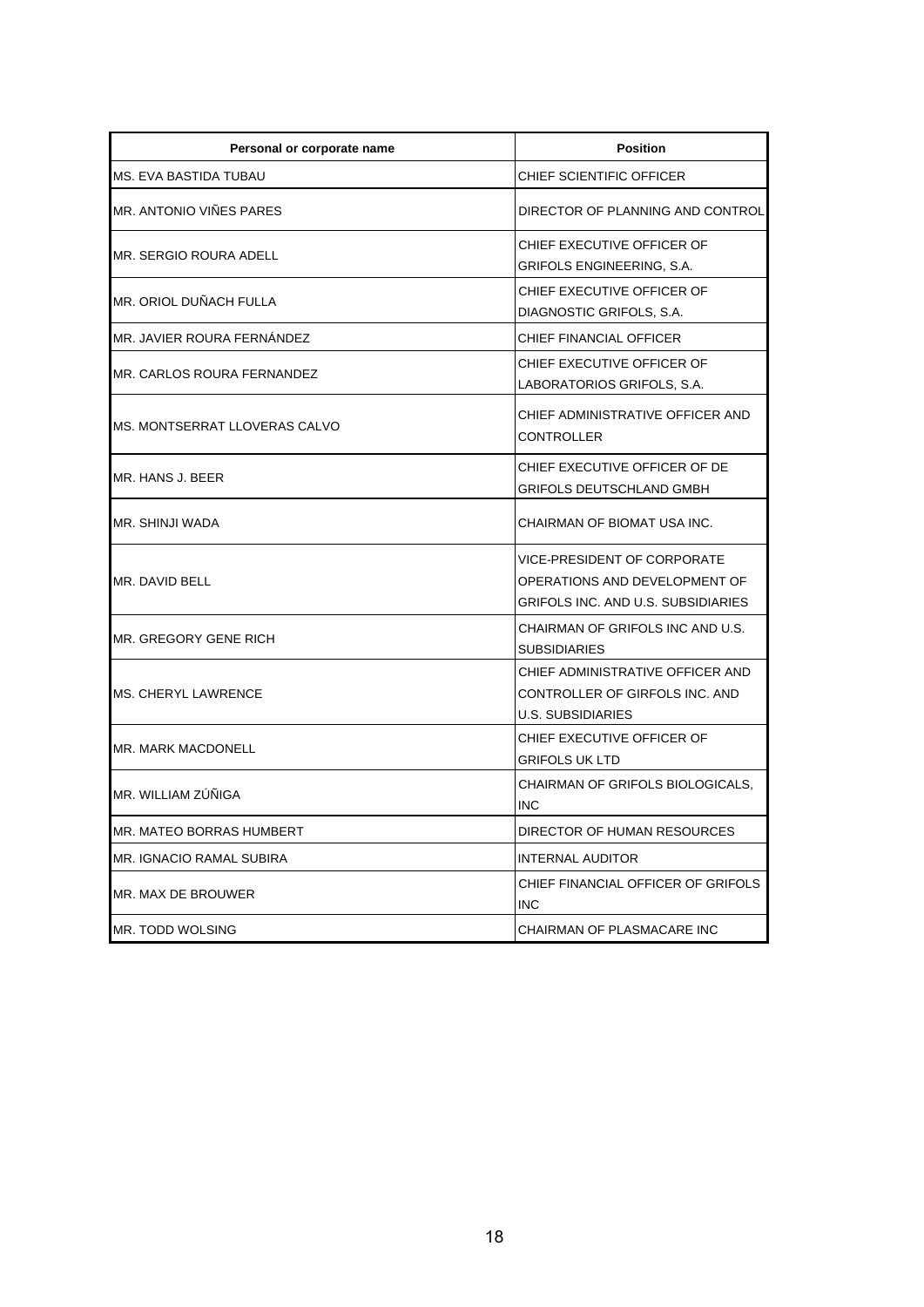B.1.13 Specify on aggregate if there are guarantee or "golden parachute" protection clauses for members of senior management, including executive Directors of the Company or its Group, in the event of dismissal or changes in control. State whether these contracts have to be made known to and/or approved by the corporate or Group governing bodies:

| <b>Number of beneficiaries</b> |
|--------------------------------|
|--------------------------------|

|                              | <b>Board of Directors</b> | <b>General Meeting</b> |
|------------------------------|---------------------------|------------------------|
| Body authorizing the clauses | YES                       | <b>NO</b>              |

| Is the General Meeting informed about the clauses? | <b>NC</b> |
|----------------------------------------------------|-----------|
|----------------------------------------------------|-----------|

B.1.14 Describe the process for establishing the compensation of the members of the Board of Directors and the relevant statutory provisions in the articles about this.

**Process for establishing the compensation of the members of the Board of Directors and statutory clauses**

Corporate Articles:

Article 20.- Composition and remuneration of the Board of Directors.- (...) The post of Director will be paid. For this purpose, the General Meeting will establish each year or for the financial years that the Meeting itself may decide, a set amount as remuneration for the Board of Directors, which will distribute this among its members, by means of an agreement, depending on their dedication to the Company's business.

Regardless of the above, the Directors shall be entitled to refunding for any expenses that they have to make as a result of performing their duties.

Regulations of the Board of Directors: Chapter VIII Remuneration of the Director Article 26. Remuneration of the Director

1. A Director shall be entitled to obtain the remuneration set by the Board of Directors in accordance with statutory provisions and in accordance with the guidance of the Nominating and Remuneration Committee.

2. The Board shall ensure that Directors' remuneration is moderate in accordance with market requirements.

3. The remuneration policy passed by the Board shall attempt to give guidelines on the following issues: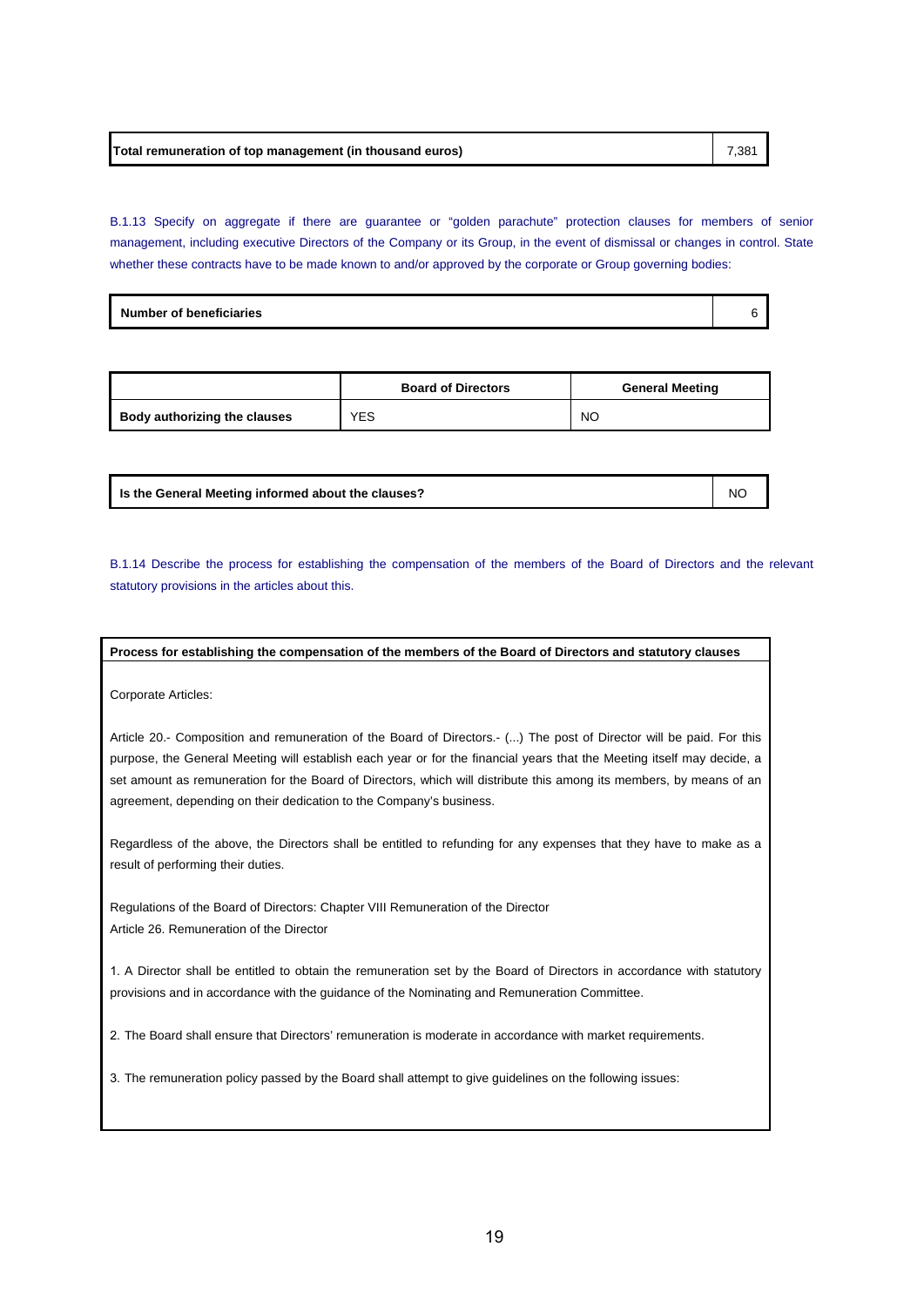#### **Process for establishing the compensation of the members of the Board of Directors and statutory clauses**

(a) The amount, by types of Directors, of the fixed components, breaking down, where applicable, the allowances for taking part on the Board and its Committees, and an estimation of the annual fixed remuneration to which this gives rise.

(b) Variable remuneration items, specifically including:

i. Types of Directors to whom this applies, as well as an explanation of the relative importance of variable remuneration items in respect of the fixed ones;

ii. Criteria for assessment of results used as the basis for any entitlement to remuneration by shares, stock options or any other variable component;

iii. Fundamental parameters and foundation of any annual bonus system or of other benefits not paid in cash; and

iv. An estimation of the absolute amount of variable remuneration which will be entailed by the proposed remuneration plan, in accordance with the degree of fulfillment of the hypotheses or objectives taken as a reference.

(c) Main characteristics of the welfare systems (e.g. complementary pensions, life insurance and similar items) with an estimation of their amount or equivalent annual cost.

(d) The conditions to apply to contracts of senior management such as executive Directors, these to include:

i. Duration;

ii. Advance notice periods; and

iii. Any other clauses as regards engagement bonuses, as well as compensation or "Golden parachutes" for early cancellation or termination of the contractual relationship between the Company and the executive Director.

4. Any remuneration associated with the Company's results shall take into account any possible reservations made in the external auditor's report which reduce said results.

5. Variable remuneration policies shall incorporate the technical cautions required to ensure that such remuneration bears relation to the professional performance of their beneficiaries and do not simply stem from the general evolution of the markets or the Company's business sector or from other similar circumstances.

Article 27. Remuneration of the external Director

The Board of Directors, with the advice of the Nominating and Remuneration Committee, shall pass any measures in its power to ensure that the remuneration of external Directors is in accordance with the following directive:

(a) External Directors must be paid according to their dedication, qualification and effective responsibility;

(b) External Directors must be excluded from any remuneration systems based on giving shares of the Company or of Group companies, from stock options or financial instruments referenced to the value of the share, based on variable remuneration linked to the Company's performance or on benefits systems;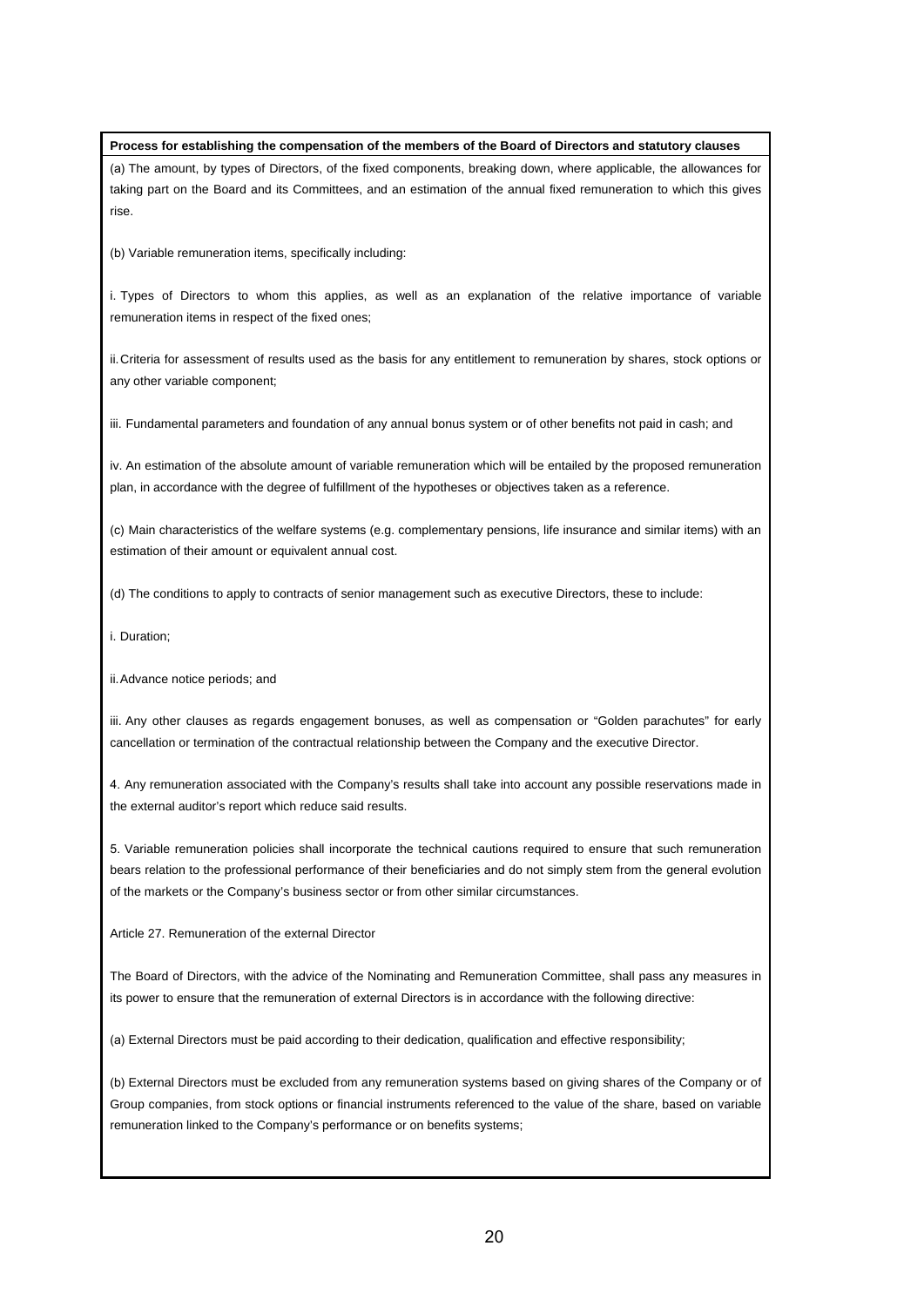This directive shall not, nevertheless, affect giving shares, when this is conditional upon Directors keeping them until ceasing to be a Director;

(c) The amount of external Directors' remuneration must be calculated in such a way as to offer incentives for their dedication, but which does not constitute an obstacle for independence.

## State whether the Board has kept for itself the passing of the following decisions at a plenary session.

| At the proposal of the Company's chief executive, the appointment and possible dismissal of senior<br><b>YES</b><br>management, as well as their compensation clauses |  |
|-----------------------------------------------------------------------------------------------------------------------------------------------------------------------|--|
| The remuneration of Directors, and, in the case of executive Directors, any additional remuneration for                                                               |  |
| <b>YES</b><br>their executive functions and other conditions that must be met in their contracts                                                                      |  |

B.1.15 State whether the Board of Directors approves a detailed remuneration policy and explain the matters covered in this:

# YES

| Amount of fixed components, with a breakdown, where applicable, of any allowances for participation<br>on the Board and its Committees and an estimation of the annual fixed remuneration to which these<br>give rise | <b>YES</b> |
|-----------------------------------------------------------------------------------------------------------------------------------------------------------------------------------------------------------------------|------------|
| <b>Variable remuneration items</b>                                                                                                                                                                                    | <b>YES</b> |
| Main characteristics of the benefits system, with an estimation of their annual amount or equivalent<br><b>I</b> cost                                                                                                 | YES        |
| Conditions that must be met by the contracts of persons performing senior management functions as<br><b>Lexecutive Directors</b>                                                                                      | YES        |

B.1.16 State whether the Board submits a report on the remuneration policy of its Directors to the advisory vote of the General Shareholders' Meeting, as a separate item on the agenda. If so, explain any aspects of the report as regards the remuneration policy as approved by the Board for future years, the most significant changes in such policies compared to the one applied during the financial year and an overall summary of how the remuneration policy was applied over the financial year in question. Give details of the role played by the Remuneration Committee and, if external consultancy was made use of, the identity of the external consultants who provided this:

NO

**Has external consultancy been used?**

**Identity of external consultants**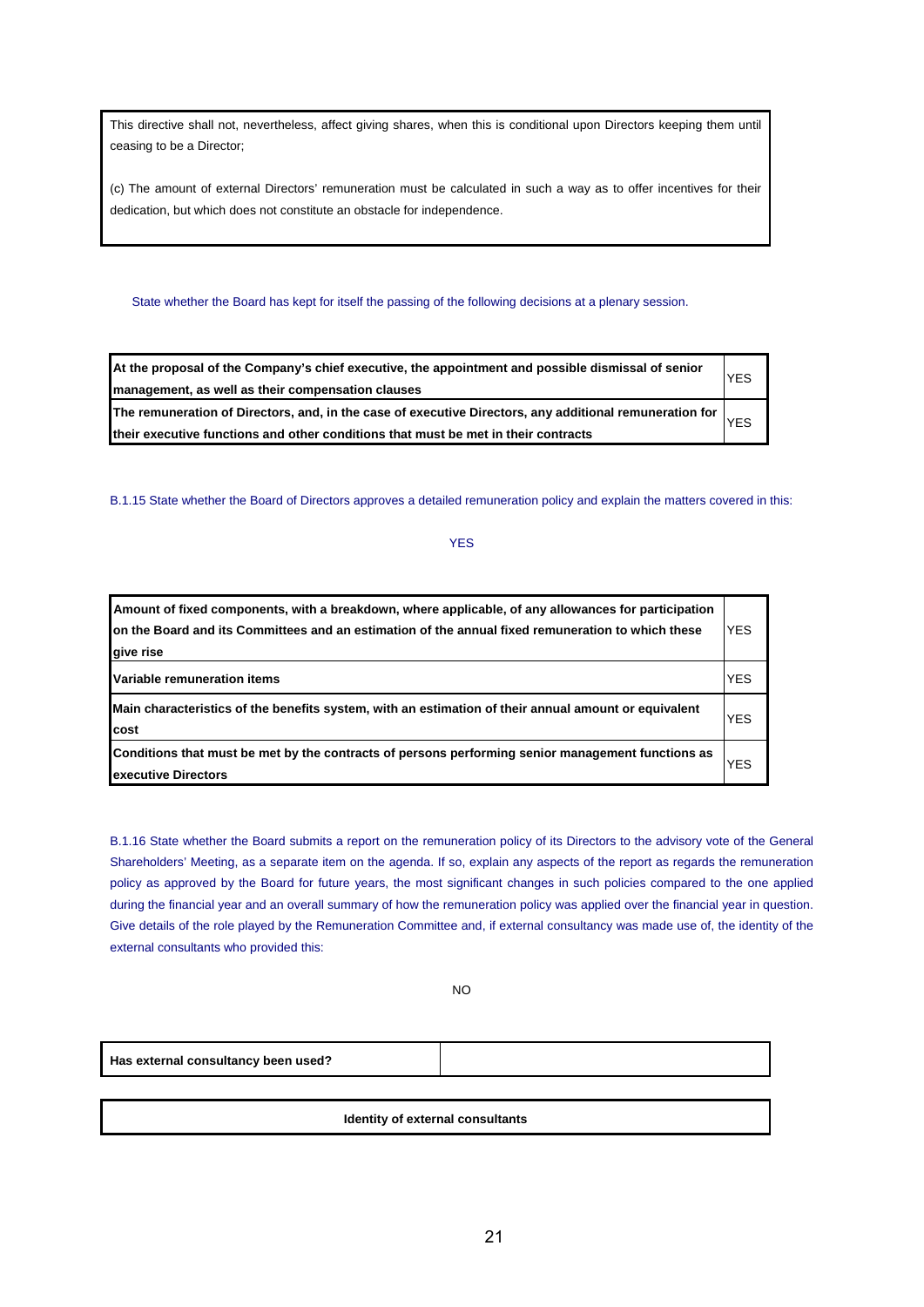B.1.17 State, where applicable, the identity of the Directors who are also members of the Board of Directors, managers or employees of companies that own significant shareholdings in the listed Company and/or in entities belonging to the business Group:

| Personal or corporate name of<br>the Director | Corporate name of the significant<br>shareholder | <b>Position</b> |
|-----------------------------------------------|--------------------------------------------------|-----------------|
| MR. VICTOR GRIFOLS ROURA                      | SCRANTON ENTERPRISES, B.V.                       | MANAGER         |

Give details, where applicable, of any relevant relations other than the ones covered in the previous point between members of the Board of Directors and significant shareholders and/or Group entities:

B.1.18 State whether any amendments were made to the Regulations of the Board during the financial year:

NO

B.1.19 State the procedures for the appointment, reappointment/reelection, assessment and removal of Directors. Give details of the competent bodies, the processes to be implemented and the criteria used in each of the procedures.

Regulations of the Board of Directors: Article 18. Appointment of Directors

1. Directors shall be designated by the General Shareholders' Meeting or by the Board of Directors, in accordance with the provisions laid down in the Spanish Public Limited Companies Law.

2. The proposals for appointment of Directors submitted by the Board of Directors for consideration by the General Meeting, and the decisions on appointments passed by this body pursuant to the co-optation powers that it is granted by law must be preceded by the relevant proposal of the Nominating and Remuneration Committee.

When the Board departs from the recommendations of the Nominating and Remuneration Committee, the reasons for acting this way must be given, and taken note of in the minutes.

Article 19. Appointment of external Directors

1. The Board of Directors and the Nominating and Remuneration Committee, within their spheres of competence, shall ensure that the choice of candidates involves persons of known reliability, competence and experience, having to take the greatest care as regards the persons invited to occupy the positions of independent Director as envisaged in article 6 of these Regulations.

2. The Board of Directors shall not be able to propose or appoint any persons who are connected with the Company's management or who are connected by family, professional or commercial bonds with the executive Directors or senior management of the Company to occupy a position of independent Director.

The following may specifically not be proposed as or appointed independent Directors: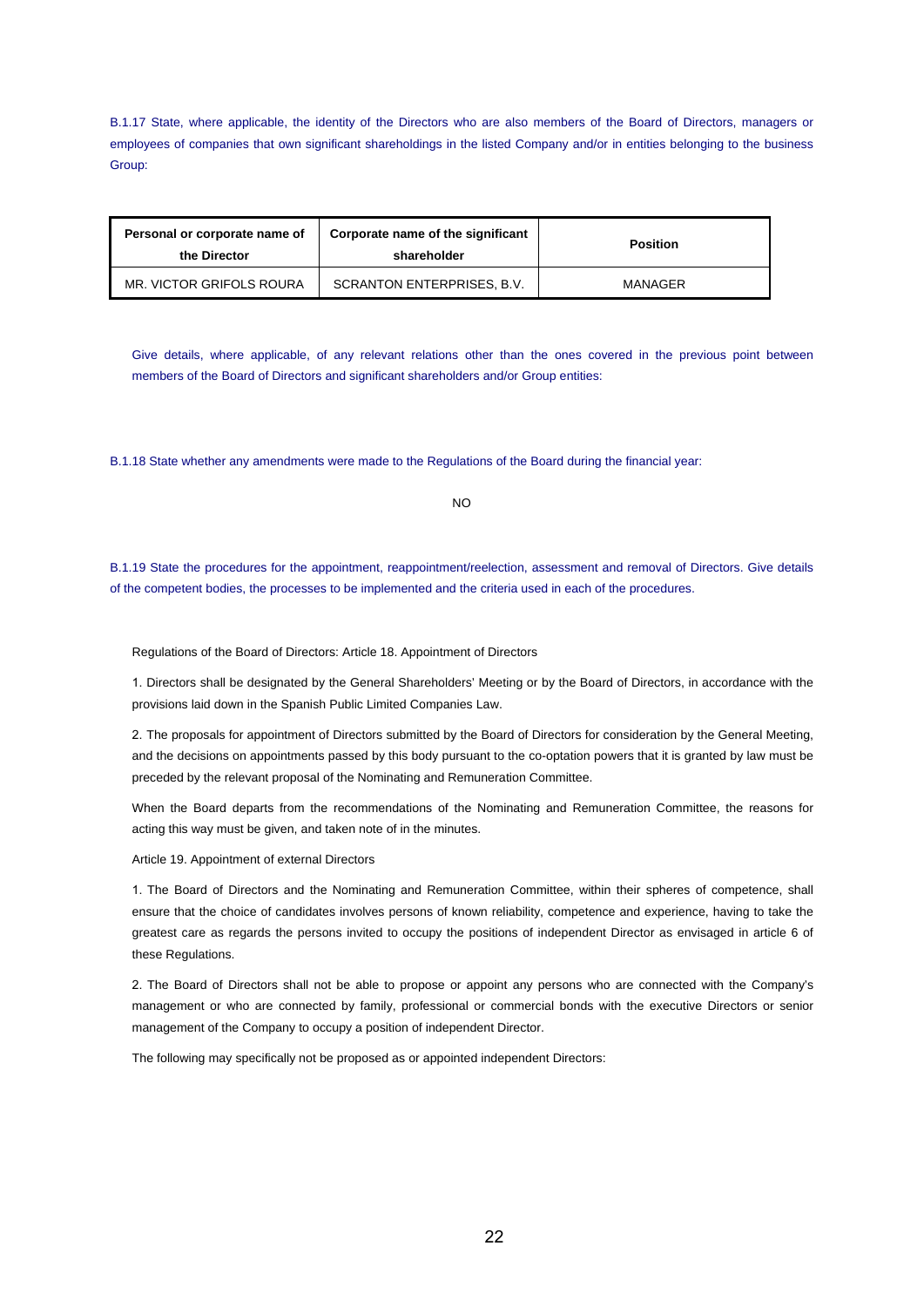(a) Any persons who have during the previous year had a significant direct or indirect working, commercial or contractual relationship with the Company, its management, proprietary Directors of companies in the group whose shareholding interests are represented by them, credit institutions with a significant position in the Company's financing, or organizations receiving significant subsidies from the Company;

(b) Any persons who are Directors of another listed Company which has proprietary Directors in the Company;

(c) Any persons connected with executive Directors, proprietary Directors or members of the Company's management; for purposes of this Regulation, persons connected with the Directors shall be understood to mean those who are involved in any of the cases envisaged in article 127.three.5 of the Spanish Public Limited Companies Law; and

(d) Any persons who have other relations with the Company which, in the opinion of Nominating and Remuneration Committee, might impair their independence.

Regulations of the Board of Directors:

Article 20. Reelection of Directors

Any proposals for reelection of Directors that the Board of Directors may decide to submit to the General Meeting shall have to go through a formal preparation process, which shall necessarily include a report issued by the Nominating and Remuneration Committee which shall assess the quality of the work and the dedication to the post of the Directors proposed during the preceding mandate.

Regulations of the Board of Directors:

Article 17 b. Regular assessment

Twice a year the Board shall meet in a plenary session, to assess:

(a) The quality and efficiency of the Board's operation;

(b) Starting from the report passed on to it by the Nominating Committee, the Chairman of the Board and the chief executive of the Company's performance of their functions;

(c) The performance of its Committees, starting from the reports supplied by these. Regulations of the Board of Directors:

Article 21. Term of office

1. Directors shall hold their post for the period envisaged in the Corporate Articles, and they may be reelected.

2. Any Directors appointed by co-optation shall hold their post until the date of the first General Meeting.

3. When, after a report from the Nominating and Remuneration Committee, the Board of Directors were to understand that the Company's interests were endangered, any Director completing his or her term of office or for any other causes ceasing to perform his or her function shall not be able to render services in any other entity which may be considered a competitor of the Company for the period laid down by the Board of Directors, which shall under no circumstances be able to be over two (2) years.

In spite of the above, the Board of Directors shall, if it considers this appropriate, be able to release the leaving Director from this obligation.

#### Article 22. Dismissal of Directors

1. Directors shall leave their posts when the period for which they were appointed has elapsed and when this is decided by the General Meeting, making use of the powers that it is legally or statutorily conferred.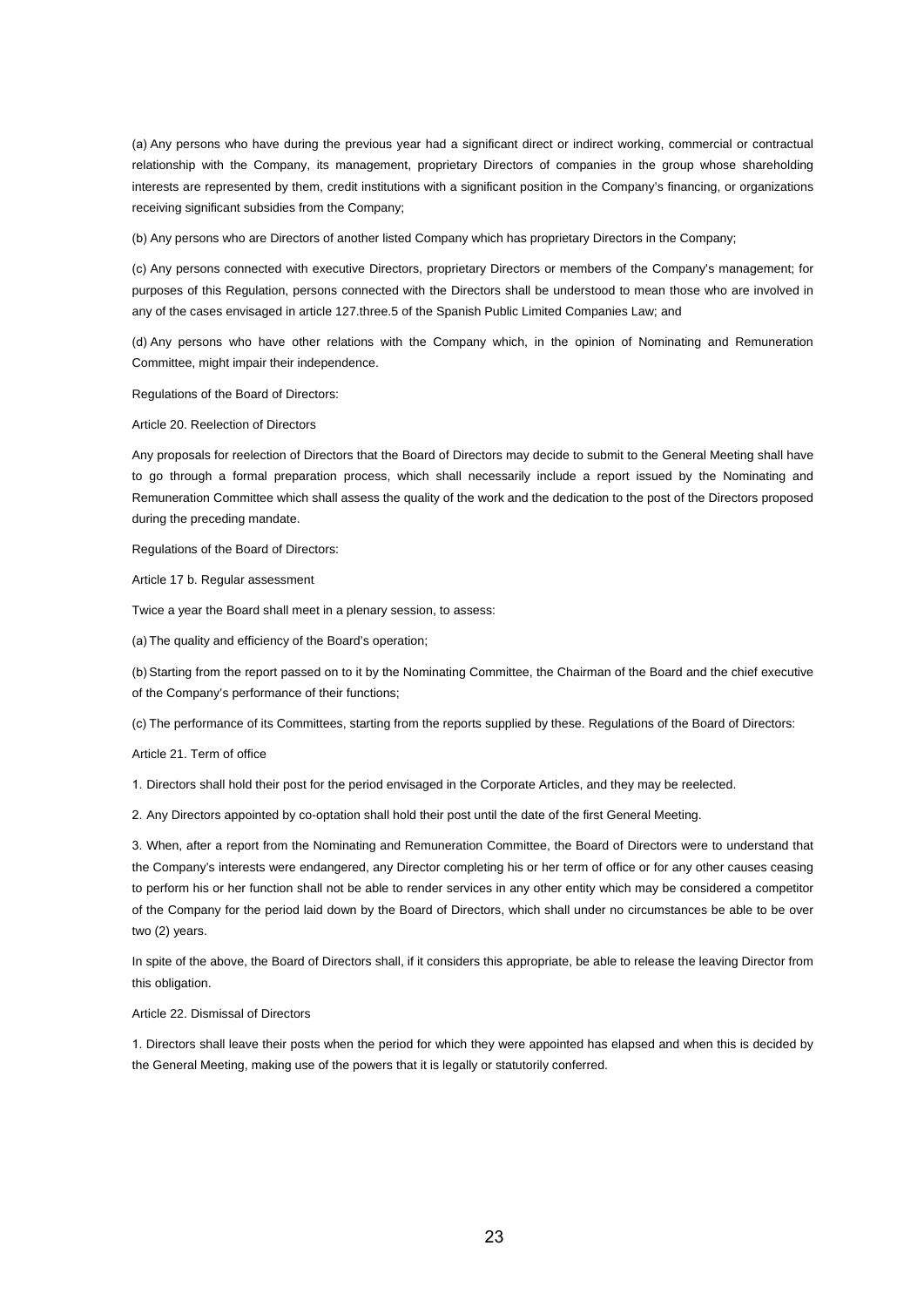2. The Board of Directors shall refrain from proposing to the General Meeting the dismissal of external Directors (proprietary and independent) before the end of the statutory period for which they were appointed, unless there are any exceptional and justified causes, and after a report from the Nominating and Remuneration Committee.

3. Directors shall have to offer their resignation to the Board of Directors and go through with the relevant resignation, if the Board considers this fit, in the following cases:

(a) When they leave the executive positions with which their appointment as a Director was associated, except for express ratification by the Board of Directors, after a non-binding report from the Nominating and Remuneration Committee;

(b) When they are involved in any of the legally envisaged cases of incompatibility or prohibition;

(c) When charges are brought against them for a presumably criminal offense or when a judge's order for hearing to commence is issued for any of the offenses stated in article 124 of the Spanish Public Limited Companies Law, or when they are involved in disciplinary proceedings for serious or very serious misconduct brought by supervisory authorities;

(d) When they are seriously admonished by the Auditing Committee for having failed to comply with their obligations as Directors:

(e) When their remaining on the Board may endanger the Company's interests or when the reasons for which they were appointed have disappeared; and

(f) In the case of a proprietary Director, when the shareholder whose shareholding interests they represent on the Board disposes of their holding in the Company or reduces this under the level reasonably justifying their appointment as such.

4. When a Director stands down from his or her post either through dismissal or for other reasons, the reasons for this shall be explained in a letter which will be sent to all the members of the Board by means of the Chairman or the Secretary.

#### B.1.20 State any cases in which Directors are obliged to resign.

Regulations of the Board of Directors:

Article 22. Dismissal of Directors

 $(\dots)$ 

3. Directors shall have to offer their resignation to the Board of Directors and go through with the relevant resignation, if the Board considers this fit, in the following cases:

(a) When they leave the executive positions with which their appointment as a Director was associated, except for express ratification by the Board of Directors, after a non-binding report from the Nominating and Remuneration Committee;

(b) When they are involved in any of the legally envisaged cases of incompatibility or prohibition;

(c) When charges are brought against them for a presumably criminal offense or when a judge's order for hearing to commence is issued for any of the offenses stated in article 124 of the Spanish Public Limited Companies Law, or when they are involved in disciplinary proceedings for serious or very serious misconduct brought by supervisory authorities;

(d) When they are seriously admonished by the Auditing Committee for having failed to comply with their obligations as Directors;

(e) When their remaining on the Board may endanger the Company's interests or when the reasons for which they were appointed have disappeared; and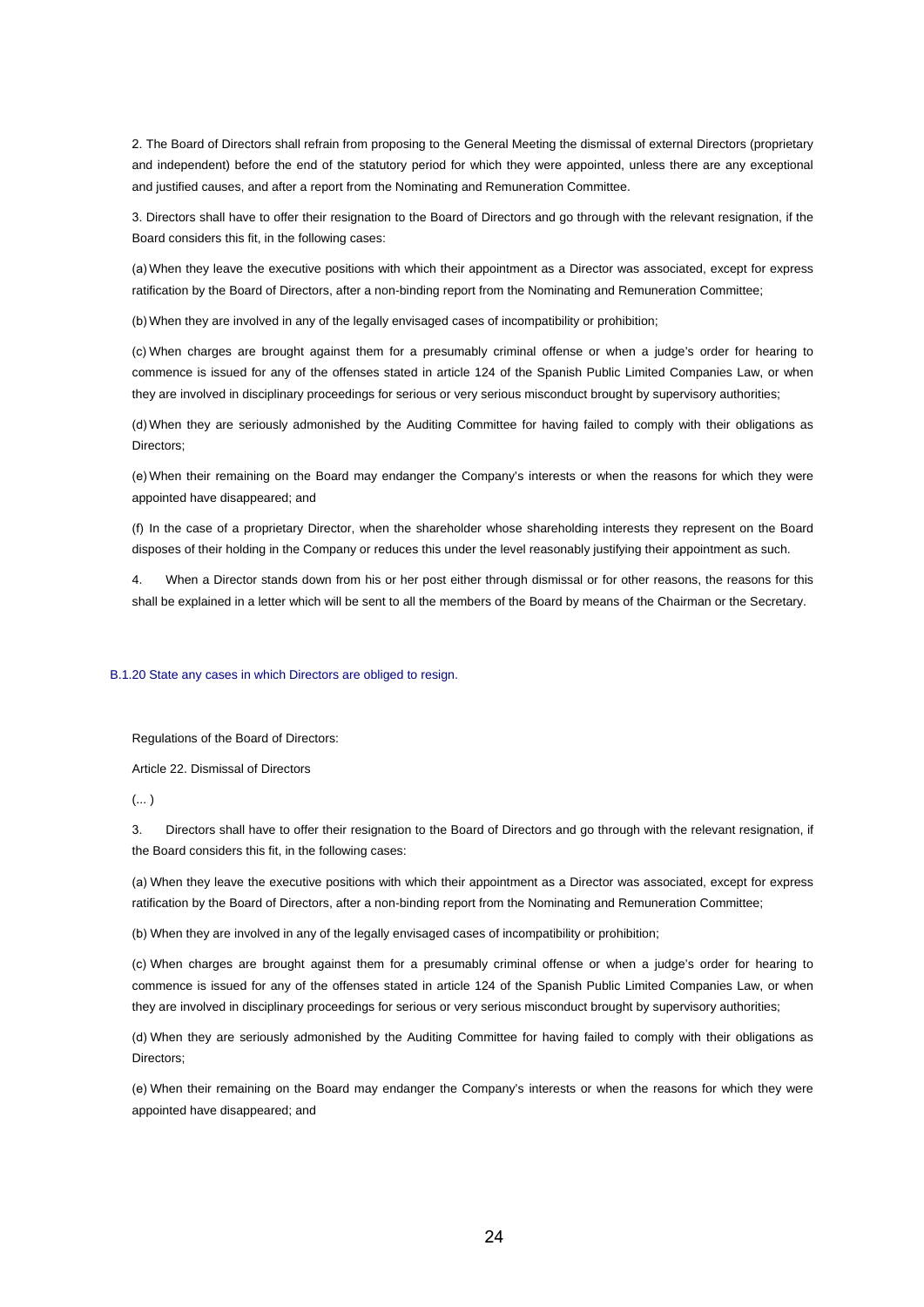(f) In the case of a proprietary Director, when the shareholder whose shareholding interests they represent on the Board disposes of their holding in the Company or reduces this under the level reasonably justifying their appointment as such.

B.1.21 Explain whether the function of chief executive of the Company falls upon the Chairman of the Board of Directors. If so, state the measures that have been taken to limit the risks involved with powers being concentrated in a single person:

YES

## **Measures to limit risks**

Functions are decentralized through the existence of the Board's delegate Committees (the Auditing Committee and the Nominating and Remuneration Committee), which have their own spheres of competence.

Furthermore, in accordance with article 8.1 of the Regulations of the Board of Directors, when the Chairman of the Board holds the status of chief executive, this person will be delegated all the powers that can be delegated in accordance with the Law, the Articles and these Regulations, and will be in charge of effective management of the Company's business, always in accordance with the decisions and criteria set by the General Shareholders' Meeting and the Board of Directors, in their respective spheres of competence.

Also see the reference to article 8.4 of the Regulations in the following section

State and where applicable explain whether rules have been established empowering one of the independent Directors to request that a meeting of the Board should be convened, or for new items to be added to the agenda, the aim being to coordinate and reflect the concerns of the external Directors and oversee evaluation by the Board of Directors

YES

#### **Explanation of the rules**

Article 8.4 of the Regulations of the Board of Directors empowers an independent Director to coordinate and reflect the concerns of external Directors and to direct the Board's assessment of its Chairman in cases when the Chairman is in turn the chief executive.

B.1.22 Are reinforced majorities, other than legal ones, required for any type of resolution?:

NO

Describe how agreements are passed at the Board of Directors, stating at least the minimum quorum and the types of majorities required to adopt the resolutions:

**Description of the agreement:** 

All the agreements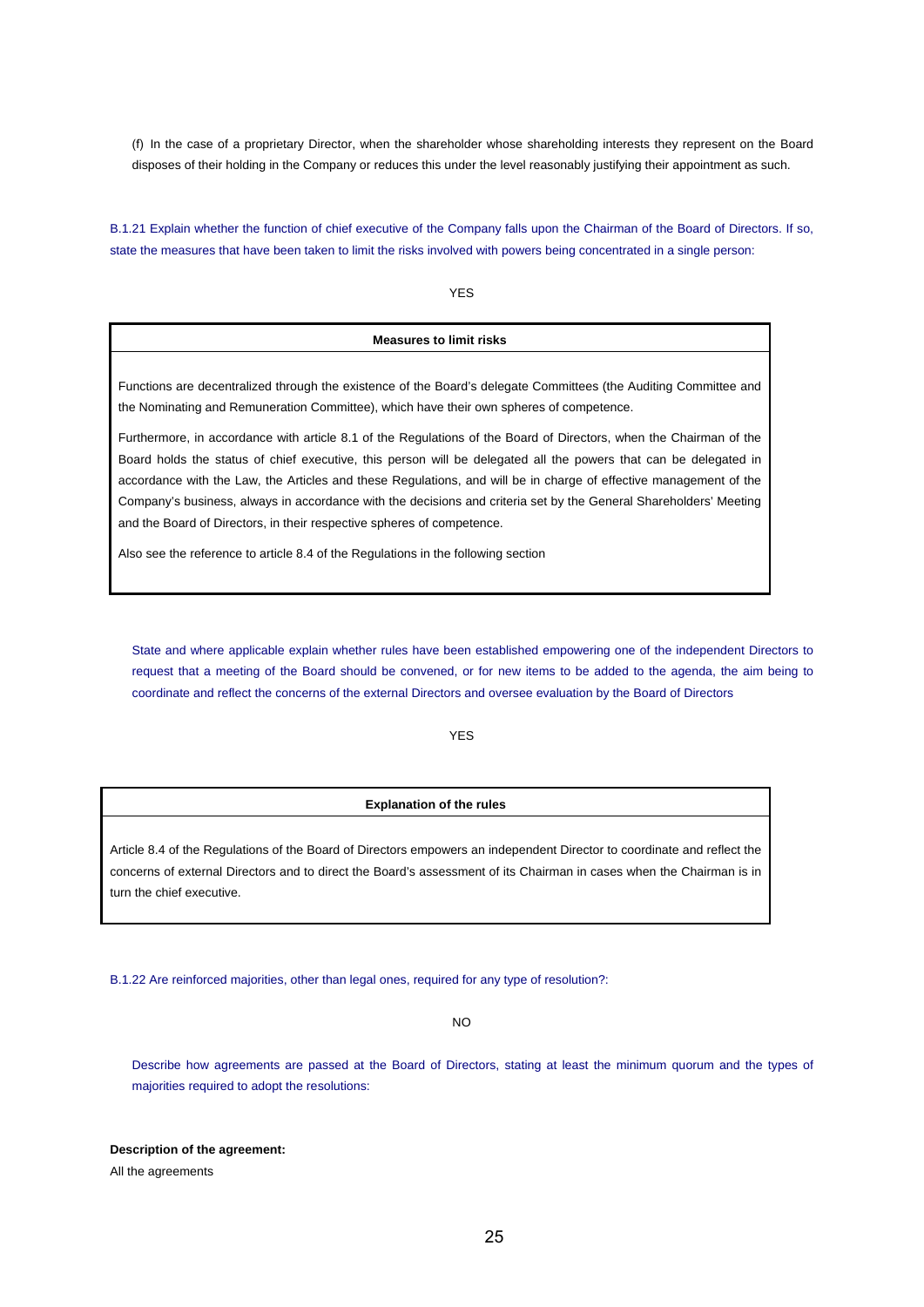| Quorum                         | %             |
|--------------------------------|---------------|
| Half plus one of the Directors |               |
|                                |               |
| Type of majority               | $\frac{1}{6}$ |

| $1.9$ pv vi $11$ ujvitty                                                    | ,,,, |
|-----------------------------------------------------------------------------|------|
| Absolute majority. In the event of a tie, the Chairman has the casting vote |      |

B.1.23 Explain whether there are any specific requirements other than the ones regarding Directors, in order to be appointed chairman.

NO

B.1.24 State whether the chairman has the casting vote:

YES

| Questions in which there is a casting vote      |
|-------------------------------------------------|
| In all questions within the Board's competence. |

B.1.25 State whether the Articles or the Regulations of the Board establish any limit to the age of Directors:

NO

| Maximum age of chairman | Maximum age of the chief executive<br>office | <b>Maximum age of Directors</b> |
|-------------------------|----------------------------------------------|---------------------------------|
|                         |                                              |                                 |

B.1.26 State whether the Articles or the Regulations of the Board establish any limit to the maximum term of office of independent Directors:

NO

**Maximum term of office** 

B.1.27 If there are few or no female Directors, explain the reasons for this and any measures taken in order to remedy the situation

**0**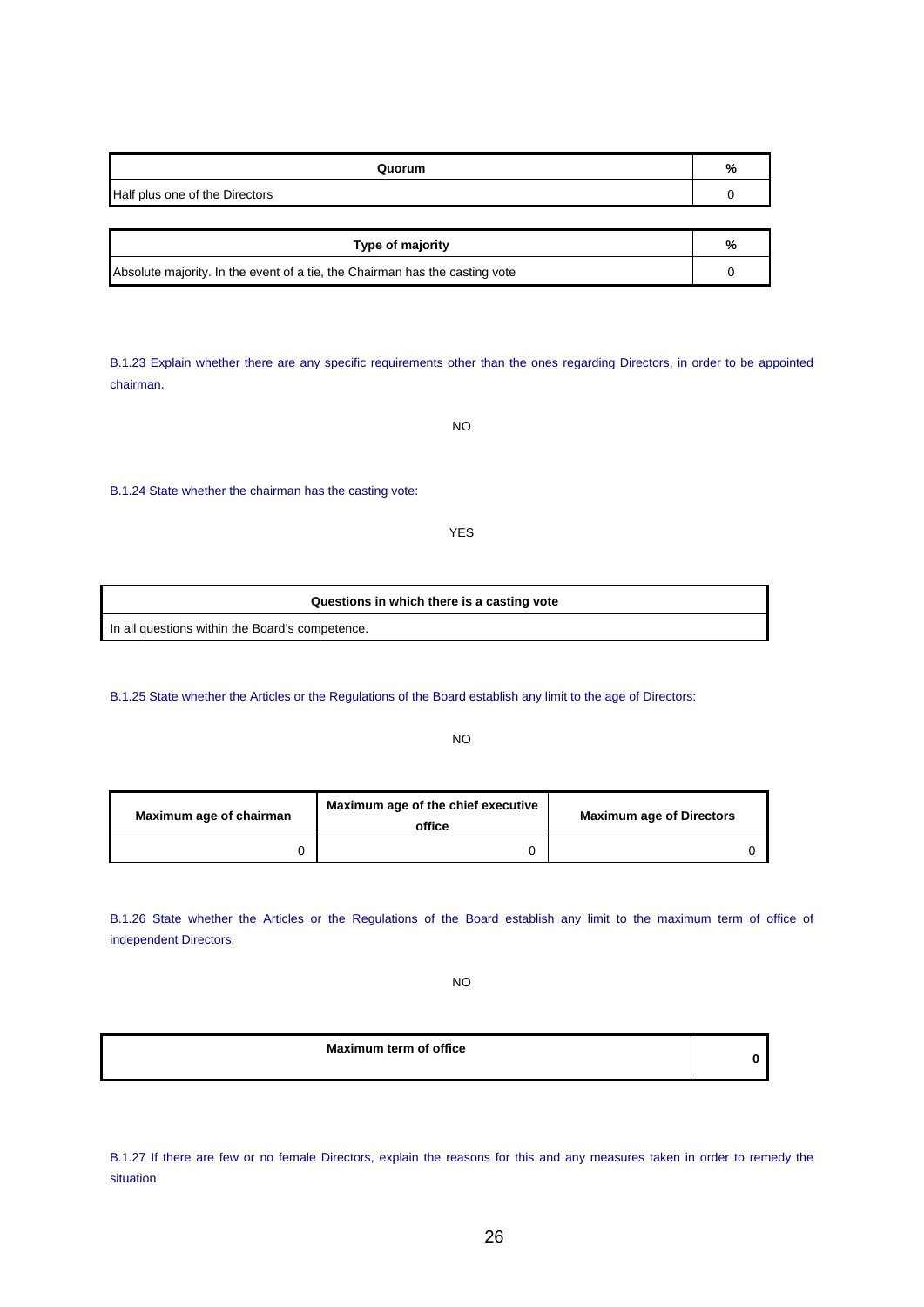#### **Explanation of the reasons and the measures**

The Board bases its proposals for appointment of Directors strictly on professional qualification criteria (skill, knowledge and experience).

In particular, state whether the Nominating and Remuneration Committee has established procedures to ensure that selection processes do not suffer from implicit biases hindering any selection of female Directors and whether female candidates who meet the required profile are deliberately sought:

NO

B.1.28 State whether there are any formal processes for granting proxies at the Board of Directors. If so, provide a brief description.

Article 28.2 of the Regulations of the Board of Directors establishes Directors' general obligation to attend the meetings of the bodies to which they belong and to take an active part in any discussions in order for their opinion to make an effective contribution to decision-making. Furthermore, in the event of their not being able to attend any sessions to which they were called, on justified grounds, this article provides that any absent Director must give instructions to the Director who has to represent him/her.

B.1.29 State the number of Board meetings held during the financial year. Where applicable, also state the number of times the Board met without the chairman attending this:

| Number of Board meetings                                   |  |
|------------------------------------------------------------|--|
| Number of Board meetings without the chairman's attendance |  |

State the number of meetings held by the different Board Committees during the financial year:

| Number of meetings of the Executive or Delegate Committee       |  |
|-----------------------------------------------------------------|--|
| <b>Number of meetings of the Audit Committee</b>                |  |
| Number of meetings of the Nominating and Remuneration Committee |  |
| Number of meetings of the Nominating Committee                  |  |
| Number of meetings of the Remuneration Committee                |  |

B.1.30 State the number of Board meetings held during the year without the attendance of all Board members. Any proxies granted without specific instructions for the meeting will be considered as being absences: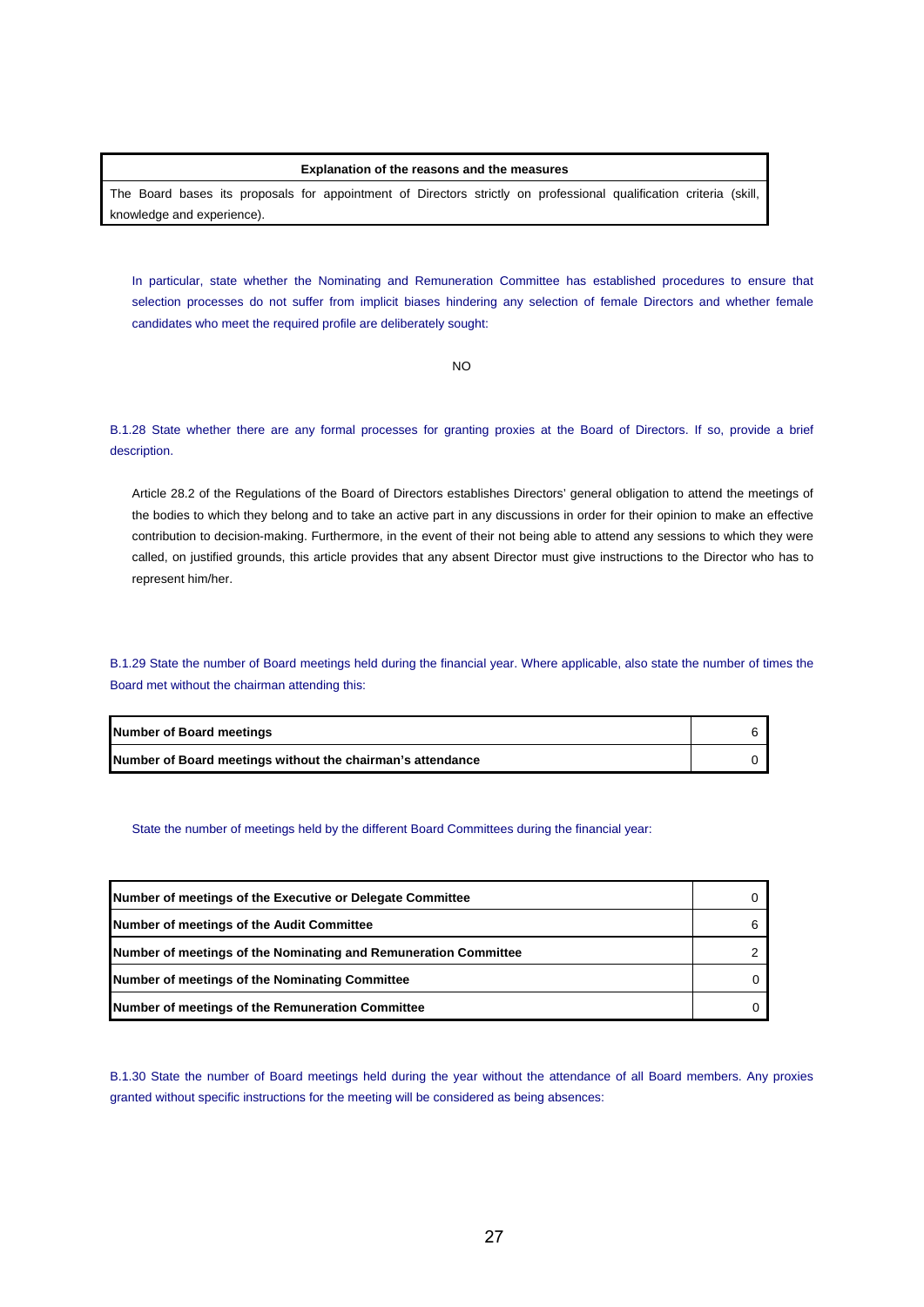| Number of Directors' absences during the year         |  |
|-------------------------------------------------------|--|
| % of absences of the total votes cast during the year |  |

B.1.31 State whether the individual and consolidated annual accounts presented to the Board for approval are previously certified:

YES

Identify, where applicable, the persons who certified the Company's individual and consolidated accounts for approval by the Board:

| Name                           | <b>Position</b>                                         |  |  |
|--------------------------------|---------------------------------------------------------|--|--|
| IMS. MONTSERRAT LLOVERAS CALVO | <b>AND</b><br><b>CHIFF</b><br>ADMINISTRATIVE<br>OFFICER |  |  |
|                                | <b>CONTROLLER</b>                                       |  |  |
| IMR. ALFREDO ARROYO GUERRA     | IVICE-PRESIDENT ADMINISTRATION AND FINANCE              |  |  |

B.1.32 Explain, if there were any, the mechanisms established by the Board of Directors to prevent the individual and consolidated accounts drawn up by it from being presented to the General Shareholders' Meeting with reservations in the audit report.

Article 42.4 of the Regulations of the Board is transcribed below:

Article 42. Relations with auditors

()

4.The Board of Directors shall attempt to draw up the final accounts in such a way that there are no reservations by the auditor, and in the event of there being any, their content and scope shall be explained to shareholders by both the Chairman of the Auditing Committee and by the external auditors.

B.1.33 Is the Secretary to the Board also a Director?

NO

B.1.34 Explain the procedures for the appointment and removal of the Secretary to the Board, stating whether he/she is proposed by the Nominating Committee and approved by a plenary session of the Board.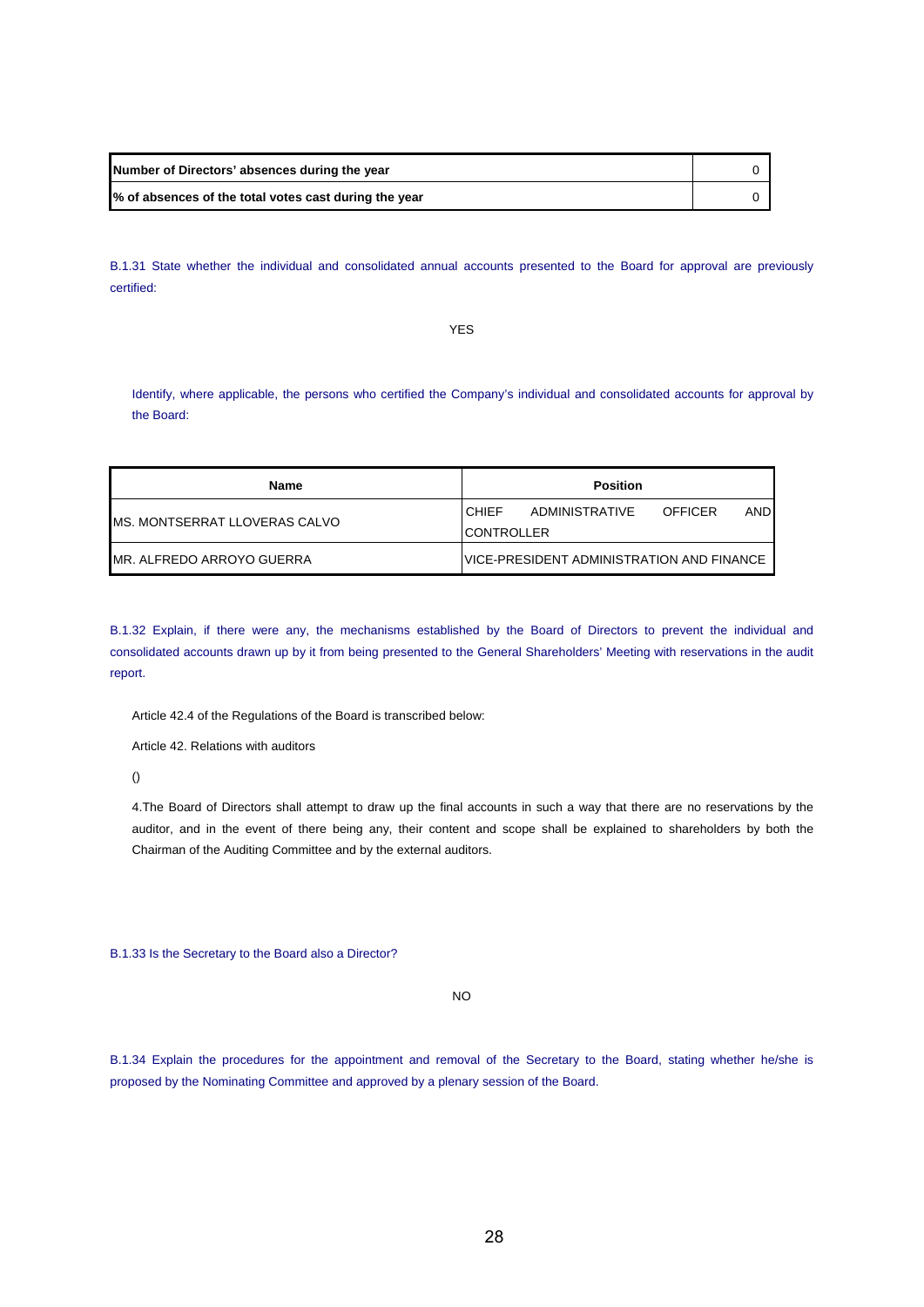#### **Procedure for appointment and removal**

According to article 10 of the Regulations of the Board, the Secretary does not need to be a Director.

According to article 15.4 of the Regulations of the Board, it is the Nominating and Remuneration Committee's competence to inform about the appointment and removal of the Secretary and Vice-secretaries to the Board of Directors

| Does the Nominating Committee inform about the appointment? | <b>YES</b> |
|-------------------------------------------------------------|------------|
| Does the Nominating Committee inform about the dismissal?   | <b>YES</b> |
| Does the Board approve the appointment?                     | <b>YES</b> |
| Does the Board approve the dismissal at a plenary session?  | <b>YES</b> |

Does the secretary to the Board have special responsibility for ensuring that the recommendations on good governance are followed?

YES

B.1.35 State if applicable, the mechanisms established by the Company to preserve the independence of the auditor, financial analysts, and rating agencies.

Article 14 of the Regulations of the Board gives the Audit Committee the following competences as regards the external auditor:

(i) To submit to the Board any proposals for selection, appointment, reappointment and replacement of the external auditor, and the terms of its engagement.

(ii) To regularly receive information from the external auditor on the auditing plan and the results of its implementation and to make sure that the senior management is acting on its recommendations.

(iii) To ensure the independence of the external auditor, and for this purpose:

. For the Company to inform the CNMV (Spanish Stock Exchange Commission), as a relevant fact, of the change of auditor and to adjoin a declaration on the possible existence of disagreements with the outgoing auditor, and if there were any, of their content;

. For the Company and the auditor to ensure respect for current legislation on rendering services other than auditing, the limits to concentration of the auditor's business and in general the other rules laid down for ensuring auditors' independence;

. In the event of the external auditor resigning, to examine the circumstances which had given rise to this.

Article 42 of the Regulations of the Board furthermore establishes that the Board's relations with the Company's external auditors shall be channeled through the Audit Committee. The Board of Directors shall furthermore refrain from proposing to the Meeting the contracting of any auditing firms in which the fees intended to be paid to it for all items are over ten per cent (10%) of its total income during the last financial year. This article also provides that the Board of Directors shall publicly inform, every year, of the overall fees that the Company has paid to the auditing firm for services other than auditing.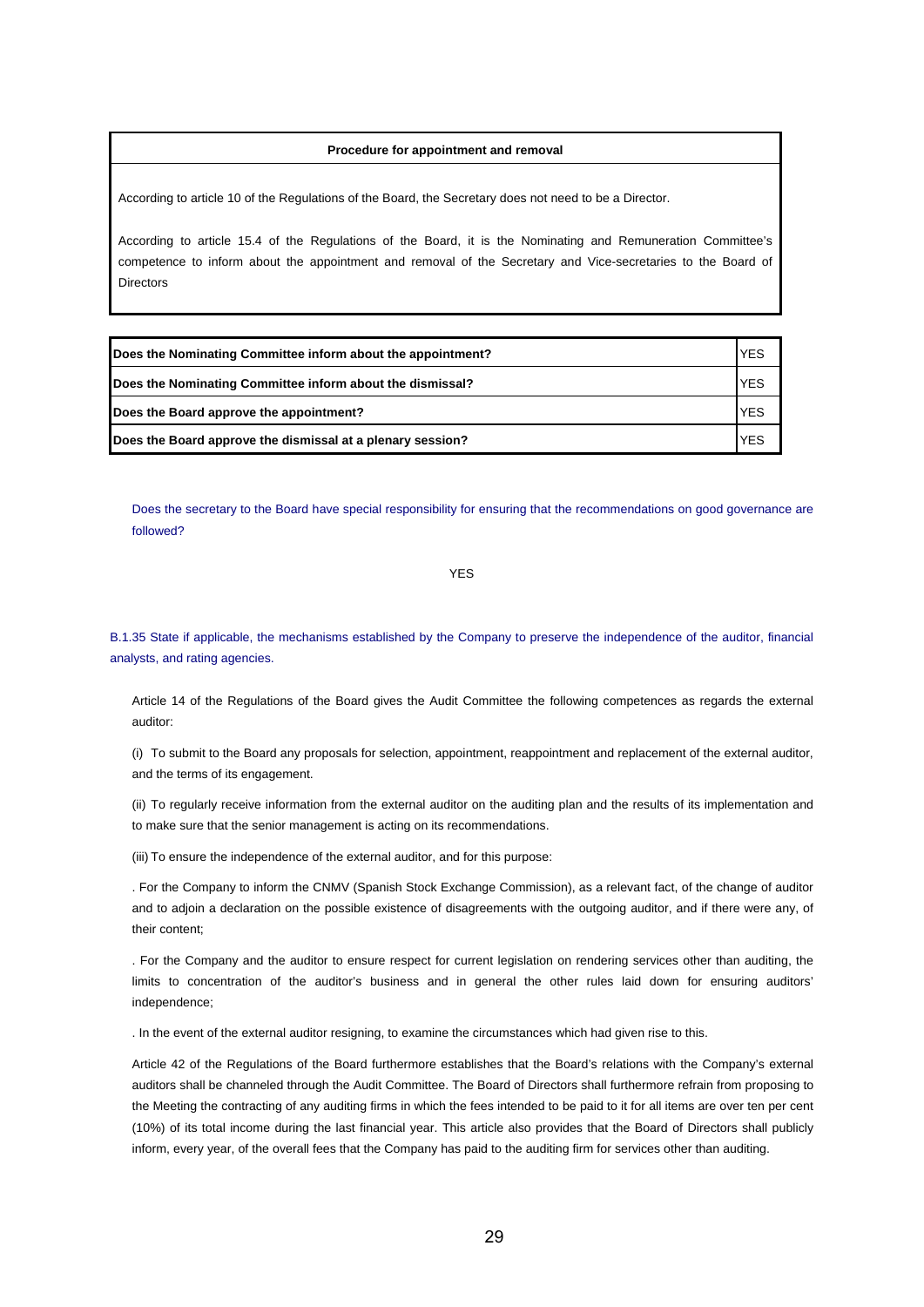B.1.36 State whether the Company changed its external auditor during the financial year. If so, identify the incoming and outgoing auditors:

| <b>Outgoing auditor</b> | <b>Incoming auditor</b> |
|-------------------------|-------------------------|
|                         |                         |

In the event of any disagreements with the outgoing auditor, please provide details:

NO

B.1.37 State whether the audit firm carries out other work for the Company and/or its business Group apart from auditing, and if so, state the amount of the fees received for such work and the percentage that this represents of the fees invoiced to the Company and/or its business Group:

YES

|                                                                                        | Company | Group  | Total  |
|----------------------------------------------------------------------------------------|---------|--------|--------|
| <b>Amount</b><br>non-auditing<br>other<br>work<br>оf<br>(thousand euros)               | 26      | 165    | 191    |
| Amount of other non-auditing work/total work<br>invoiced by the auditing firm (as a %) | 9.000   | 25.000 | 20.130 |

B.1.38 State whether the audit report of the annual accounts for the previous financial year contains reservations or qualifications. If it does, detail the reasons given by the Chairman of the Audit Committee to explain the content and scope of such reservations or qualifications.

NO

B.1.39 State the number of consecutive years for which the present audit firm has been auditing the annual accounts of the Company and/or its business Group. Likewise, give the percentage represented by the number of years the current audit firm has been auditing the accounts in respect of the total number of years for which the annual accounts have been audited:

|                             | Company | Group |
|-----------------------------|---------|-------|
| Number of consecutive years | 18      |       |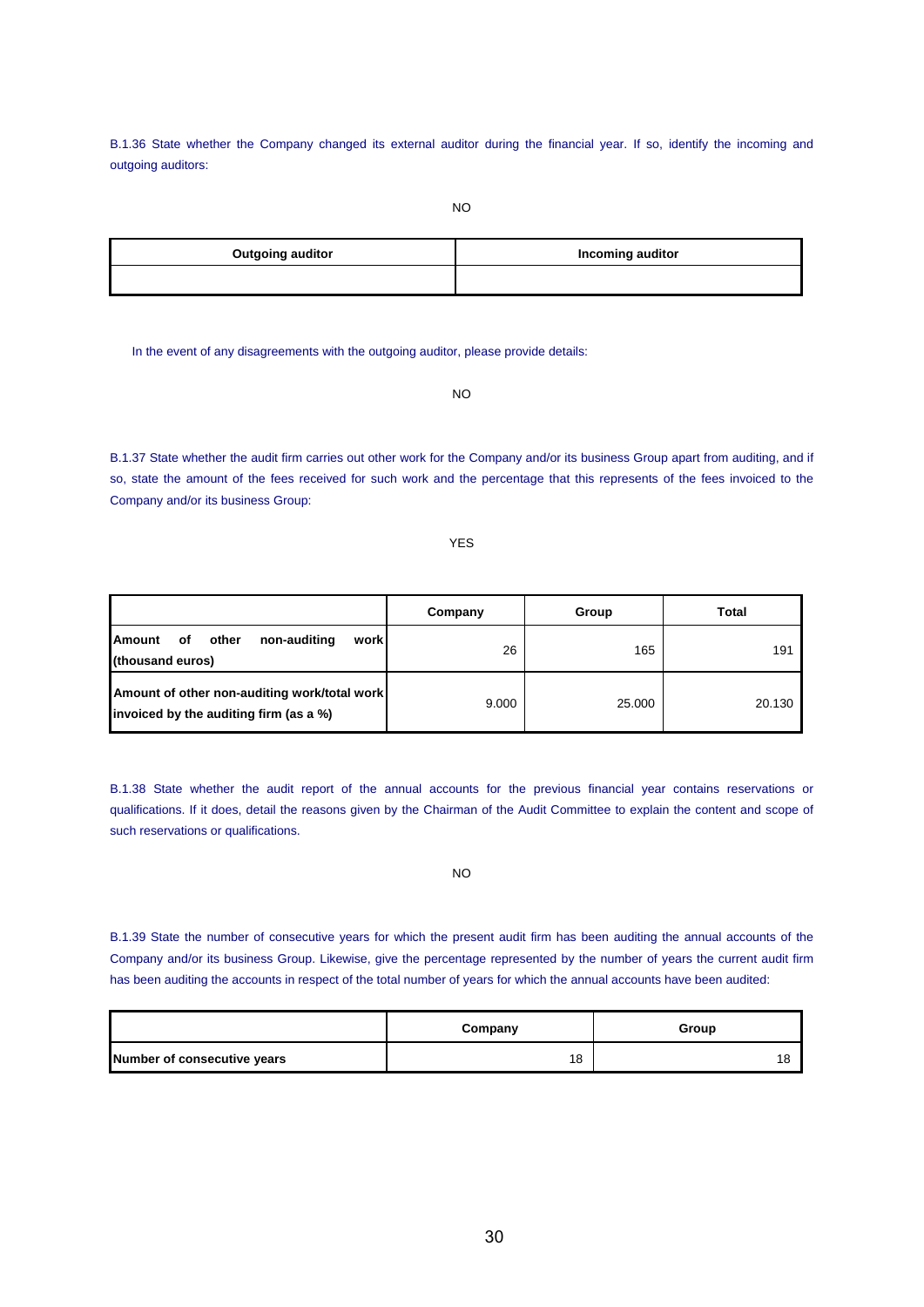|                                                | Company | Group |
|------------------------------------------------|---------|-------|
| No. of years audited by the current audit firm |         |       |
| /No. of years that the Company has been        | 100.0   | 100.0 |
| audited (as a %)                               |         |       |

B.1.40 State any holdings of the members of the Company's Board of Directors in the capital of entities engaged in the same, similar or complementary type of business to the one stated as the corporate purpose of either the Company or its Group, insofar as these have been made known to the Company. Also state the positions or functions that they carry out at said companies:

B.1.41 State and give details in each case of whether there is a procedure for the Directors to seek external consultancy:

# YES

## **Detail of the procedure**

This is established in article 25 of the Regulations of the Board: Article 25. Expert assistance

1. In order to be assisted in the practice of their functions, external Directors may request legal, accounting, financial or other experts to be taken on, at the Company's expense.

Any such commission must necessarily involve specific problems of some scale and complexity arising during performance of the function.

2. The decision to contract must be made known to the Chairman of the Board, and may be turned down by the Board of Directors if it is accredited that:

(a) This is not required for proper performance of the functions entrusted to the external Directors;

(b) Its cost is not reasonable in view of the importance of the problem and of the assets and earnings of the Company; or

(c) The technical assistance being sought can be properly given by the Company's own experts and technical staff.

B.1.42 State and, where applicable, give details as to whether there is a procedure for the Directors to be able to obtain the information needed to prepare for meetings of the governing bodies sufficiently long in advance:

## YES

## **Detail of the procedure**

In accordance with article 16.2 of the Regulations of the Board, the call for ordinary sessions shall be made in accordance with the advance notice and the procedures stipulated in the Corporate Articles. The call shall always include the agenda of the session and shall adjoin all the relevant information, properly summed up and prepared, sent long enough in advance for proper preparation of the meeting. When, in the Chairman's opinion, this proves inadvisable for security reasons, the information shall not be adjoined and the Directors will be informed of the possibility of examining this at the corporate headquarters.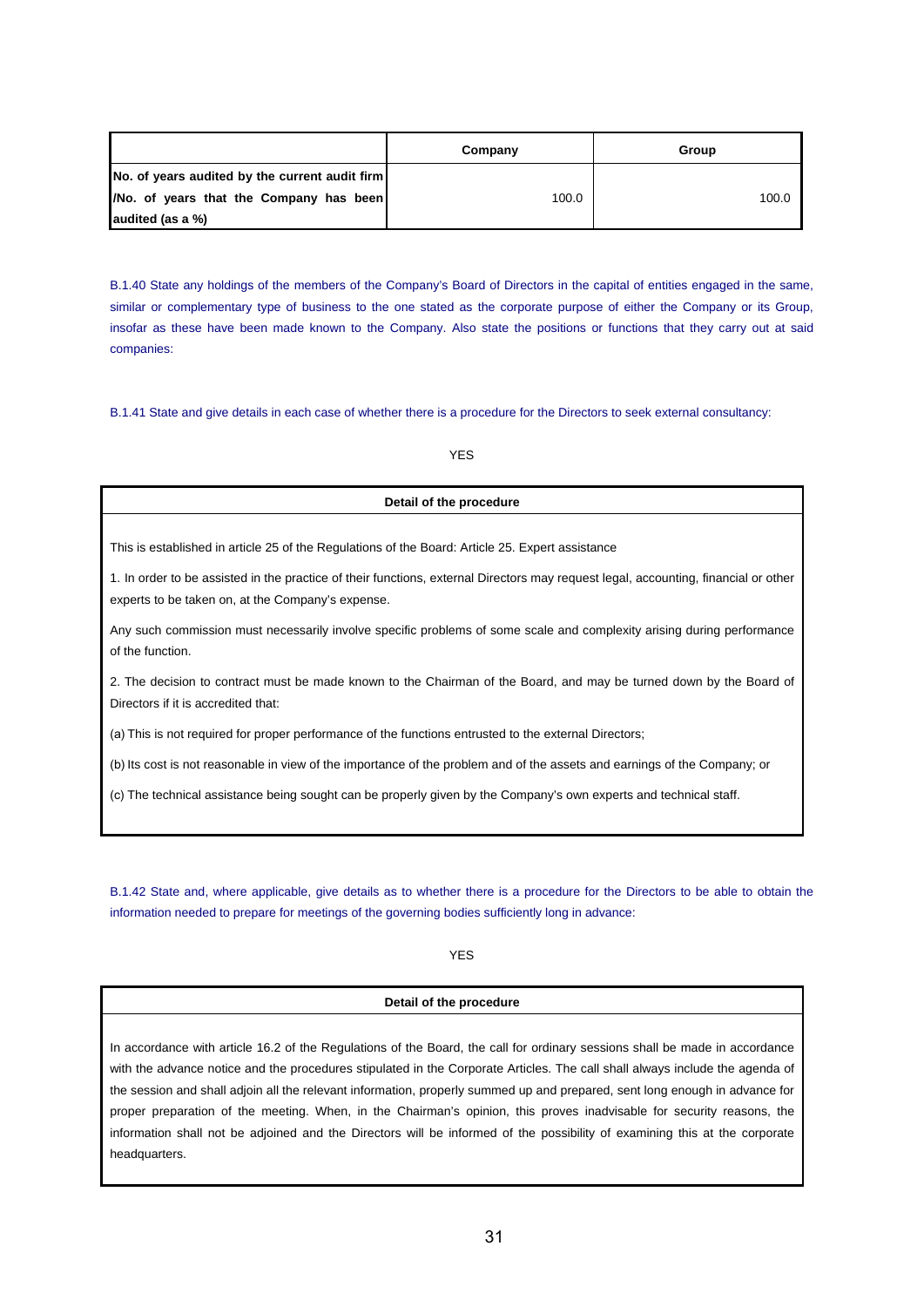B.1.43 State and where applicable give details as to whether the Company has established rules that oblige Directors to report and where appropriate resign in cases in which the image and reputation of the Company may be harmed:

YES

#### **Explain the rules**

Article 28.2 of the Regulations of the Board lays down Directors' obligation to inform the Nominating and Remuneration Committee about any criminal proceedings in which they are charged, as well as the later stages of the proceedings.

Article 22.3 envisages Directors' obligation to offer their resignation to the Board and if the latter considers this appropriate, to go through with this resignation if, amongst other reasons:

(i) When they are involved in any of the legally envisaged cases of incompatibility or prohibition;

(ii) When charges are brought against them for a presumably criminal offense or when a judge's order for hearing to commence is issued for any of the offenses stated in article 124 of the Spanish Public Limited Companies Law, or when they are involved in disciplinary proceedings for serious or very serious misconduct brought by supervisory authorities;

(iii) When they are seriously admonished by the Auditing Committee for having failed to comply with their obligations as Directors; and

(iv) When their remaining on the Board may endanger the Company's interests.

B.1.44 State whether any member of the Board of Directors has informed the Company that he/she has been sentenced or formally accused of any of the offenses stipulated in article 124 of the Spanish Public Limited Companies Law:

NO

State whether the Board of Directors has analyzed the case. If so, explain the decisions made regarding whether or not the Director should remain in his/her post, giving reasons.

NO

| <b>Decision</b><br>taken | <b>Grounded explanation</b> |
|--------------------------|-----------------------------|
|                          |                             |

B.2 Committees of the Board of Directors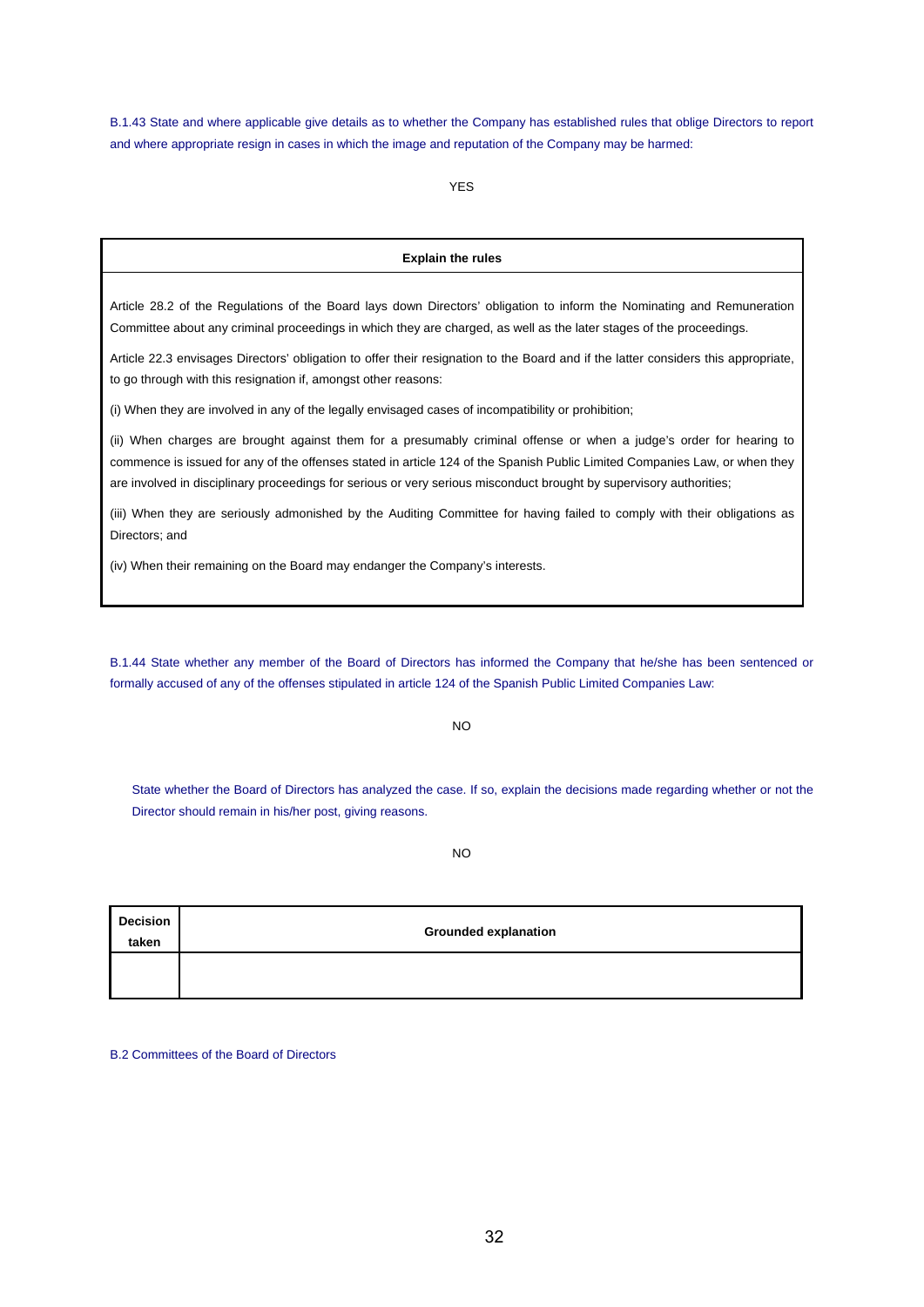B.2.1 Give details of all the Committees of the Board of Directors and their members:

# **AUDIT COMMITTEE**

| <b>Name</b>                     | <b>Position</b> | Type               |
|---------------------------------|-----------------|--------------------|
| MR. CHRISTIAN M.C. PURSLOW      | <b>CHAIRMAN</b> | INDEPENDENT        |
| MR. THOMAS GLANZMANN            | <b>MEMBER</b>   | <b>INDEPENDENT</b> |
| <b>IMR. TOMAS DAGA GELABERT</b> | <b>MEMBER</b>   | <b>IEXTERNAL</b>   |

# **NOMINATING AND REMUNERATION COMMITTEE**

| <b>Name</b>                      | <b>Position</b> | Type              |
|----------------------------------|-----------------|-------------------|
| IMR. THOMAS GLANZMANN            | <b>CHAIRMAN</b> | IINDEPENDENT      |
| MR. EDGAR DALZELL JANNOTTA       | <b>MEMBER</b>   | IINDEPENDENT      |
| <b>IMR. VICTOR GRIFOLS ROURA</b> | <b>MEMBER</b>   | <b>IEXECUTIVE</b> |

# B.2.2 State whether the Audit Committee is endowed with the following functions.

| Monitoring the preparation process and the integrity of the financial information on the Company and, where<br>applicable, the Group, verifying compliance with legal requirements, proper delimitation of the scope of<br>consolidation and the proper application of accounting criteria                                                                                                         | YES.       |
|----------------------------------------------------------------------------------------------------------------------------------------------------------------------------------------------------------------------------------------------------------------------------------------------------------------------------------------------------------------------------------------------------|------------|
| Regularly assessing the internal control and risk management systems, so that the main risks are<br>appropriately identified, managed and made known                                                                                                                                                                                                                                               | YES.       |
| Ensuring the independence and efficiency of the internal audit function; proposing the selection,<br>appointment, reappointment and removal of the head of the internal audit service; proposing the budget for<br>such service; receiving regular information on its activities; and checking that the senior management takes<br>the conclusions and recommendations of its reports into account | <b>YES</b> |
| Establishing and overseeing a mechanism that enables employees to communicate – confidentially and<br>where considered appropriate, anonymously $-$ any possible irregularities that they may observe in the<br>Company, particularly financial and accounting ones                                                                                                                                | YES.       |
| Presenting to the Board of Directors proposals for the selection, appointment, reappointment and<br>replacement of the external auditor, as well as the conditions under which it is contracted                                                                                                                                                                                                    | YES.       |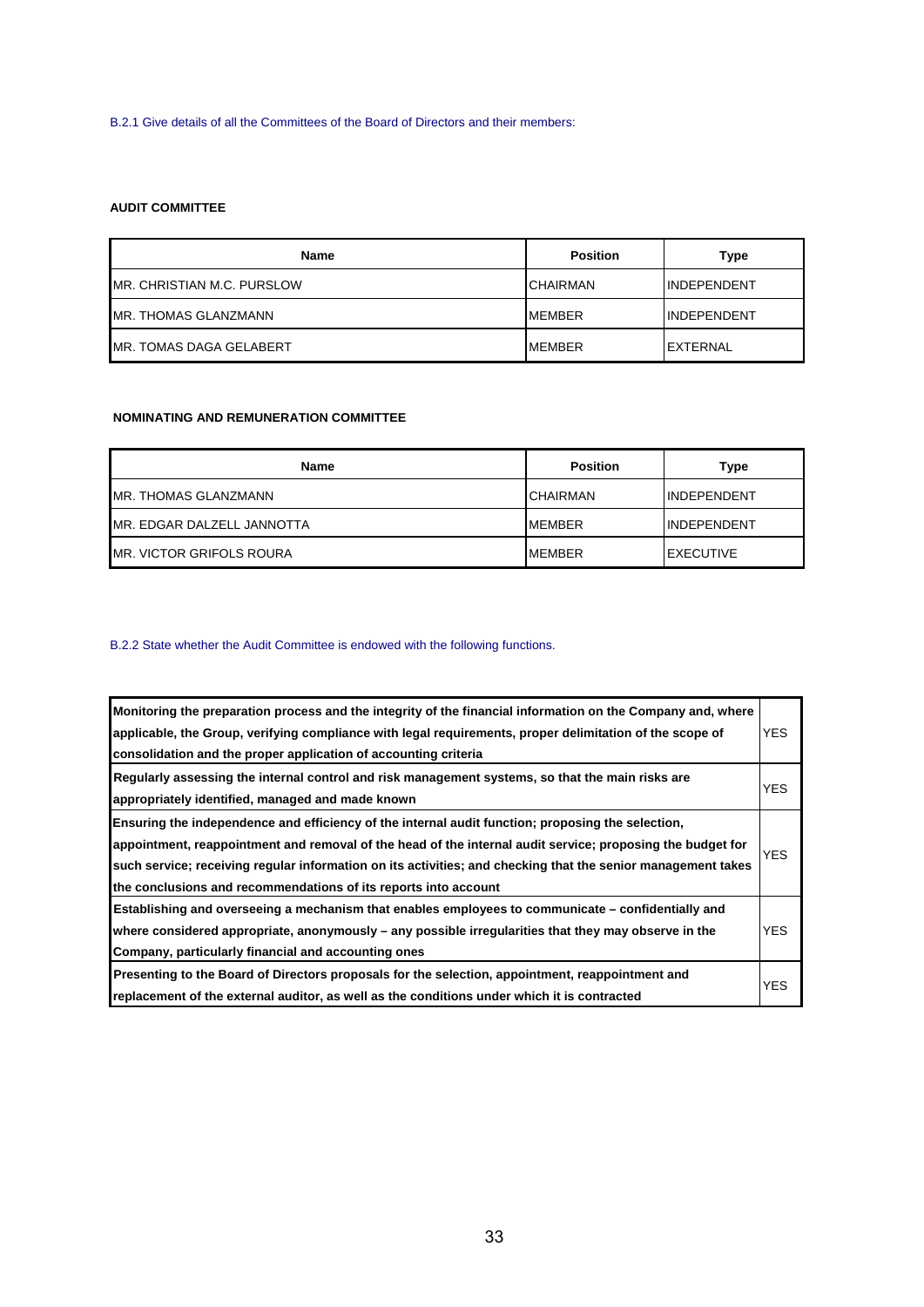| Regularly receiving from the external auditor information on the audit plan and the results of its<br>implementation, and checking that the senior management takes its recommendations into account | <b>YES</b> |
|------------------------------------------------------------------------------------------------------------------------------------------------------------------------------------------------------|------------|
| Ensuring the independence of the external auditor                                                                                                                                                    | <b>YES</b> |
| In the case of groups, helping to ensure that the Group auditor also assumes responsibility for the audits of<br>individual companies in the Group                                                   | <b>YES</b> |

B.2.3 Describe the rules covering organization, operation and responsibilities of each of the Committees attached to the Board of Directors.

# **Name of Committee**

NOMINATING AND REMUNERATION COMMITTEE

## **Short description**

As established in article 15 of the Regulations of the Board:

Article 15. The Nominating and Remuneration Committee

1. The Nominating and Remuneration Committee shall assess the profile of the most appropriate persons for forming part of the different Committees and pass the relevant proposals on to the Board.

2. The Nominating and Remuneration Committee shall be made up of a number of from three (3) to five (5) Directors appointed by the Board of Directors, taking into account the knowledge, skills and experience of the Directors and the purposes of the Committee. The Nominating and Remuneration Committee shall in any event be made up of a majority of external Directors.

3. The Board of Directors shall appoint the Chairman of the Nominating and Remuneration Committee. The post of Chairman shall necessarily be given to an external Director and, insofar as this is possible, to an independent one. The post of Secretary of the Committee shall be given to (a) the Secretary or (b) a Vice-secretary of the Board of Directors, who shall be able to be a member of the Committee or not. This person may be assisted or, where applicable, replaced by (a) the following Secretary or Vice-secretaries, in order of precedence (in the event of the post being held by a Vice-secretary) or (b) a Vice-secretary in order of preference (in the event of the post being held by the Secretary). The Secretary shall make a written record of all the agreements passed at each session of the Committee, and shall inform the plenary session of the Board of Directors through its Chairman. In the event of a tie, the Chairman of the Committee shall have the casting vote.

4. With no prejudice to any other tasks assigned by the Board, the Nominating and Remuneration Committee shall have the following basic responsibilities:

(a) To draw up and review the criteria that have to be implemented for the composition of the Board of Directors and the selection of candidates, taking into account the skills, knowledge and experience necessary on the Board;

(b) To make the proposals of appointments of Directors prior to submitting these to the General Meeting, or where applicable, prior to their adoption by the Board making use of its co-optation powers, informing in any event on the nature of the Director proposed;

(c) To make proposals to the Board in order for the succession of the Chairman and of the chief executive to take place in a properly planned and organized manner;

(d) To inform on the appointment and removal of the Secretary and Vice-Secretaries of the Board of Directors;

(e) To inform about any appointments and removals of senior management that the chief executive may propose to the Board;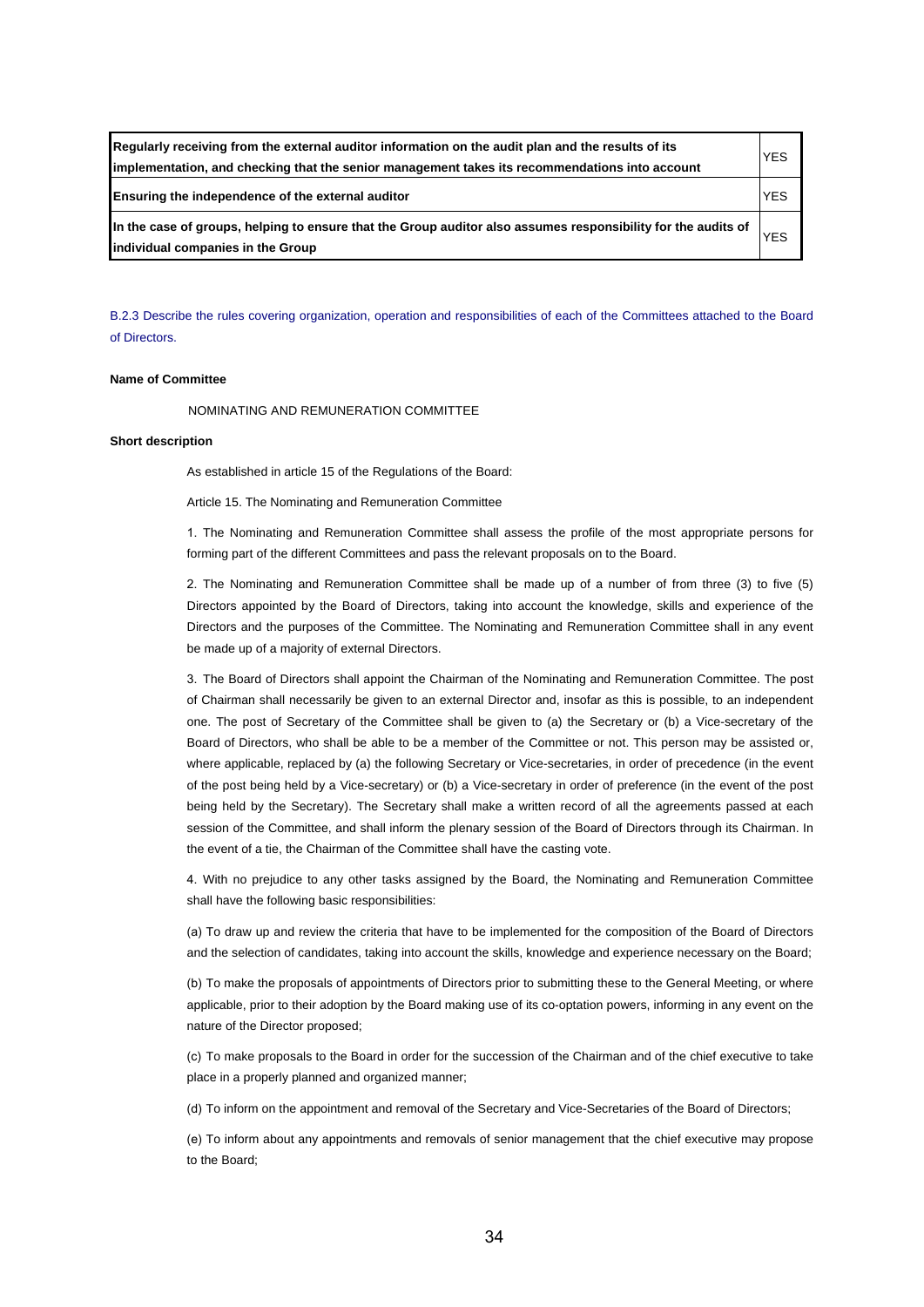(f) To propose to the Board the members who are to form part of each of the Committees;

(g) To propose to the Board of Directors the system and amount of the annual remuneration of Directors and senior management;

(h) To regularly review the remuneration schemes of senior management, considering their fitness and performance; and

(i) To inform about any transactions which involve or could involve conflicts of interests and, in general, about the issues considered in Chapter IX of these Regulations.

5. Any member of the management team or the staff of the Company whose presence were required by the Chairman would be obliged to attend the sessions of the Committee and to give cooperation and access to any information available.

6. For better performance of its tasks, the Committee could seek consultancy from external professionals, for which purpose what is laid down in article 25 of these Regulations shall be applicable.

7. The Committee shall have to consider the suggestions made to it by the Chairman, the members of the Board, the executives or shareholders of the Company. In particular, (a) the Committee shall consult the Chairman and chief executive of the Company on matters to do with executive Directors and (b) any member of the Board may request the Committee to take into consideration potential candidates to cover any Director vacancies in case it considers these appropriate.

8. The Nominating and Remuneration Committee shall meet whenever the Board of Directors of the Company or its Chairman asks for a report to be issued or proposals to be adopted and, in any event, whenever it proves useful for proper performance of its functions. In any case, it shall meet once a year to prepare the information on the remuneration of the Directors that the Board of Directors has to approve and include in its annual public documents.

9. At the first plenary session of the Board after its meetings, the Nominating and Remuneration Committee shall account for its work and answer for what has been done. All the members of the Board shall receive a copy of the minutes of the sessions of the Nominating and Remuneration Committee.

# **Name of Committee**

#### AUDIT COMMITTEE

#### **Short description**

As given in article 14 of the Regulations of the Board:

Article 14. The Audit Committee

1. The Audit Committee will be made up of a number of from three (3) to five (5) Directors appointed by the Board of Directors, taking into account the knowledge, skills and experience of the Directors as regards accounting, auditing and management or risks and the tasks of the Committee. The Audit Committee shall, in any event, be made up of a majority of external Directors, with an appropriate presence of independent Directors.

2. The Board of Directors shall appoint the Chairman of the Audit Committee, a post which shall necessarily have to be filled by an external Director, and, where possible, an independent Director. The Chairman of the Committee shall have to be replaced every four (4) years, being able to be reelected after a period of one (1) year from his/her dismissal has elapsed. The post of the Committee Secretary shall be filled by (a) the Secretary or (b) a Vice-secretary of the Board of Directors, who shall be able to be a member of the Committee or not. This person may be assisted or, where applicable, replaced by (a) the following Secretary or Vice-secretaries, in order of precedence (in the event of the post being held by a Vice-secretary) or (b) a Vice-secretary in order of precedence (in the event of the post being held by the Secretary). The Secretary shall make a record of the agreements adopted at each session of the Committee and inform the plenary session of the Board of Directors through its Chairman. In the event of any tie in the voting, the Chairman of the Committee shall have the casting vote.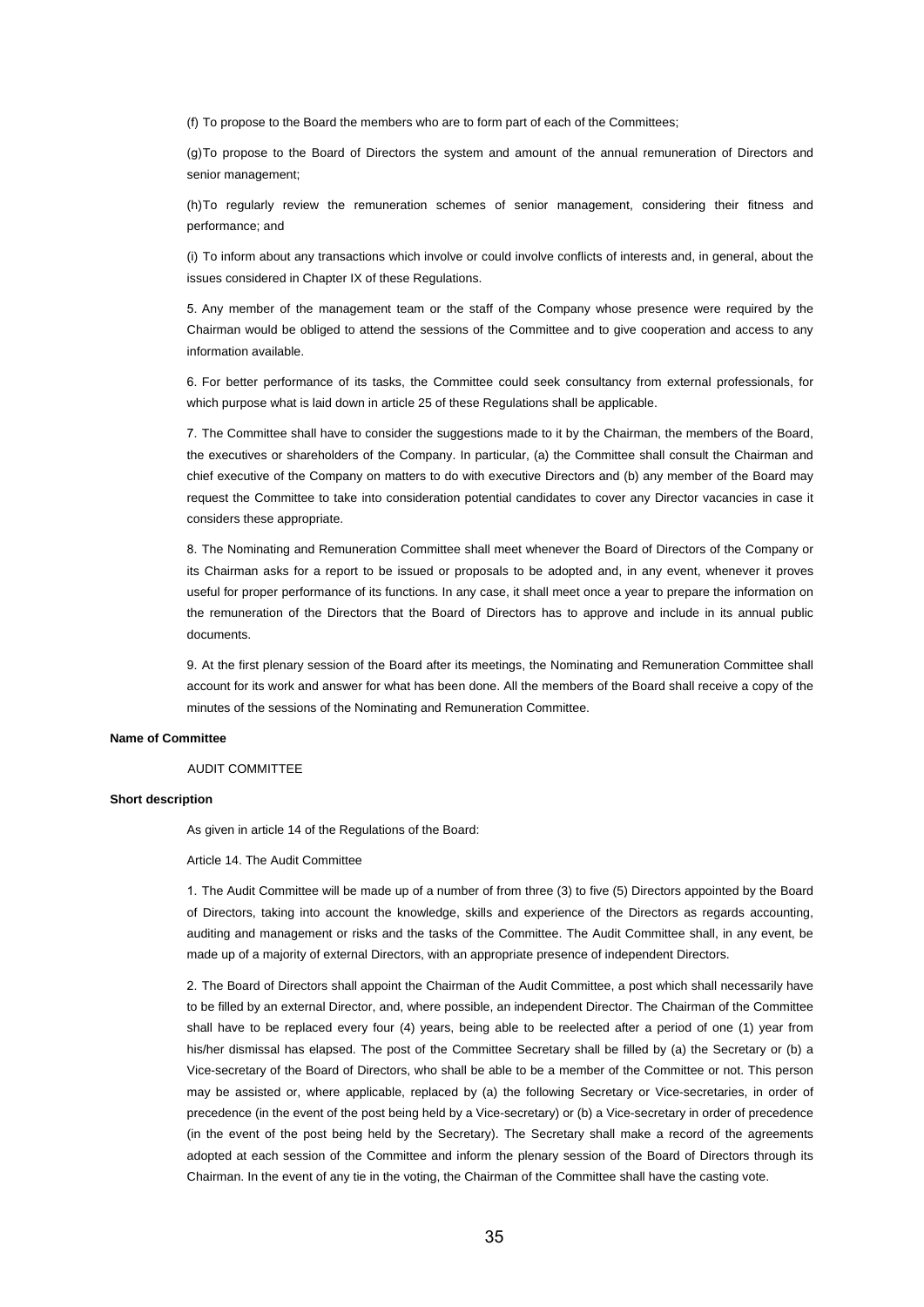3. With no prejudice to what is established in the Law, the Corporate Articles, or other tasks assigned to it by the Board, the Audit Committee shall have the following basic responsibilities:

(a) In respect of the General Shareholders' Meeting:

(i) To inform the General Meeting of the matters brought up in this body on matters within its competence;

(b) In respect of the Board of Directors:

(i) To inform the Board beforehand on the regular financial information that the Company periodically has to publish, through its status as a listed organization; in this respect, the Committee shall ensure that the interim accounts are drawn up with the same accounting criteria as the annual ones and to this end shall consider the suitability of a limited review by the external auditor;

(ii) To inform beforehand on the creation or acquisition of stock in concerns with a special purpose or registered in countries or territories considered to be tax havens, as well as any other transactions or operations of a similar nature whose complexity means that they might harm the Group's transparency;

(iii) To inform beforehand on related party operations.

(c) As regards information and internal control systems:

(i) To supervise the preparation process and the integrity of the financial information on the Company and, where applicable, the Group, verifying compliance with legal requirements, proper delimitation of the scope of consolidation and the proper application of accounting criteria**;**

(ii) Regularly assessing the internal control and risk management systems, so that the main risks are appropriately identified, managed and made known;

(iii) To ensure the independence and efficiency of the internal audit function; proposing the selection, appointment, reappointment and removal of the head of the internal audit service; proposing the budget for such service; receiving regular information on its activities; and checking that the senior management takes the conclusions and recommendations of its reports into account**;**

(iv) To establish and oversee a mechanism that enables employees to communicate – confidentially and where considered appropriate, anonymously – any possible important irregularities that they may observe in the Company, particularly those of financial and accounting nature**.**

(d) As regards the external auditor:

(i) To pass on to the Board any proposals for selection, nomination, reelection and replacement of the external auditor, as well as the conditions for contracting this person;

(ii) To regularly receive from the external auditor information about the auditing plan and the results of its execution, and to check that senior management takes his or her recommendations into account;

(iii) To ensure the independence of the external auditor, and for this purpose:

. For the Company to inform the CNMV (Spanish Stock Exchange Commission), as a relevant fact, of the change of auditor and to adjoin a declaration on the possible existence of disagreements with the outgoing auditor, and if there were any, of their content;

. For the Company and the auditor to ensure respect for current legislation on rendering services other than auditing, the limits to concentration of the auditor's business and in general the other rules laid down for ensuring auditors' independence;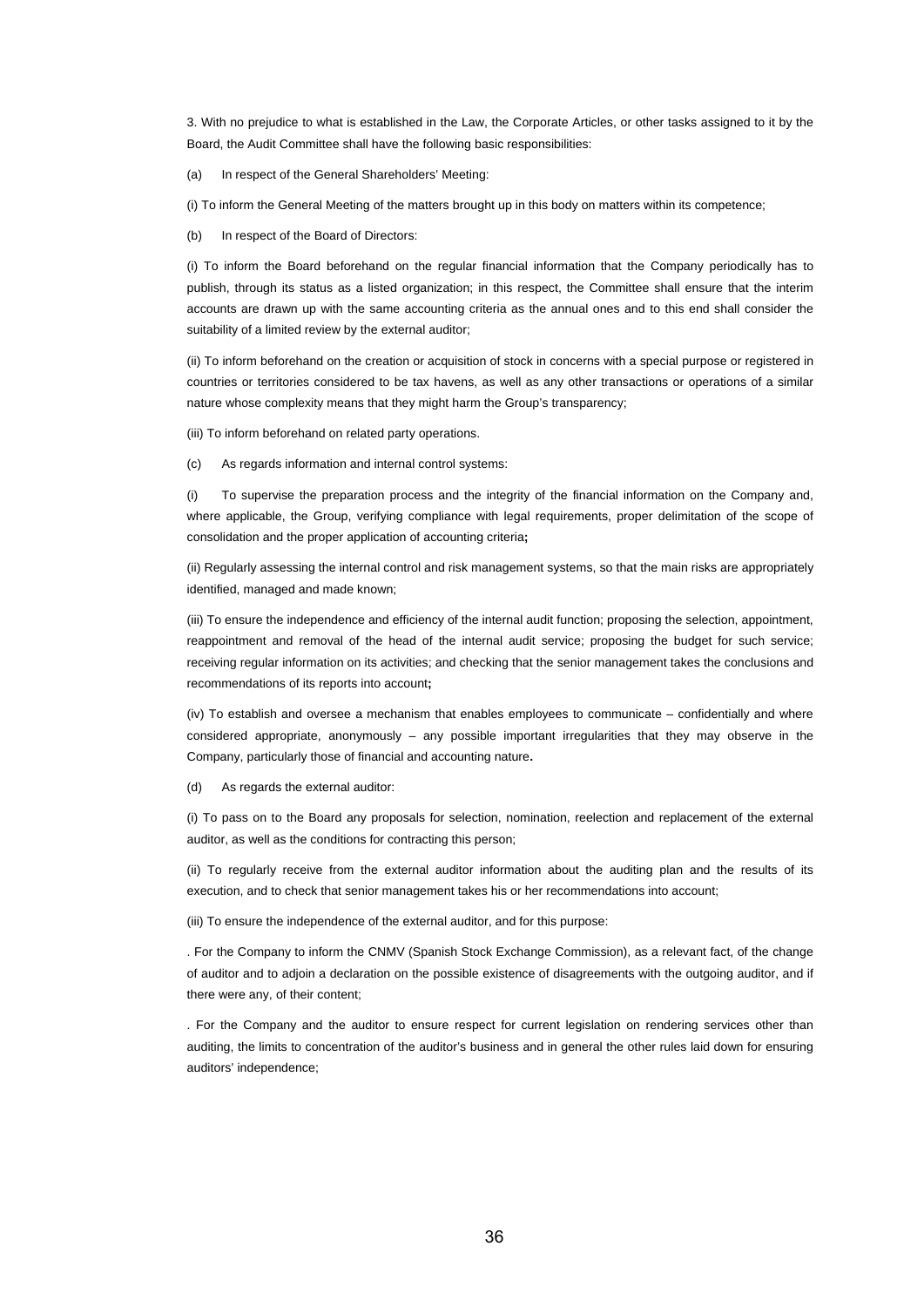. In the event of the external auditor resigning, to examine the circumstances which had given rise to this.

(iv) To promote the Group auditor's assuming responsibility for the audits of the companies forming part of the Group.

(e) As regards internal rules of conduct:

(i) To monitor compliance of the Internal Regulations on Conduct in Issues connected with the Securities Markets, of these Regulations, of the norms of conduct laid down in the 'Ethical Code of the Grifols Group' and in general, of any other internal rules for governance of the Company, as well as making the proposals required for improving these.

4. The Audit Committee shall meet as often as necessary for performing its work properly.

5. Any member of the management team or the staff of the Company whose presence were required by the Chairman shall be obliged to attend the Committee sessions, and to give cooperation and access to any information available to them. The Chairman may require them to appear in the absence of any other Director. The Chairman of the Committee may require attendance of Auditors at its sessions.

6. To perform its functions better, the Audit Committee may seek consultancy from external professionals, for which purpose what is laid down in article 25 of these Regulations shall be applicable.

7. At the first plenary session of the Board after its meetings, the Audit Committee shall report on its work and answer for the work done. All the members of the Board shall be given a copy of the minutes of the Audit Committee's sessions.

B.2.4 State the powers of each of the Committees as regards advice, consultancy and where applicable, delegations available:

#### **Name of Committee**

NOMINATING AND REMUNERATION COMMITTEE

# **Short description**

See section B.2.3 above

#### **Name of Committee**

AUDIT COMMITTEE

#### **Short description**

See section B.2.3 above

B.2.5 State, where applicable, the existence of regulations governing the Board's Committees, the place where these are available for consultation, and any amendments that have been made during the financial year. It should also be stated whether any annual report on the work done by each Committee has voluntarily been drawn up.

#### **Name of Committee**

NOMINATING AND REMUNERATION COMMITTEE

#### **Short description**

The regulations of the Nominating and Remuneration Committee are contained in the Regulations of the Board of Directors, which may be consulted on the Company's web page (www.grifols.com). These regulations were amended at a meeting of the Board of Directors dated 25th April 2007, in order to adapt this to the recommendations of the Unified Code.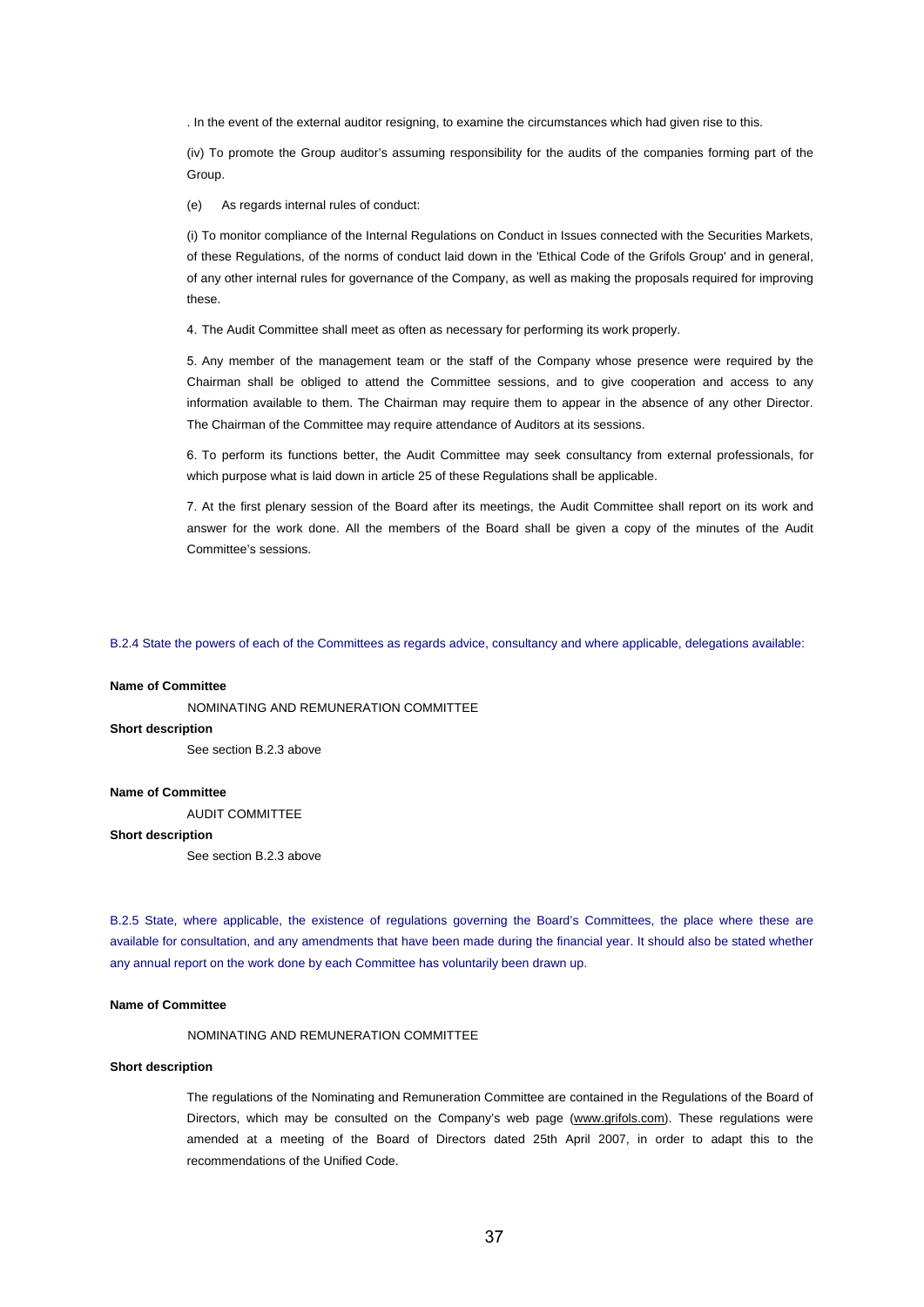The Nominating and Remuneration Committee passed its annual report at its meeting of 9th December 2008.

#### **Name of Committee**

# AUDIT COMMITTEE

# **Short description**

The regulations of the Audit Committee are contained in the Regulations of the Board of Directors, which may be consulted on the Company's web page (www.grifols.com). These regulations were amended at a meeting of the Board of Directors dated 25th April 2007, in order to adapt this to the recommendations of the Unified Code.

The Audit Committee passed its annual report at its meeting of 9th December 2008.

B.2.6 State whether the composition of the Executive Committee reflects the participation on the Board of the different categories of Directors:

NO

| If not, explain the composition of your Executive Committee |  |
|-------------------------------------------------------------|--|
| There is no Executive Committee                             |  |

## **C – RELATED-PARTY TRANSACTIONS**

C.1 State whether a plenary session of the Board has reserved for itself the function of approving transactions that the Company carries out with Directors, with significant shareholders or shareholders represented on the Board, or with related parties, following a favorable report from the Audit Committee or any other body entrusted with this task:

YES

C.2 Provide details of any relevant operations involving a transfer of assets or liabilities between the Company or Group entities and significant shareholders in the Company:

C.3 Provide details of any relevant operations involving a transfer of assets or liabilities between the Company or Group entities and the Company's managers or Directors: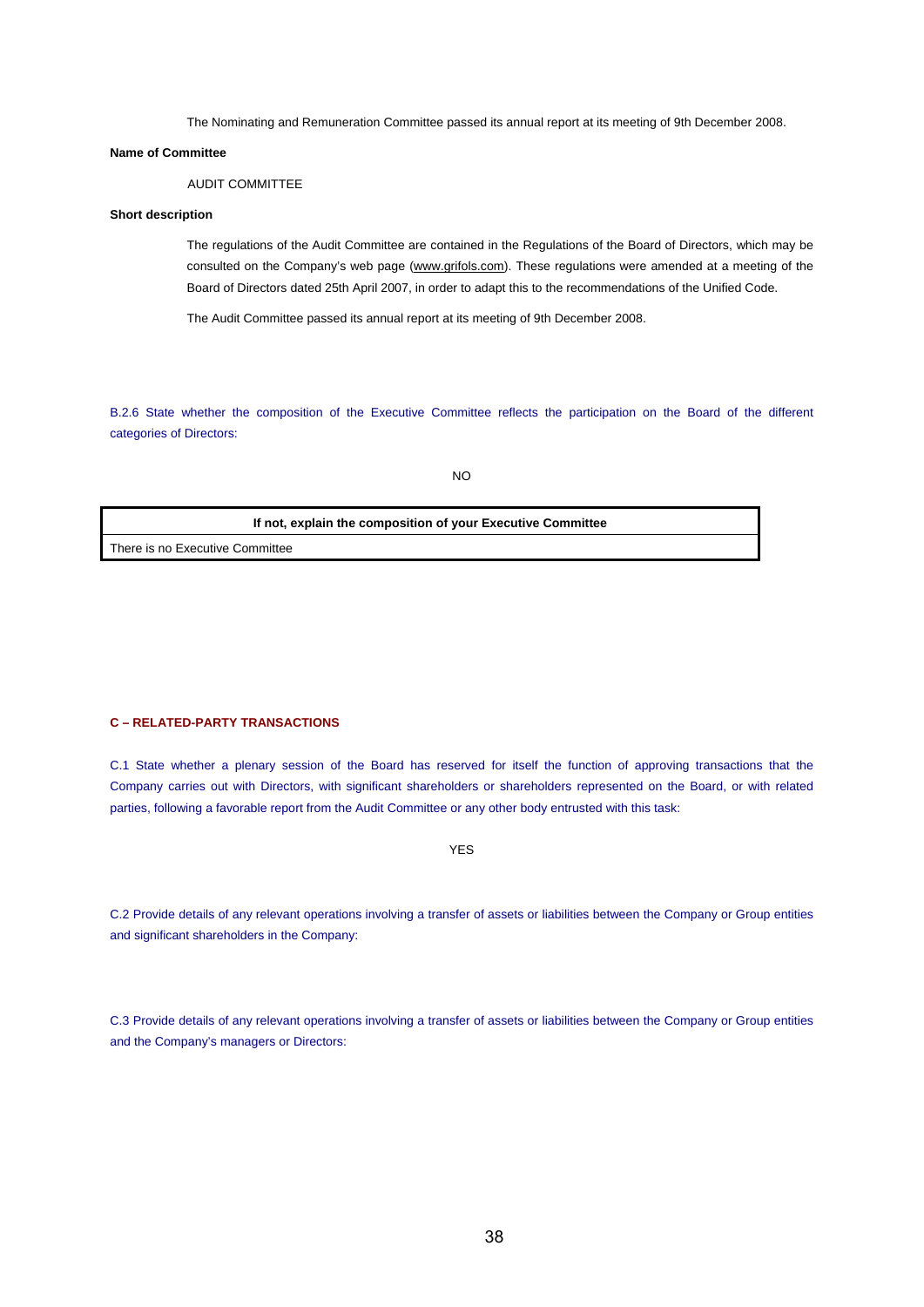| or Directors                                          | Personal or corporate   Personal or corporate<br>name of the managers   name of the Company<br>or entity in its Group |                                                                                                        | Type of operation                                    | <b>Amount (thousand</b><br>euros) |
|-------------------------------------------------------|-----------------------------------------------------------------------------------------------------------------------|--------------------------------------------------------------------------------------------------------|------------------------------------------------------|-----------------------------------|
| <b>THORTHOL</b><br>HOLDINGS, B.V.                     | GRIFOLS, S.A.                                                                                                         | <b>CORPORATE</b>                                                                                       | Dividends received                                   | 2,426                             |
| <b>THORTHOL</b><br>HOLDINGS, B.V.                     | GRIFOLS, S.A.                                                                                                         | CONTRACTUAL<br>(amounts received by<br>Marca Grifols, S.L., in<br>which it has a holding)              | Transfers of ID and<br>agreements<br>on.<br>licenses | 1,208                             |
| <b>TOMAS</b><br>MR.<br><b>DAGA</b><br><b>GELABERT</b> | GRIFOLS, S.A.                                                                                                         | CONTRACTUAL<br>(amount received by<br>Osborne Clarke, S.L.,<br>a practice in which he<br>is a partner) | Services rendered                                    | 2,378                             |

C.4 Give details of any relevant transactions carried out by the Company with other companies belonging to the same Group, provided they are not eliminated during the process of preparing the consolidated financial statements and do not form part of the normal business of the Company in terms of their subject and applicable terms and conditions:

C.5 State whether the members of the Board of Directors have found themselves involved in any conflict of interest during the financial year, in accordance with what is stipulated in article 127 three of the Spanish Public Limited Companies Law.

NO

C.6 Give details of any mechanisms set up to detect, determine and solve any possible conflicts of interest between the Company and/or its Group and its Directors, executives or significant shareholders.

One of the general obligations of any Director laid down in article 28.2 of the Regulations of the Board is that of clearly expressing their opposition, in particular concerning independent Directors and other Directors who are not affected by the potential conflict of interest, when this involves decisions which might harm the shareholders not represented on the Board.

Furthermore, article 30.2 of the Regulations of the Board establishes that a Director must consult the Nominating and Remuneration Committee before accepting any management position in another company or concern which might represent a conflict of interests or affect their dedication.

Finally, article 31 establishes the following: (i) the Director must refrain from attending and getting involved in discussions which affect matters in which he or she is personally, directly or indirectly, an interested party; and (ii) the Director shall not be able to carry out, directly or indirectly, any professional or commercial transactions with the Company unless the situation of conflict of interests is informed of in advance, and the Board approves the transaction, after receiving a report from the Nominating and Remuneration Committee.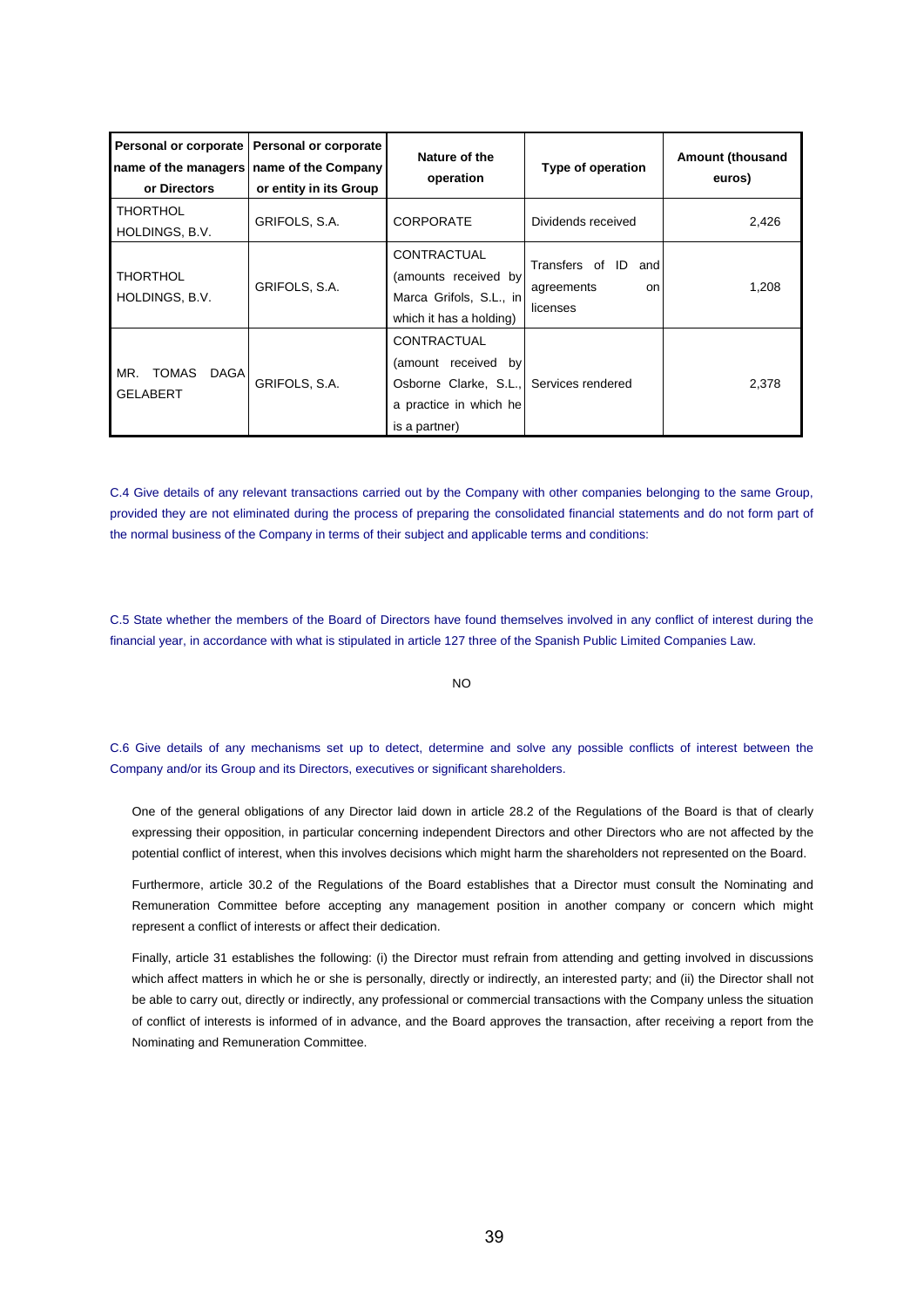C.7 Is more than one Company from the Group listed in Spain?

 $N<sub>O</sub>$ 

Identify any subsidiaries that are listed:

## **D – RISK CONTROL SYSTEMS**

D.1 General description of the risk policy of the Company and/or its Group, detailing and evaluating the risks covered by the system, together with an explanation of why these systems are appropriate for each type of risk.

The Company's risk management policy focuses on identifying, evaluating, reducing and controlling the different risks that may prevent it from attaining its business goals. To this end, the Company has the organization and infrastructures able to carry out the functions required, by means of a continuous process.

Risk management is the responsibility of senior management, whose main functions in this respect are:

- The identification and evaluation of risks.
- The definition, application and regulatory development of corporate risk management policies.
- The implementation of the processes required to ensure proper management of risks, their follow-up and control.

The Audit Committee oversees the way the management monitors compliance with the Group's risk management policies and procedures, and reviews whether these policies and procedures are appropriate, considering the risks to which the Group is exposed.

The Board of Directors' meeting on 25th April 2007 approved an amendment of the Regulations, reinforcing the internal control and information mechanisms of the Audit Committee in article 14, establishing the following amongst its competences for this purpose:

(i) To supervise the preparation process and the integrity of the financial information on the Company and, where applicable, the Group, verifying compliance with legal requirements, proper delimitation of the scope of consolidation and the proper application of accounting criteria**;**

(ii) Regularly assessing the internal control and risk management systems, so that the main risks are appropriately identified, managed and made known;

(iii) To ensure the independence and efficiency of the internal audit function; proposing the selection, appointment, reappointment and removal of the head of the internal audit service; proposing the budget for such service; receiving regular information on its activities; and checking that the senior management takes the conclusions and recommendations of its reports into account**;**

(iv) To establish and oversee a mechanism that enables employees to communicate – confidentially and where considered appropriate, anonymously – any possible important irregularities that they may observe in the Company, particularly those of financial and accounting nature.

The Audit Committee is assisted by the Internal Audit department in these functions.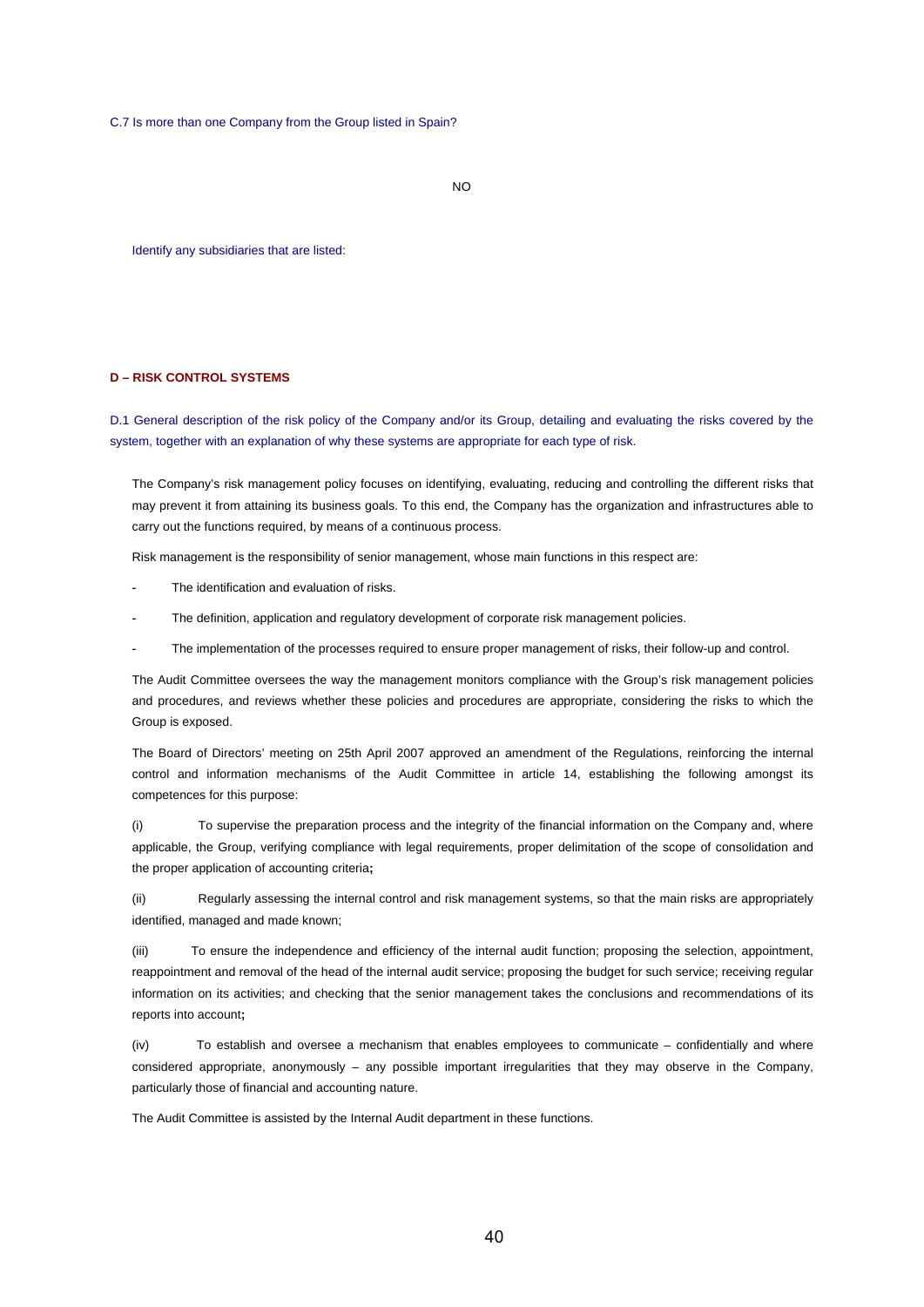Internal Auditing performs regular reviews of the checks and risk management procedures and informs the Audit Committee of the results.

The main risk factors covered in the Management Report and Note 4 of the Annual Report of Grifols for 2008 are as follows:

- The emergence of competitive products
- Changes in the regulatory norms of the markets in which it operates
- Credit, liquidity and market risk

The Group has the necessary departments and the backing of specialized external consultants to ensure compliance of laws and rules applicable to it. The healthcare legislation of different countries and the financial-accounting rules are prominent among these regulations.

The Group does not have any significant concentrations of credit risk due to the type of customers with which it works, most of which are public bodies, meaning that the risk of insolvency is low. Apart from this, no significant insolvency problems have been detected on the markets on which it sells to private bodies. The only risk that may affect credits with public bodies is that of delayed payment. The companies in the Group cover this risk by claiming their right to collect legal interest.

The Group implements cautious management of the liquidity risk, based on the availability of financing by means of a sufficient amount of guaranteed credit facilities and sufficient capacity to liquidate market positions.

The objective of management of market risk is to administer and control the Group's exposure to changes in market prices (including changes in exchange and interest rates) within reasonable parameters and at the same time, to optimize profitability.

The Group's main exposure to exchange rate risk is concentrated in the United States dollar. Since purchases and expenses in dollars represent 82% of the earnings in dollars in financial year 2008, the Group has a natural coverage of dollar fluctuations, and for this reason the risks stemming from fluctuations in the exchange rate are minimal.

The liabilities issued at variable rates expose the Group to exchange rate risk as regards cash flows. The Group has nevertheless decided to keep its liabilities at variable interest rates, in view of the foreseeable development of these.

The risk of the price of raw materials is minimized by vertical integration of the hemoderivatives business, a sector with a high level of concentration.

Apart from this, in the Bioscience division, the positive evolution of the demand for products, which is higher than the supply, guarantees suitable sales prices.

Other prominent operating risks of the Group are:

- Product liability
- Incidents which may occur on its premises
- The continuity of the business in the event of unexpected situations

Grifols has a quality system designed in order to guarantee the quality of our products from when the raw material is obtained until the release of the finished product for marketing. The quality controls of raw materials, production processes and finished product have been set up in order to minimize the risk of releasing onto the market a product that could have its quality, effectiveness or safety impaired.

Grifols also has a system for control of claims and pharmacovigilance, designed for early detection of any possible quality, efficiency or safety problems potentially connected with our products, and the adoption of the necessary corrective measures. Combined with the systems for monitoring product traceability on the market, this system enables fast and effective withdrawal of any batch of product from the market at any time.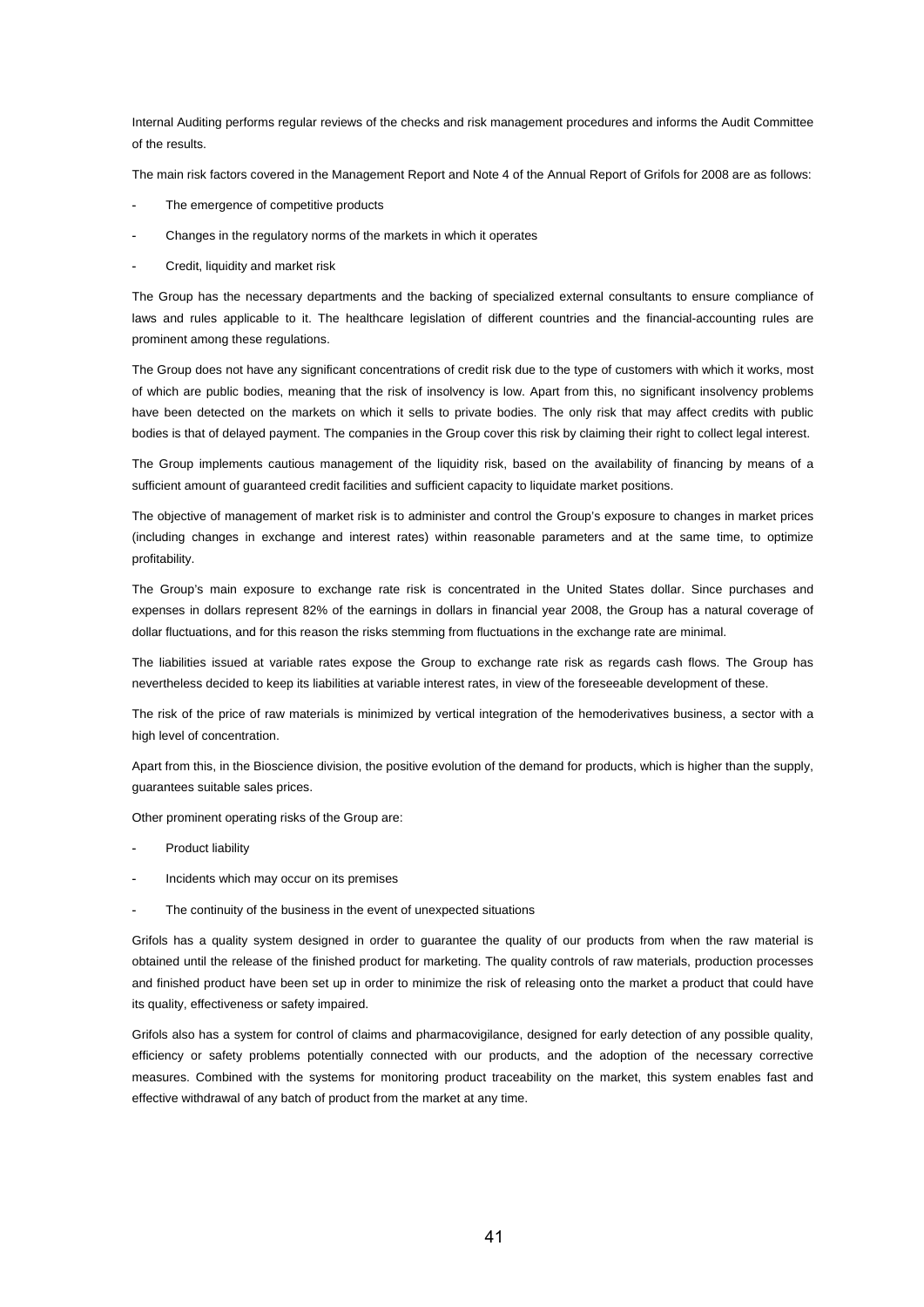Both the product responsibilities and possible incidents on the premises are furthermore covered by means of risk management policies and overall insurance schemes in order to guarantee appropriate and uniform protection for all the companies in the Group.

As regards the continuity of the business in cases of unexpected contingencies, Grifols has two plasma fractionation plants for producing hemoderivatives in Parets del Vallés (Barcelona) and Los Angeles (U.S.A.) and has implemented a number of measures to face up to contingency situations in information technology services. All the procedures which are considered critical are backed up by the most appropriate technology in each case. Apart from this, a replication system between the centers in Spain and the United States has been implemented for some services. For the others there is a crisis recovery plan enabling service to be given to the entire Group in contingencies.

D.2 State whether any of the different types of risk affecting the Company and/or its Group (operating, technological, financial, legal, image-related, tax, etc.) materialized during the financial year.

 $N<sub>O</sub>$ 

If so, state the circumstances that led to them and whether the control system established worked.

D.3 State whether there is a Committee or other governing body responsible for establishing and supervising these control devices.

YES

If so please provide details of its functions

#### **Name of the Committee or body**

AUDIT COMMITTEE

## **Description of its functions**

As regards information and internal control systems, article 14 of the Regulations of the Board gives the following competences to the Audit Committee:

(i) To supervise the preparation process and the integrity of the financial information on the Company and, where applicable, the Group, verifying compliance with legal requirements, proper delimitation of the scope of consolidation and the proper application of accounting criteria**;**

(ii) To regularly assess the internal control and risk management systems, so that the main risks are appropriately identified, managed and made known**;**

(iii) To ensure the independence and efficiency of the internal audit function; proposing the selection, appointment, reappointment and removal of the head of the internal audit service; proposing the budget for such service; receiving regular information on its activities; and checking that the senior management takes the conclusions and recommendations of its reports into account**;**

(iv) To establish and oversee a mechanism that enables employees to communicate – confidentially and where considered appropriate, anonymously – any possible important irregularities that they may observe in the Company, particularly those of financial and accounting nature**.**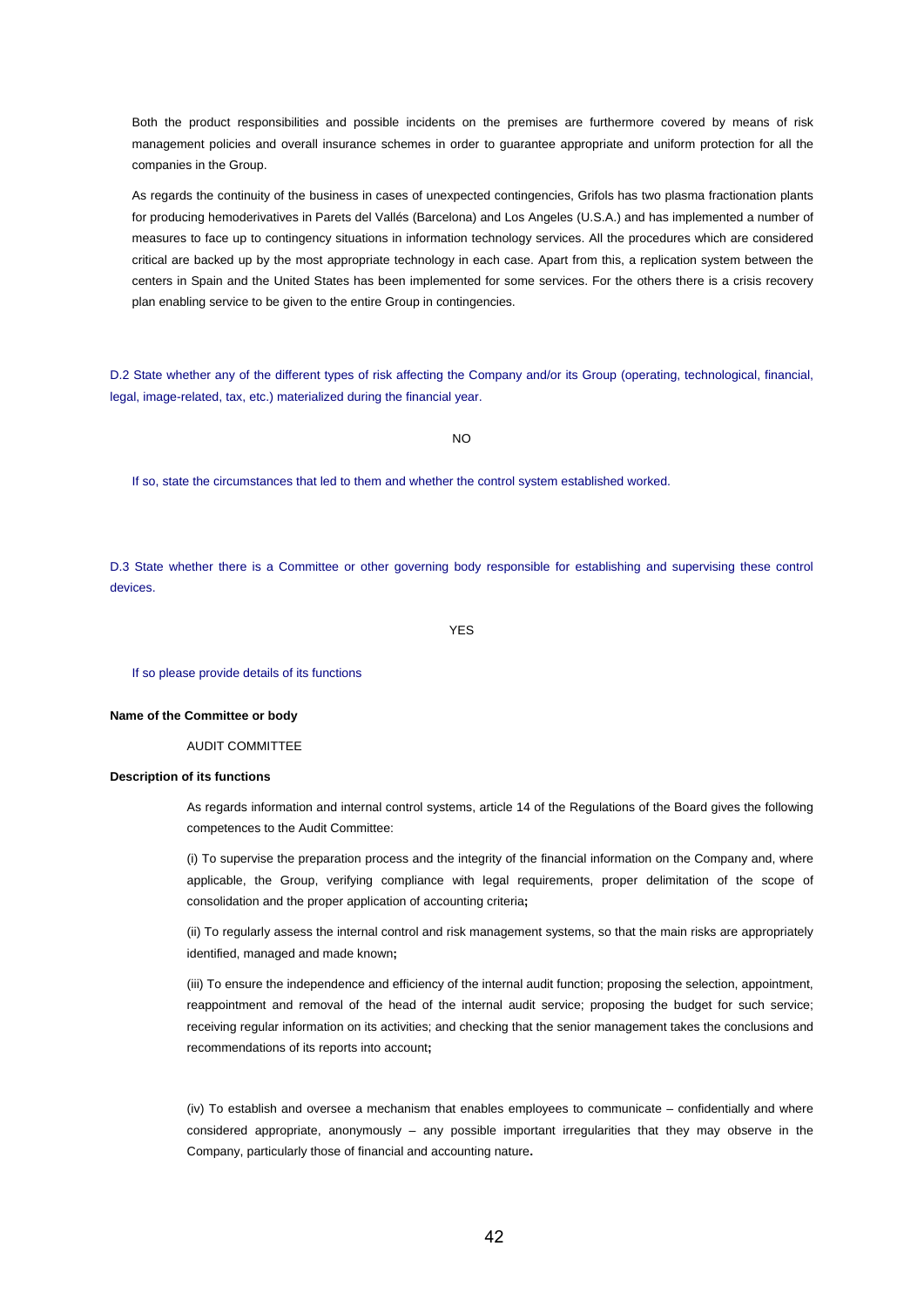D.4 Identification and description of the processes for complying with the different regulations that affect the Company and/or its Group.

The Group has the departments required to guarantee compliance with the laws and rules affecting the Company's proper operation. The healthcare legislation of different countries and the financial-accounting rules are prominent among these regulations.

Grifols also has external consultants helping to ensure compliance of any regulations applicable to the Group.

# **E – GENERAL SHAREHOLDERS' MEETING**

E.1 State and where applicable provide details of whether there are any differences between the required quorum for the General Shareholders' Meeting and the quorum system laid down in the Spanish Public Limited Companies Act (LSA)

NO

|                             | % quorum different to the one<br>established in art. 102 of the LSA | % guorum different to the one<br>established in 103 LSA for special |  |
|-----------------------------|---------------------------------------------------------------------|---------------------------------------------------------------------|--|
|                             | for general matters                                                 | cases of art. 103                                                   |  |
| Quorum required at 1st call |                                                                     |                                                                     |  |
| Quorum required at 2nd call |                                                                     |                                                                     |  |

E.2 State and, where applicable, give details of any differences from the system envisaged in the Spanish Limited Companies Law (LSA) for the adoption of corporate resolutions.

NO

Describe how it is different from the system envisaged by the LSA.

E.3 List any rights held by shareholders as regards General Meetings, insofar as these are different to the ones established in the LSA.

E.4 State, where applicable, any measures adopted to encourage participation by shareholders at General Meetings.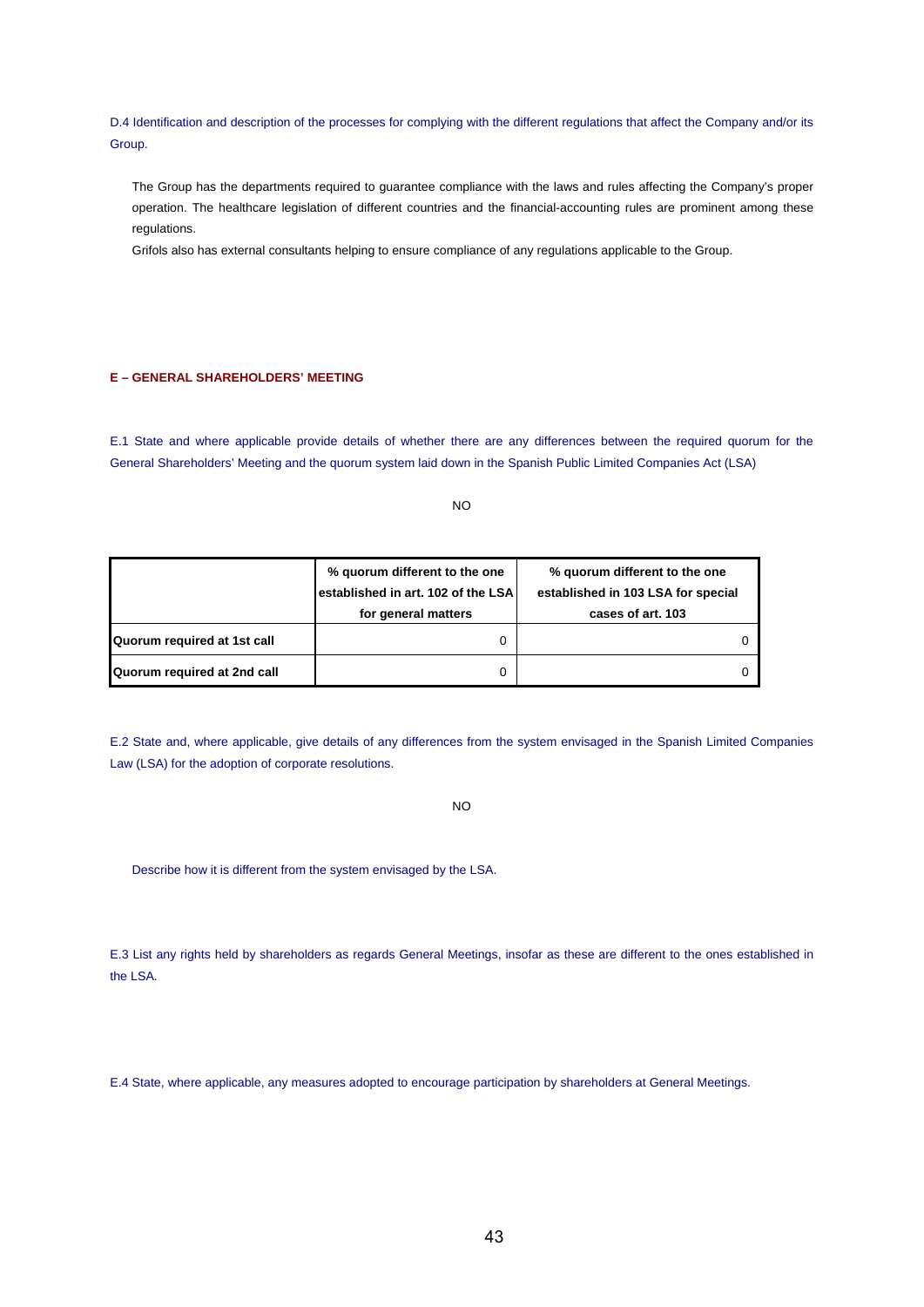The General Meeting Regulations govern the following aspects:

(i) The shareholder's right to information over the web page and the request for information beforehand (art. 9);

(ii) Attendance by proxy (art. 11);

(iii) Shareholders' involvement in the Meeting (art. 16);

(iv) Split voting is allowed, in order for financial intermediaries legitimated as shareholders but acting on behalf of different clients to be able to cast their votes in accordance with the latter's wishes (art. 19);

(v) The procedures for remote voting (art. 20); and

(vi) Publishing the agreements adopted on the Company's web page (art. 23).

E.5 State whether the Chairman of the General Shareholders' Meeting coincides with the position of Chairman of the Board of Directors. Give details, where applicable, of any measures that may have been adopted in order to guarantee the independence and proper operation of the General Meeting:

# YES

## **Details of the measures**

Article 13 of the General Shareholders' Meeting stipulates that this shall be chaired by the Chairman of the Board of Directors or by the Director properly standing in for this person in accordance with what is laid down in the Regulations of the Board of Directors. Failing this, it shall be presided over by the attending shareholder designated for this purpose by the shareholders. In the event of being judicially called, the post of Chairman shall be determined by the competent judge. The Committee for the General Meeting shall be made up of the members of the Board of Directors attending the General Meeting, being presided over by the Chairman and in the presence of the Secretary of the Board.

Finally, article 22 of the Regulations of the Board lays down that the Board of Directors may require the presence of a Notary to draw up the minutes of the Meeting, being obliged to do so whenever this is requested by shareholders representing at least one per cent (1%) of the share capital, five (5) days prior to the date on which the Meeting is intended to be held.

E.6 State, where applicable, any changes made during the financial year to the Regulations of the General Shareholders' Meeting.

There have not been any modifications

E.7 Give details of attendance at General Meetings held during the financial year covered by this report: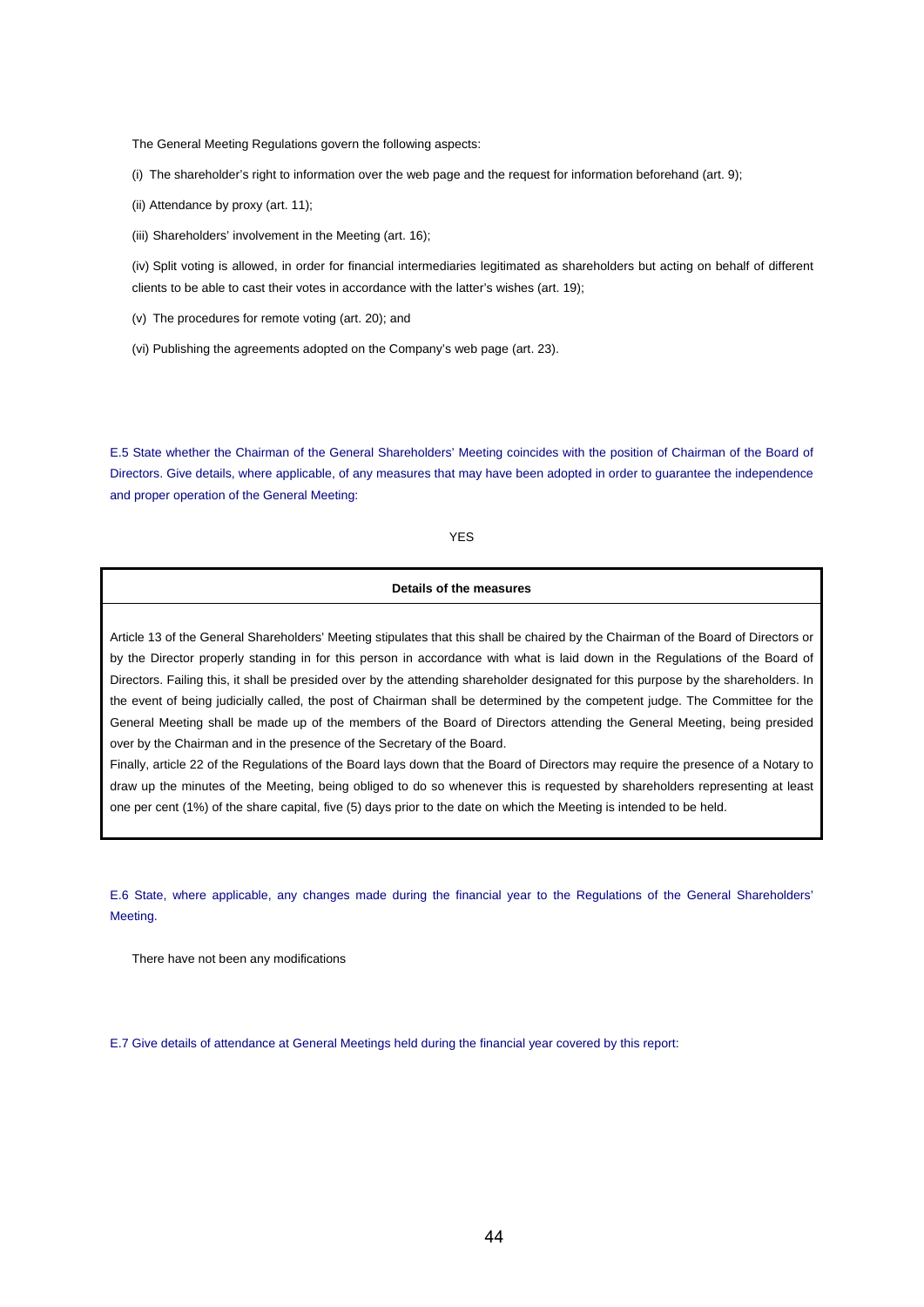| Details of attendance |                 |            |                          |               |        |  |
|-----------------------|-----------------|------------|--------------------------|---------------|--------|--|
| Date of General       | % of attendance |            | % remote voting          |               |        |  |
| <b>Meeting</b>        | in person       | % as proxy | <b>Electronic voting</b> | <b>Others</b> | Total  |  |
| 06/13/2008            | 2.120           | 67.000     | 0.000                    | 0.000         | 69.120 |  |

E.8 Briefly describe the resolutions adopted at the General Shareholders' Meetings held in the financial year covered by this report and the percentage of votes with which each resolution was adopted.

At the Ordinary General Shareholders' Meeting of 13th June 2008 each and all of the following resolutions were adopted:

One. Examination and approval, where applicable, of the annual accounts, the individual management report and the proposal for application of the result for the Company year closing as of 31st December 2007

Vote

In favor: 100%

Two. Examination and approval, where applicable, of the consolidated annual accounts and management report for the Company year closing as of 31st December 2007

Vote In favor: 99.3247% Abstentions: 0.6753%

Three. Examination and approval, where applicable, of the work done by the Board of Directors during the financial year closing as of 31st December 2007

Vote In favor: 99.9339% Abstentions: 0.0577% Against: 0.0084%

Four. Reappointment of individual accounts auditors

Vote In favor: 99.9810% Against: 0.0190%

Five. Reappointment of consolidated accounts auditors

Vote In favor: 99.9810% Against: 0.0190%

Six. Reappointment of Directors

Vote In favor: 99.9726% Against: 0.0274%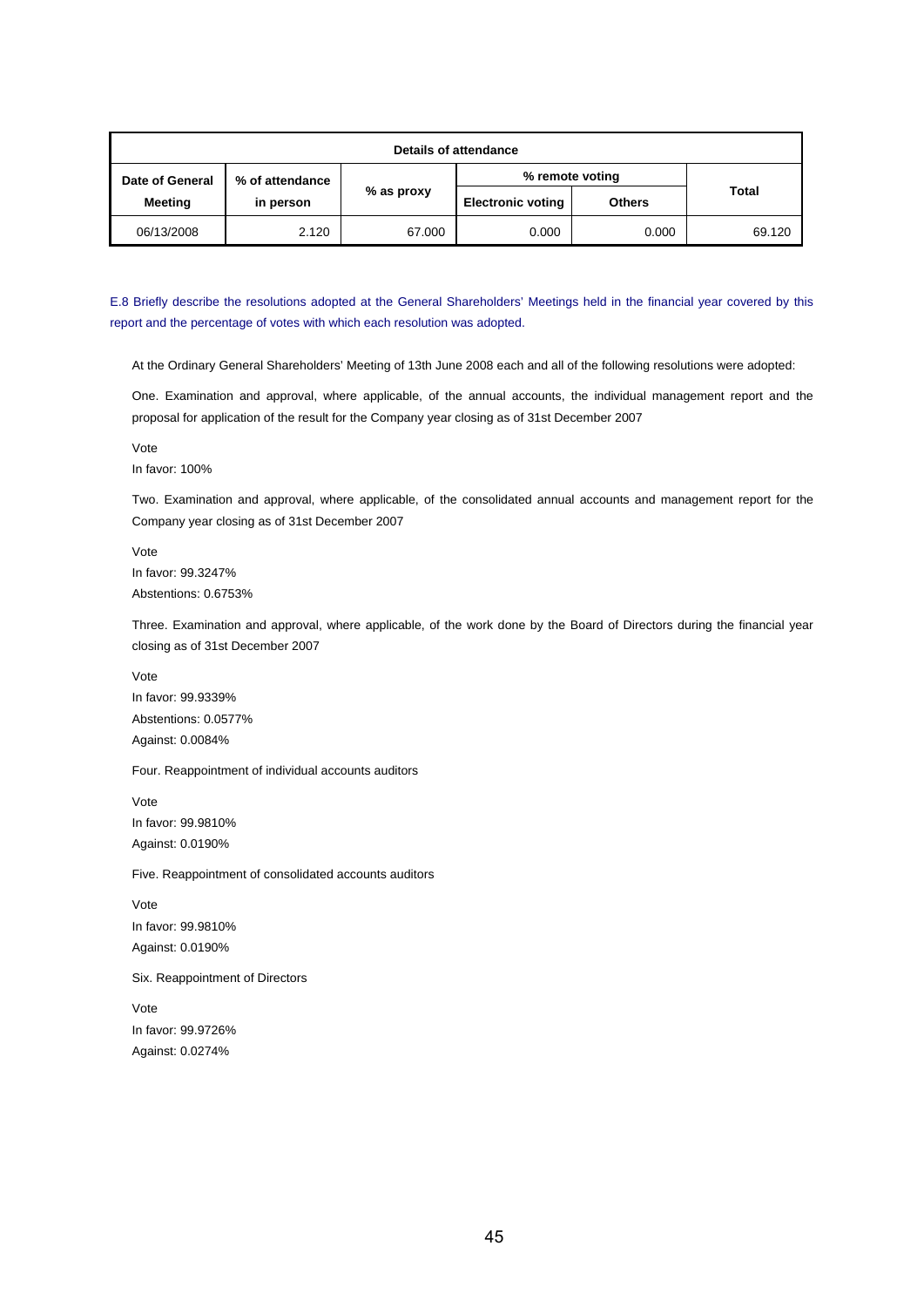Seven. Approval of the remuneration of Directors

Vote In favor: 99.9998% Against: 0.0002%

Eight. Authorization for acquisition of its own shares on the secondary market, revoking and invalidating the previous authorization passed by the General Meeting on 20th June 2007

Vote In favor: 100%

Nine. Delegation of powers for formalization and execution of the agreements passed by the Meeting

Vote In favor: 100%

Ten. Distribution of € 10,030,000 allocated to voluntary reserves

Vote In favor: 97.5430% Abstentions: 0.1050% Against: 2.3520%

E.9 State whether there is any statutory restriction in the articles establishing a minimum number of shares needed to attend the General Shareholders' Meeting.

NO

**Number of shares necessary for attending the General Meeting**

E.10 State and explain the policies implemented by the Company with regard to granting proxies at General Shareholders' Meetings.

Right of representation (art. 11 General Meeting Regulations):

1. Any shareholder entitled to attend according to what is laid down in article 10 above may be represented by someone else, even though this person were not a shareholder.

2. The proxy must be granted specifically for each Meeting, either in writing or by remote communication channels, on condition that the identity of the principal and the proxy is properly identified, as well as the content of the proxy being granted. The Company's web page shall include the procedures and requisites for granting remote representation.

3. Any natural shareholders who are not in full possession of their civil rights, as well as shareholders who are legal persons, shall be able to be represented by those holding legal powers of attorney, which shall have to be duly accredited.

4. The proxy shall always be revocable. Personal attendance of the shareholder represented at the Meeting shall entail automatic revocation of the proxy.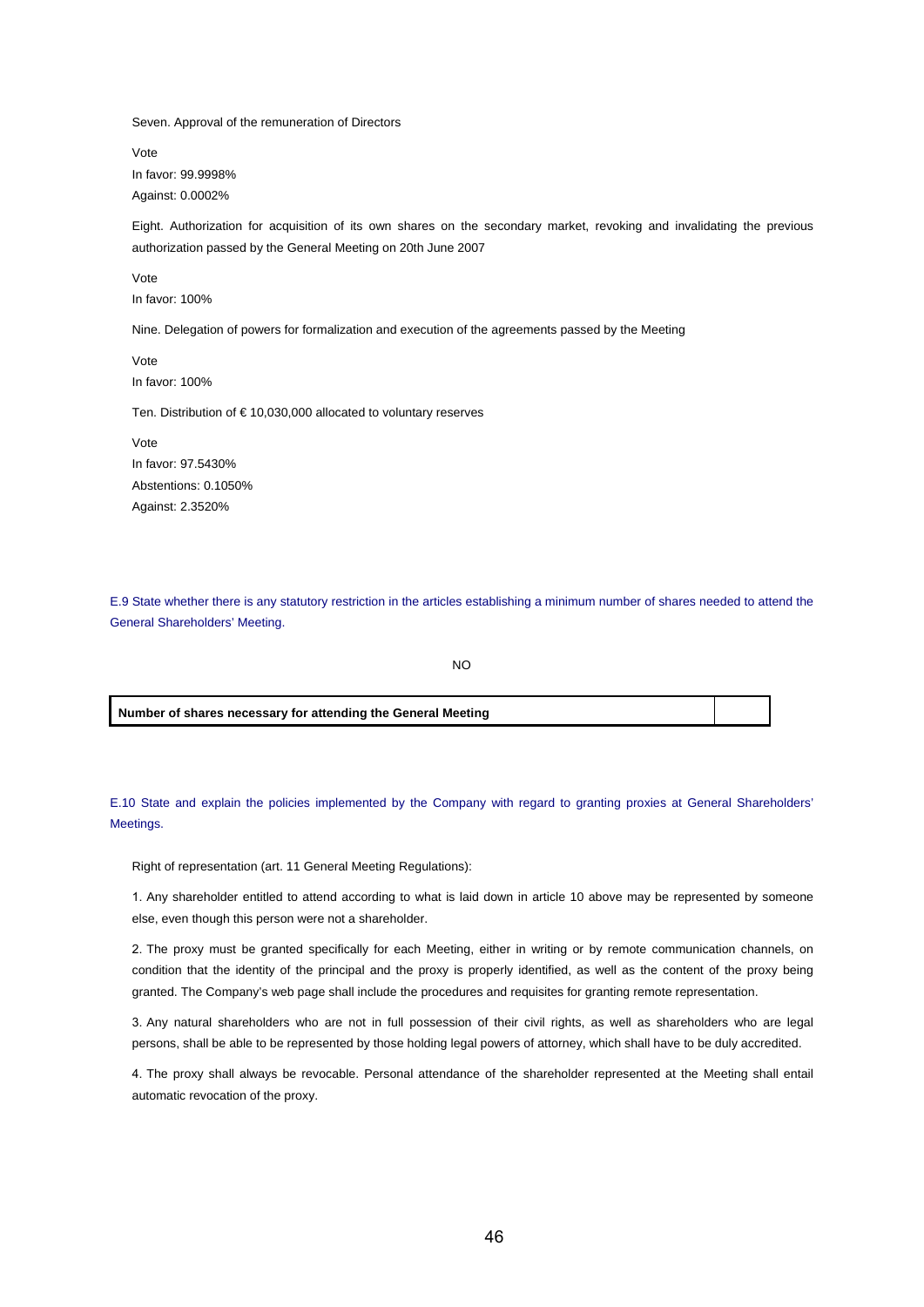Public request for representation (art. 12 General Meeting Regulations):

1. Public requests for representation shall be governed by what is laid down in article 107 of the Spanish Public Limited Companies' Act. In the event of the Company being listed on a secondary official market, the limitations established in article 114 of the Securities Market Law as regards exercising voting rights by the proxy shall be respected.

2. In any event, the document in which the power of attorney is given must contain or have adjoined to it the agenda, as well as the request for instructions for exercising voting rights and a statement of how the proxy is to vote in the event of instructions not being given.

3. As an exception, the representative may vote differently when circumstances arise which were not known at the time of sending the instructions, entailing running a risk of harming the principal's interests. In the event of a vote not being cast as specified in the instructions, the proxy must immediately inform the principal by means of a letter explaining the reasons for the vote.

4. There will be understood to have been a public request for representation when the same person is representing over three (3) shareholders.

Remote voting (art. 20 General Meeting Regulations):

1. In accordance with what is laid down in the Corporate Articles, any shareholders entitled to attend may vote remotely, as regards the proposals included in the agenda, through the following media:

(a) By postal vote, by sending in the duly signed attendance card with a statement of how they are voting;

(b) By other remote electronic channels, in accordance with the instructions given on the Company's web page, on condition that the electronic document pursuant to which the voting right is being practiced incorporates a recognized electronic signature, as laid down in the Electronic Signature Law, or which, without meeting the requisites of the recognized electronic signature, is accepted as being sufficient by the Board of Directors through displaying suitable guarantees of authenticity and identification of the shareholder exercising his/her voting right.

2. The announcement calling the General Meeting shall contain the procedure, requisites and deadline for exercising remote voting rights.

3. A remote vote will not be valid if it is not received by the Company at least five (5) days prior to the date on which the General Meeting is intended to be held.

4. Any shareholders issuing their remote vote as stipulated in this article shall be considered to be present for purposes of constituting the Meeting. Any delegations previously issued shall consequently be understood to be revoked and any granted thereafter shall be taken as unmade.

5. In spite of the above, any vote issued remotely as referred to in this article shall be invalidated by the personal attendance of the shareholder at the meeting.

E.11 State whether the Company is aware of the institutional investor policy regarding their participation in the Company's decision-making process:

NO

E.12 State the address and means of accessing corporate governance content on the Company's website.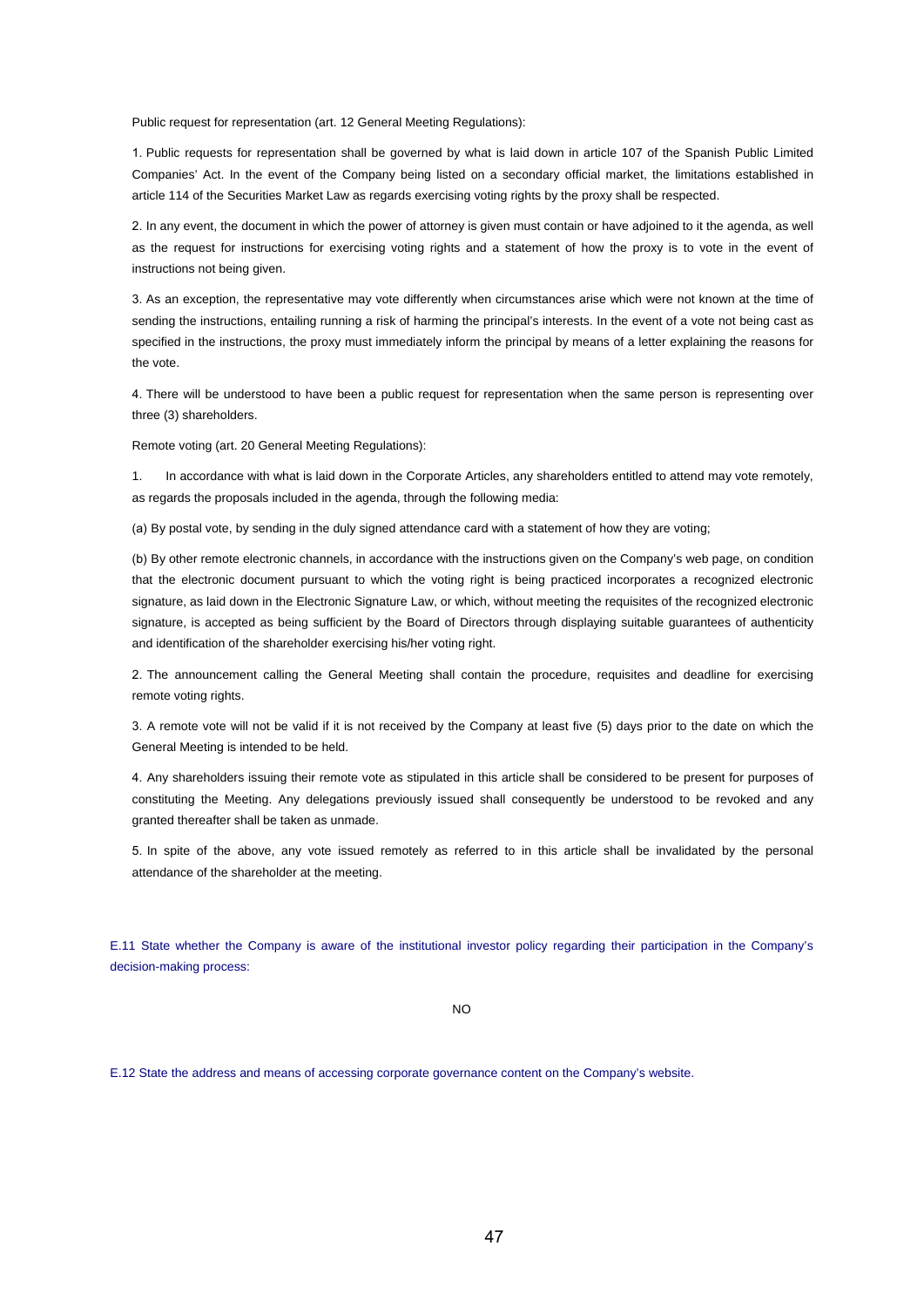The address of the Company's webpage is www.grifols.com. Information on corporate governance can be accessed through the link Investors Relations on the main page, or directly at http://inversores.grifols.com/portal/grifols/home\_page\_investors.

## **F – DEGREE TO WHICH CORPORATE GOVERNANCE RECOMMENDATIONS ARE FOLLOWED**

State the extent to which the Company follows the recommendations of the Unified Good Governance Code. If any of these are not complied with, explain the recommendations, regulations, practices or criteria that the Company applies.

1. The Corporate Articles of listed companies should not place any upper limit on the number of votes that can be cast by a single shareholder, or impose other restrictions hindering the takeover of the Company by means of purchasing its shares on the market.

*See sections: A.9, B.1.22, B.1.23 and E.1, E.2*

## Complied with

- 2. When a dominant and a subsidiary Company are stock market-listed, both should publicly disclose in detail:
	- a) The respective areas of work engaged in and possible business dealings between them, as well as those of the subsidiary Company listed with other Group companies;
	- b) Any mechanisms set up to settle any possible conflicts of interest that might arise. *See sections: C.4 and C.7*

## Not applicable

3. Even when not expressly required under Commercial Law, any decisions involving a structural corporate change should be submitted to the General Shareholders' Meeting, for approval or ratification, specifically the following ones:

a) Turning the listed companies into holding companies by means of "subsidiarization" or assigning core activities that were previously carried out by the Company itself to subsidiaries, even when the former keeps full ownership over the latter;

- b) The acquisition or disposal of key operating assets that would effectively alter the Company's corporate purpose;
- c) Operations that effectively amount to the liquidation of the Company.

#### Explain

This is not expressly envisaged either in the Corporate Articles or in Internal Regulations. The Company did not consider it necessary to expressly include the above cases in the adaptation of the Regulations of the Board passed in 20th June 2007, through considering that these are highly hypothetical situations and to avoid possible conflicts with legal rules for distribution of powers between the General Meeting and Board.

4. Detailed proposals of the resolutions to be adopted at the General Shareholders' Meeting, including the information stated in recommendation 28, should be made known at the same time as publication of the announcement convening the Meeting.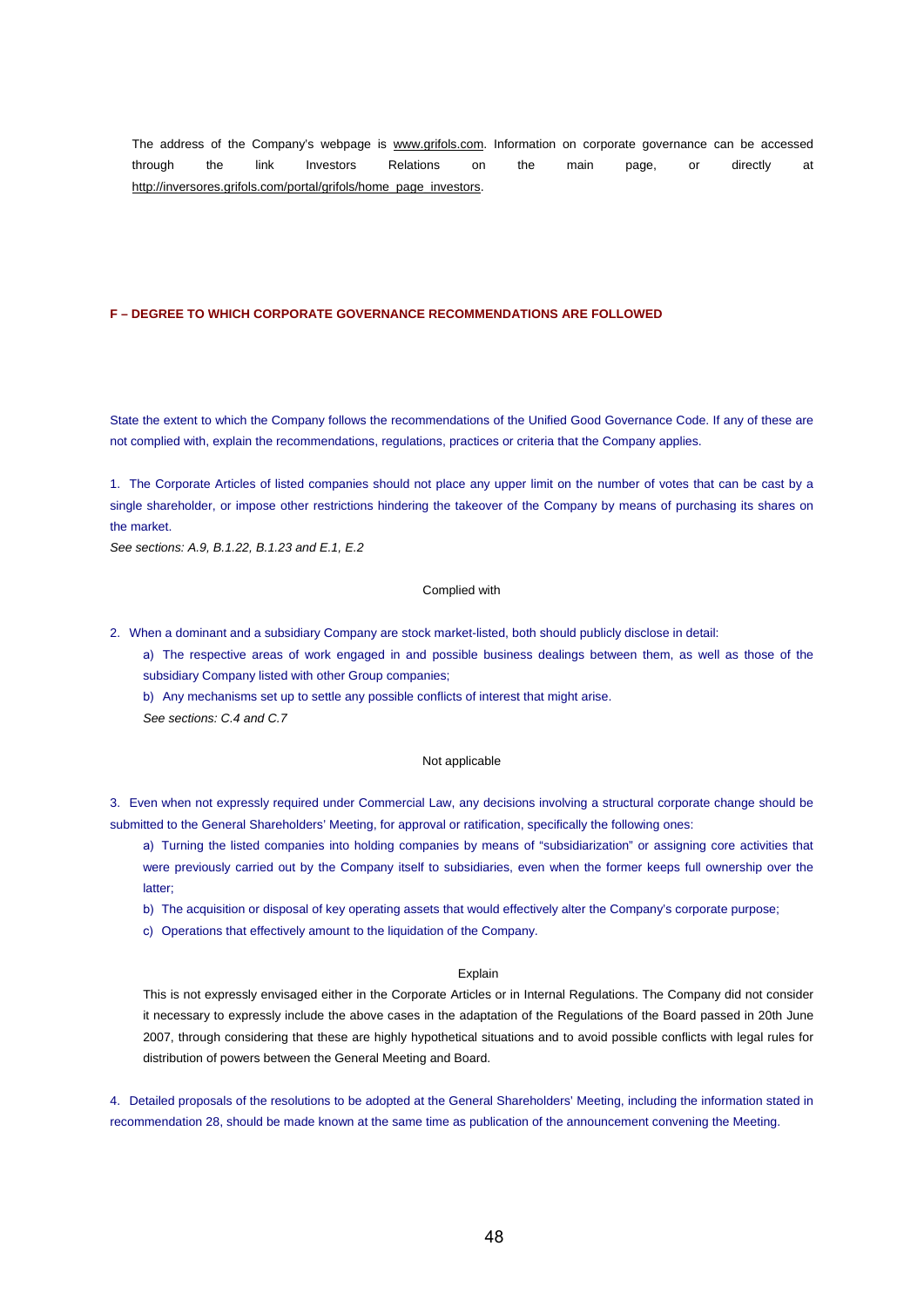5. Separate votes should be held at the General Meeting on materially separate items, in order for shareholders to express their voting preferences separately in each case. This rule should be applied particularly:

a) To the appointment or ratification of Directors, who should be individually voted;

b) In cases of amendments to the Articles, for each article or Group of articles which are materially independent. *See section: E.8*

#### Complied with

6. Companies should allow split votes, so that financial intermediaries acting as nominees on behalf of different clients can issue their votes according to their clients' instructions.

*See section: E.4*

#### Complied with

7. The Board of Directors should perform its duties with unity of purpose and independent judgment, giving the same treatment to all shareholders. It should at all times be guided by the Company's interest, understood as maximizing its economic value in a sustained fashion.

It should also ensure that the Company abides by laws and regulations in its dealings with stakeholders, fulfils its obligations and contracts in good faith, respects the customs and good practices of the sectors and territories where it does business and upholds any additional social responsibility principles to which it has voluntarily subscribed.

#### Complied with

8. The Board should understand the core of its mission as being to approve the Company's strategy and the organization required to put this into practice, as well as to ensure and oversee that the Management complies with the goals set, while pursuing the Company's interests and corporate purpose. To this end, a plenary session of the Board should reserve the power to approve:

a) The Company's general policies and strategies, and in particular:

i) The strategic or business plan, management targets and annual budgets;

ii) The investment and financing policy;

iii) The design of the structure of the corporate Group;

iv) The corporate governance policy;

v) The corporate social responsibility policy;

vi) The policy on remuneration and assessment of the performance of senior management;

vii) Risk control and management policy, and the regular monitoring of internal information and control systems.

viii) Dividend policy, as well as the policy and particularly limits applied to its treasury stock.

*See sections: B.1.10, B.1.13, B.1.14 and D.3*

b) The following decisions:

i) At the proposal of the Company's chief executive, the appointment and removal of senior management, as well as their compensation clauses.

*See section: B.1.14*

ii) Directors' remuneration, and, in the case of executive Directors, the additional consideration for their management duties and other conditions that have to be met in their contracts.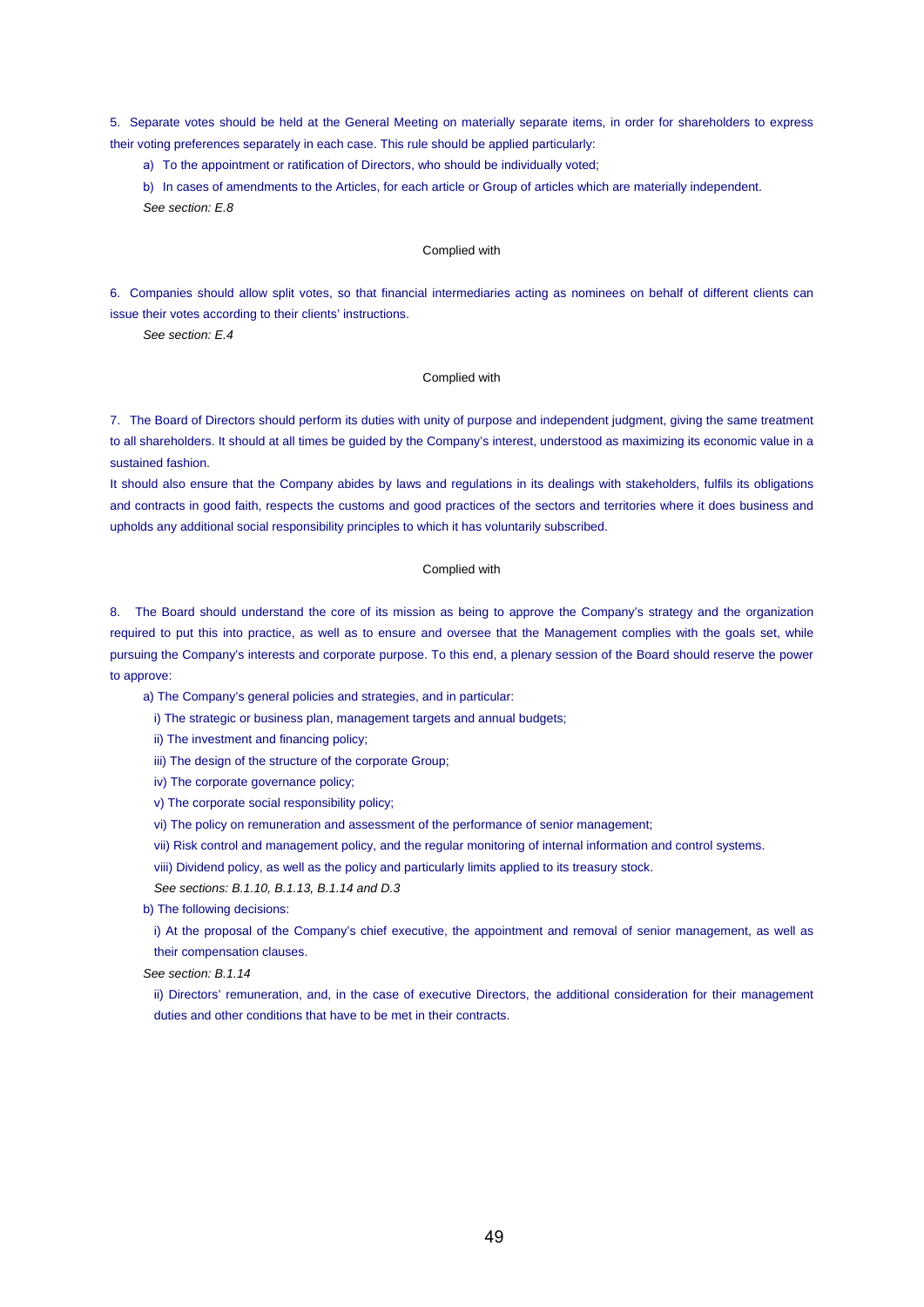*See section: B.1.14*

iii) Any financial information that the Company must regularly disclose through its status as listed.

iv) Investments or operations of all kinds whose large amount or special characteristics mean that these have strategic importance, unless the General Meeting has to approve these;

v) The creation or acquisition of stock in concerns with special purposes or registered in countries or territories considered to be tax havens, as well as any other transactions or operations of a similar nature whose complexity means that they might harm the Group's transparency.

c) Operations carried out by the Company with Directors, significant shareholders or those represented on the Board or other persons linked with them ("related-party transactions").

This authorization of the Board shall not nevertheless be understood as being required in any related-party operations that simultaneously meet the following three conditions:

1. Ones carried out pursuant to contracts with standard conditions and applied on a large scale to a large number of clients;

2. Performed at prices or rates established on general terms by those supplying the goods or services in question;

3. Of an amount not exceeding 1% of the Company's annual income.

It is advisable for the Board to approve related-party operations only after a favorable report is issued by the Audit Committee or, where applicable, by any other to which the same function had been entrusted, and for the Directors involved, apart from not exercising nor delegating their voting right, to leave the meeting room while the Board discusses and votes on this. It is recommendable for the powers attributed to the Board herein not to be delegated, except for the ones stated in points b) and c), which could be passed by the Delegate Committee for urgent cases, with later ratification by the plenary session of the Board.

*See sections: C.1 and C.6*

## Complied with

9. The Board should have the right size to ensure effective operation and participation, which makes it advisable for this to comprise no fewer than five and no more than fifteen members. *See section: B.1.1*

#### Complied with

10. The proprietary and independent external Directors should constitute a broad majority of the Board, while the number of executive Directors should be the minimum required, taking into account the complexity of the corporate Group and the percentage of ownership interests in the Company capital that the executive Directors control. *See sections: A.2, A.3, B.1.3 and B.1.14*

#### Complied with

11. In the event of there being any external Director who can neither be considered proprietary nor independent, the Company should explain this circumstance and this person's links with the Company or its senior management, or with its shareholders. *See section: B.1.3*

## Complied with

12. Among the external Directors, the ratio of proprietary and independent Directors should reflect the proportion between the capital of the Company represented by the proprietary Directors and the remainder of the capital.

This strict proportional criterion could be relaxed so that the weight of the proprietary Directors is greater than would actually correspond to the total percentage of capital that they represent: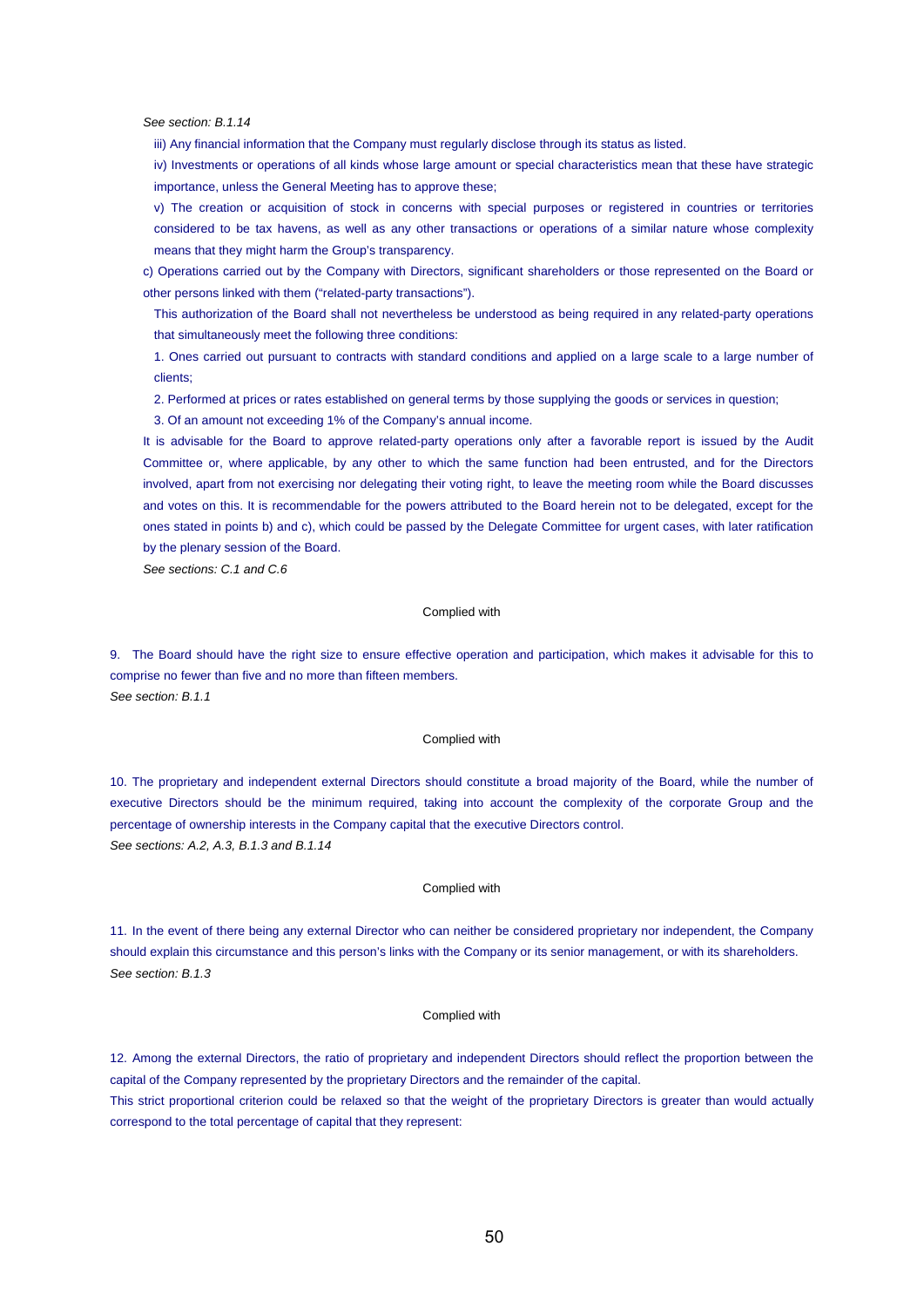1. In companies with high capitalization in which few or no equity holdings are legally considered significant, but where there are shareholders with stakes of a high absolute value.

2. When these are companies in which there is a plurality of shareholders represented on the Board but with no links between them.

*See sections: B.1.3, A.2 and A.3*

### Complied with

13. The number of independent Directors should represent at least one third of the total number of Directors. *See section: B.1.3*

#### Complied with

14. The status of each Director should be explained by the Board at the General Shareholders' Meeting that is to make or ratify their appointment, and annually be confirmed or where applicable reviewed in the Annual Corporate Governance Report, after being verified by the Nominating Committee. Said report should also explain the reasons why proprietary Directors have been appointed at the request of shareholders whose stake is under 5% of the capital. It should state the reasons why, where applicable, they had not entertained formal requests for presence on the Board from shareholders whose stake is equal to or over that of others at whose request proprietary Directors had been appointed.

*See sections: B.1.3 and B.1 4*

#### Complied with

15. When the number of female Directors is low or non-existent, the Board should explain the reasons and initiatives adopted to correct this situation, and specifically the Nominating Committee should take measures, when new vacancies arise, to ensure that:

a) the selection procedures do not involve any implicit bias hindering the selection of female candidates;

b) the Company is making a conscious effort to seek women meeting the professional profile being sought and includes these among potential candidates.

*See sections: B.1.2, B.1.27 and B.2.3*

#### Partially complied with

The Board bases its proposals for appointment of Directors strictly on professional qualification criteria (skill, knowledge and experience). At its session of 9th December 2008 the Board consequently decided to appoint Ms. Anna Veiga Lluch by co-optation procedure.

16. The Chairman, as person in charge of proper operation of the Board, shall ensure that Directors are previously given sufficient information, stimulate discussion and active participation of the Directors during Board meetings, safeguarding their right to freely take a stance and express their opinion, and to organize and coordinate with the chairmen of the relevant Commissions the regular evaluation of the Board, as well as, where applicable, that of the CEO or chief executive. *See section: B.1.42*

## Complied with

17. When the Chairman of the Board is also the Company's chief executive, one of the independent Directors should be empowered to request calling Board meetings or including new items on the agenda; to coordinate and reflect the concerns of external Directors, and to lead the Board's appraisal of its Chairman.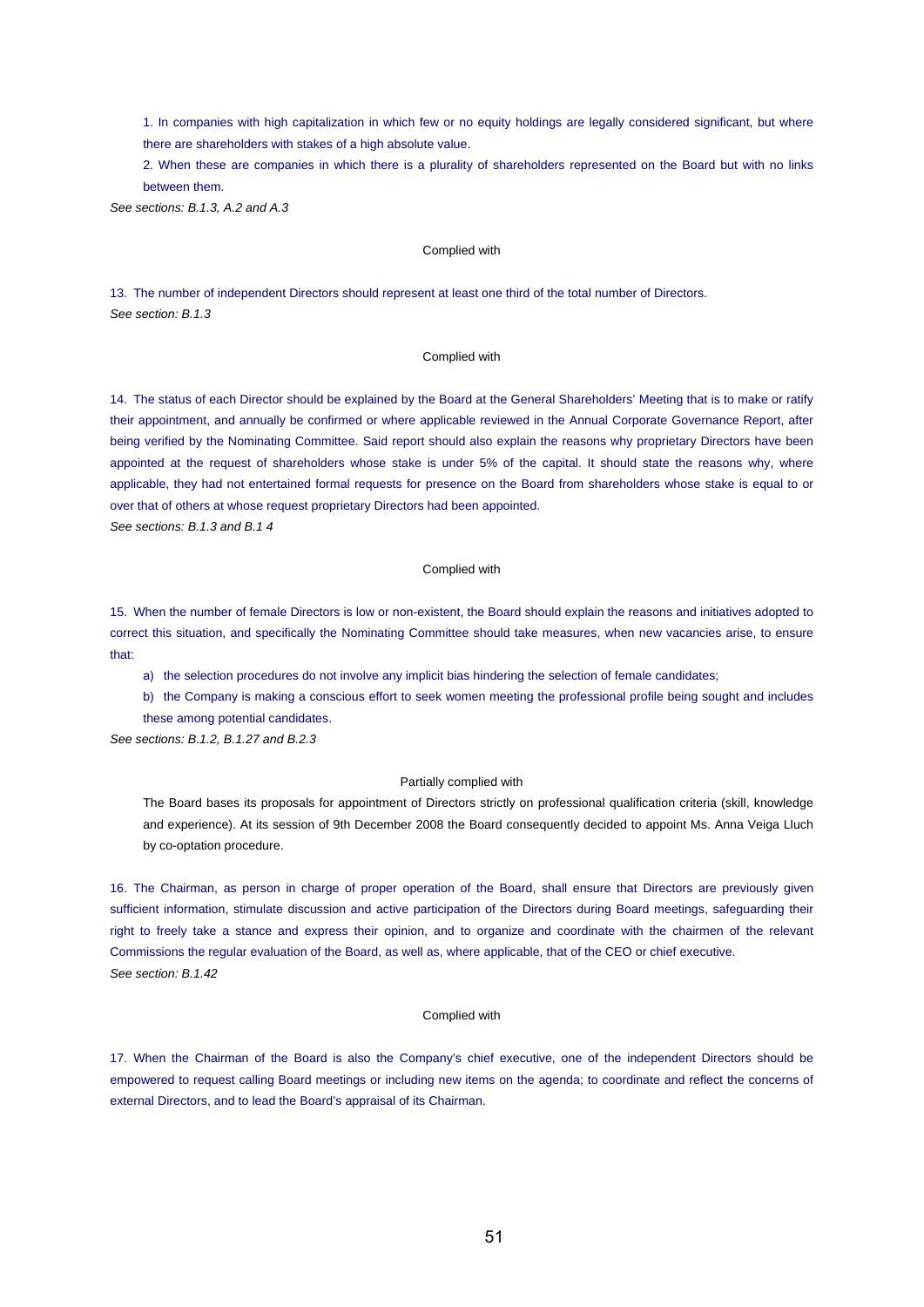#### Complied with

18. The Secretary of the Board should take care to ensure that the Board's actions:

a) Adhere to the spirit and letter of the Laws and their regulations, including the ones issued by regulatory agencies;

b) Comply with the Corporate Articles and with the regulations of the General Shareholders' Meeting, the Board of Directors and any others;

c) Take into account the recommendations on good governance given in this Unified Code which the Company had accepted.

In order to safeguard the independence, impartiality and professionalism of the Secretary, his or her appointment and removal should be proposed by the Nominating Committee and approved by the Board in a plenary session; the relevant appointment and removal procedure should be stated in the Regulations of the Board.

*See section: B.1.34*

### Complied with

19. The Board should meet with the frequency required to properly perform its functions, in line with the schedule of dates and agendas set at the beginning of the year, each Director being able to propose further points on the agenda not previously arranged.

*See section: B.1.29*

#### Complied with

20. Absences of Directors should be kept down to unavoidable cases and be quantified in the Annual Corporate Governance Report. If their vote needs to be delegated, this should be done with instructions. *See sections: B.1.28 and B.1.30*

## Complied with

21. When Directors or the Secretary express concerns about some proposal or, in the case of Directors, about the Company's performance, and such concerns are not resolved at the Board meeting, a record of these should be made in the minutes at the request of the person expressing these.

#### Complied with

22. The Plenary session of the Board should assess once a year:

a) The quality and efficiency of the Board's operation;

b) Starting from a report submitted by the Nominating Committee, the performance of the Chairman of the Board and chief executive of the Company;

c) The performance of its Committees, starting from the reports supplied by these.

*See section: B.1.19*

#### Complied with

23. All the Directors should be able to exercise the right to obtain any further information that they may deem fit on matters within the Board's competence. Unless the Corporate Articles or the Regulations of the Board provide otherwise, any such requests should be addressed to the Chairman or the Secretary of the Board.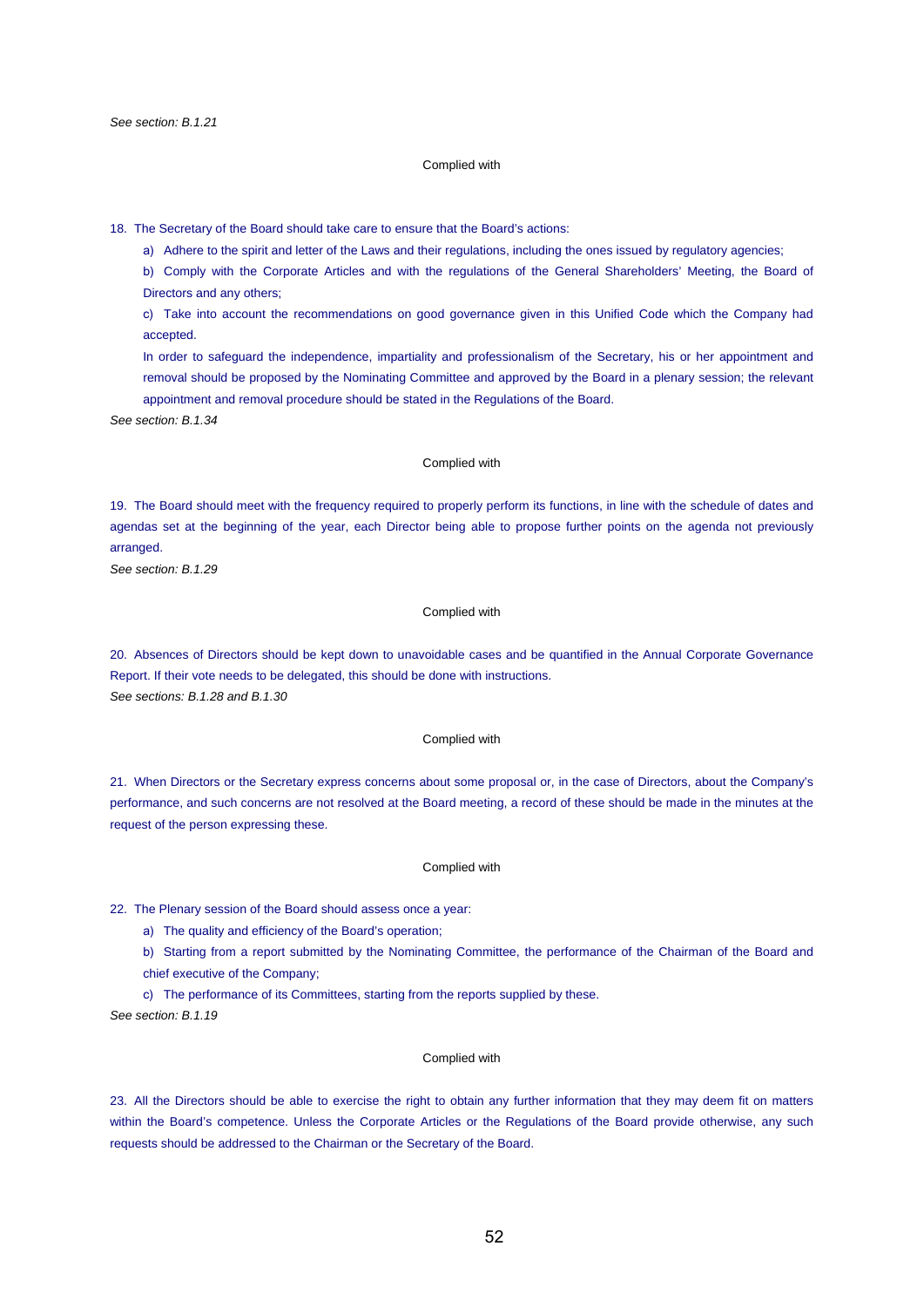## Complied with

24. All the Directors should be entitled to obtain advice required for performance of their functions from the Company. The Company should provide suitable channels for exercising this right, which may in special circumstances include external advice at the Company's expense.

*See section: B.1.41*

## Complied with

25. Companies should set up a guidance program to provide new Directors with fast and sufficient knowledge of the Company, as well as its corporate governance rules. Companies should also provide Directors with schemes for updating knowledge when circumstances make this advisable.

#### Complied with

26. Companies should require their Directors to devote the necessary time and effort to their function to perform this effectively and consequently:

a) The Directors should inform the Nominating Committee of any other professional obligations they may have in case these might interfere with the dedication required;

b) Companies should lay down rules on the number of boards which they Directors may sit on.

*See sections: B.1.8, B.1.9 and B.1.17*

## Partially complied with

In accordance with article 28.2(e) of the Regulations of the Board, the Director is obliged to inform the Nominating and Remuneration Committee of his/her other professional obligations, in case these could interfere with the dedication required. Section 3 of said article also provides that the Company will establish rules on the number of boards on which their Directors may sit, in order to ensure their proper dedication to the post. At the present time, however, in view of the dedication of the Company's Directors, the Board has not yet deemed it fit to establish said rules.

27. The proposal for the appointment or reappointment of Directors which the Board submits to the General Shareholders' Meeting, as well as any provisional appointments by the co-optation method should be approved by the Board as follows:

a) At the proposal of the Nominating Committee, in the case of independent Directors.

b) Subject to a report from the Nominating Committee in all other cases.

*See section: B.1.2*

#### Complied with

- 28. Companies should publish the following details about their Directors on their web page, and keep this information updated: a) Professional and biographical profile;
	- b) Other Boards of Directors to which they belong, whether these are of listed companies or not;
	- c) A statement of the Director's classification and, in the case of proprietary Directors, stating the shareholder that they represent or with whom they have links.
	- d) Date of their first and any subsequent appointments as a Company Director, and
	- e) Shares held in the Company and any options over these belonging to them.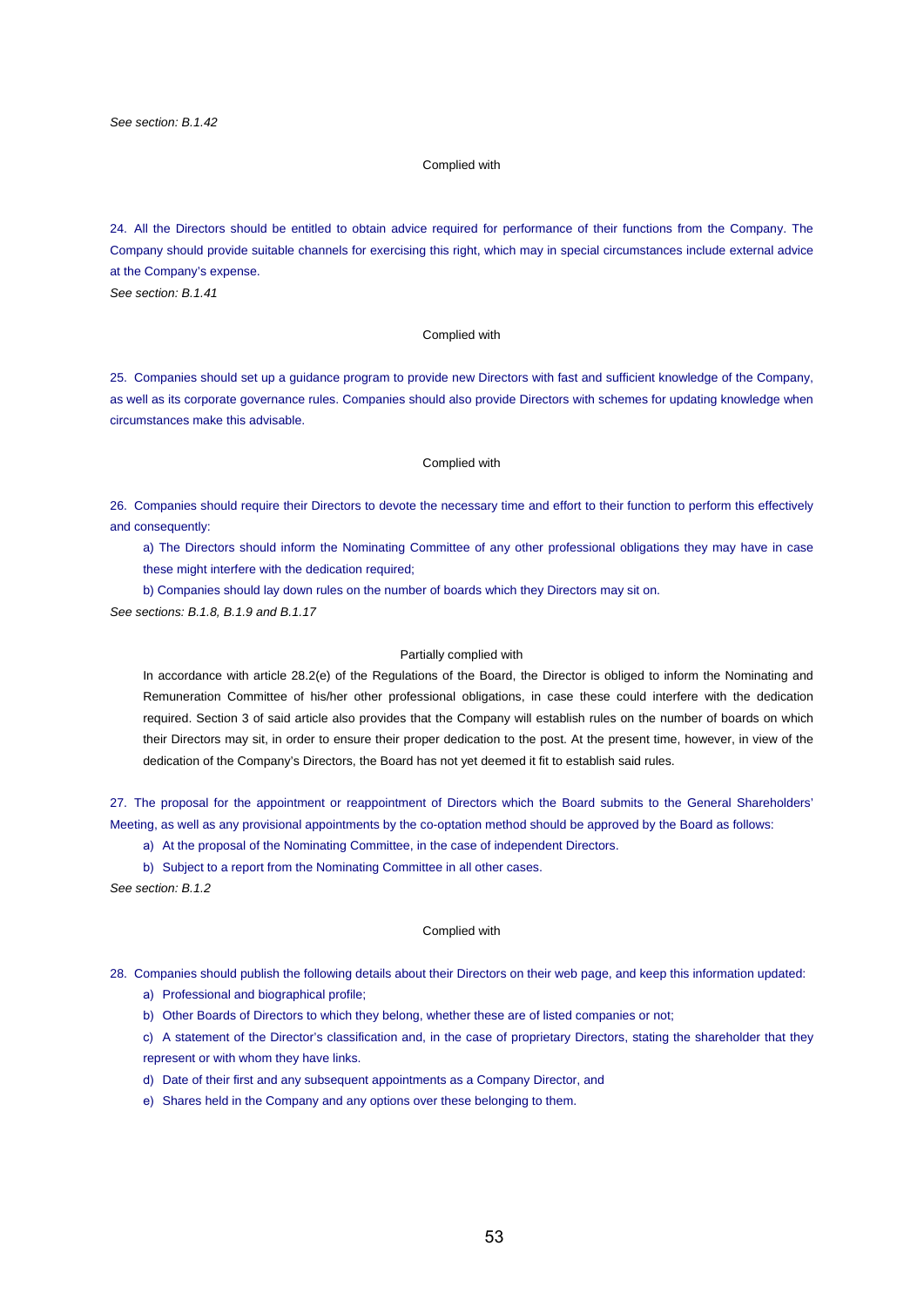## Partially complied with

The Company's web page does not contain all the information required by this recommendation. The Company will examine the suitability of complying with this.

29. Independent Directors should not continue to have this status for a continuous period of more than 12 years. *See section: B.1.2*

## Explain

None of the independent Directors has held their post for over 12 years. Although this is not laid down as a categorical obligation, article 6.2 of the Regulations of the Board of Directors stipulates that the Company shall attempt to ensure that independent Directors do not remain in their posts for over 12 years.

30. Proprietary Directors should resign when the shareholders that they represent sell their entire ownership interest. They should also do so, in the proportional amount, when any such shareholder reduces their stake to a level which requires a reduction in the number of their proprietary Directors.

*See sections: A.2, A.3 and B.1.2*

## Complied with

31. The Board of Directors should not propose the removal of independent Directors before the expiry of the term of office for which they were statutorily appointed, except when the Board considers there is just cause for this after a report has been issued by the Nominating Committee. There will specifically be presumed to be just grounds when the Director had breached the duties imposed by his or her post or comes under any of the circumstances described in point 5 of section III of the definitions in this Code.

The removal of independent Directors may also be proposed as a result of a takeover bid, merger or similar corporate operation entailing a change in the Company's capital structure, when any such changes in the structure of the Board are brought about by the proportionality criterion stated in recommendation 12.

*See sections: B.1.2, B.1.5 and B.1.26*

#### Complied with

32. Companies should establish rules obliging Directors to inform the Board and, where applicable, resign in any cases which may threaten the creditworthiness and reputation of the Company and specifically be obliged to inform the Board of any criminal cases in which they are charged as well as the progress of any later hearings.

Should a Director have charges brought against him or her or when a judge's order for hearing to commence is issued for any of the offenses listed in article 124 of the Spanish Limited Companies Law, the Board shall examine the case as soon as possible and, in view of the specific circumstances, decide whether it is appropriate or not for the Director to continue serving in his or her post. The Board shall describe all these circumstances with proper reasoning in the Annual Corporate Governance Report.

*See sections: B.1.43 and B.1.44*

#### Complied with

33. All the Directors should clearly express their opposition when they consider that a proposal submitted for the Board's approval may go against corporate interests. This should also be done, particularly by independent and other Directors who are not affected by the conflict of interest, when these are decisions which might harm the shareholders not represented on the Board.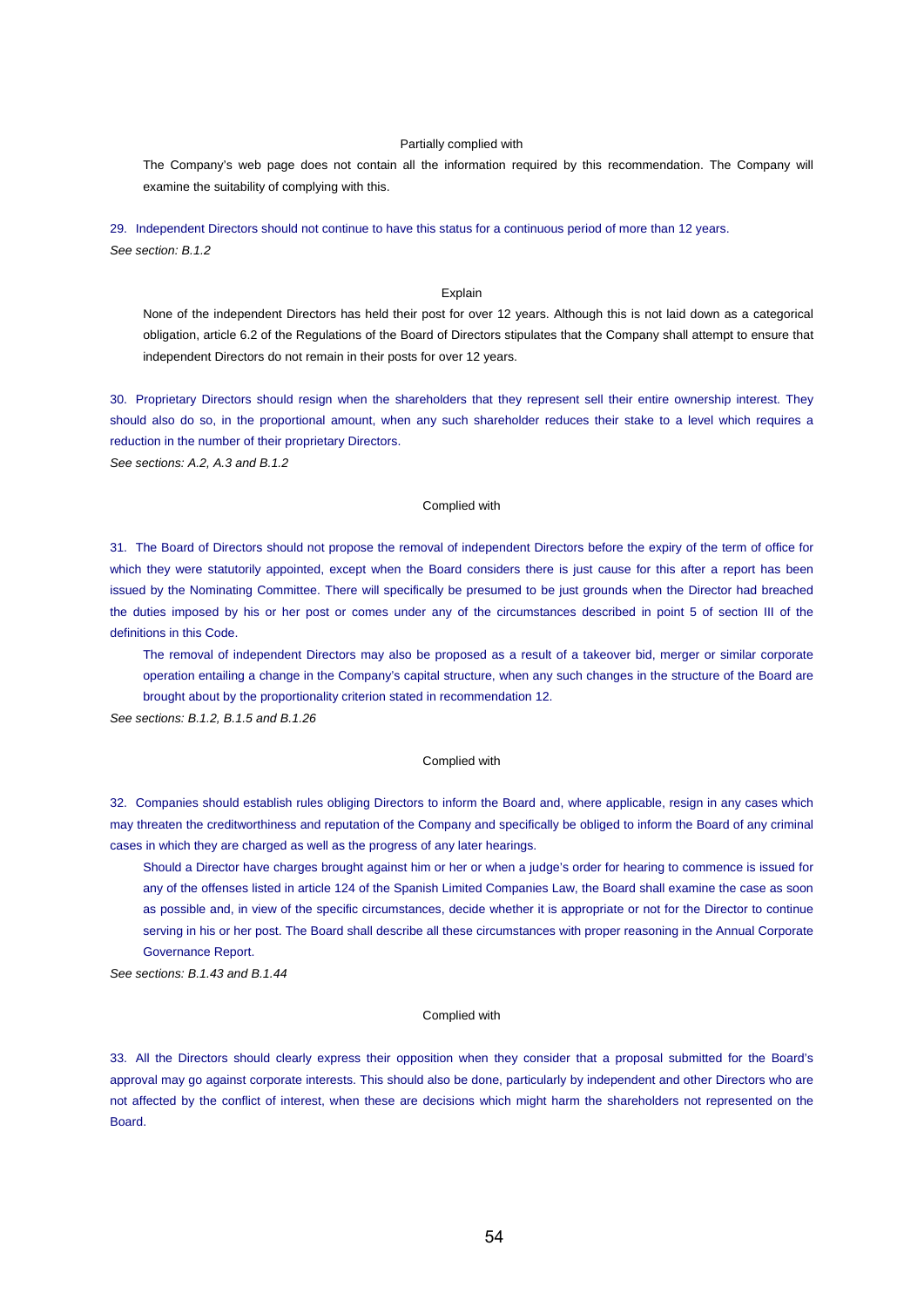When the Board adopts significant or repeated resolutions on which the Director had expressed serious reservations, the latter should come to the relevant conclusions and, if he or she opted for resigning, should explain the reasons in the letter referred to in the next recommendation.

This recommendation also covers the Secretary of the Board, whether or not this person is a Director.

## Complied with

34. When a Director gives up his/her post prior to the end of his/her term of office, either through resignation or for other reasons, the reasons for this should be explained in a letter sent to all the members of the Board. The grounds for the removal should be stated in the Annual Corporate Governance Report, irrespective of whether such removal is classified as a significant event.

*See section: B.1.5*

## Complied with

35. The remuneration policy approved by the Board should specify at least the following points:

a) The amount of the fixed components, itemized where necessary, of the attendance fees for the Board and its Committees and an estimation of the annual fixed remuneration to which this gives rise;

b) Any variable remuneration components, including in particular:

i) The types of Directors to whom they apply, as well as an explanation of the relative weight of the variable remuneration items in respect of the fixed ones;

ii) Criteria for performance evaluation on which any entitlement to remuneration in shares, share options or any variable component is based;

iii) The main parameters and basis of any annual bonus system or other benefits not paid in cash; and

iv) An estimation of the sum total of the variable remuneration to which the remuneration scheme proposed would give rise, according to the degree of compliance with the hypotheses or targets taken as a reference.

c) The main characteristics of benefit schemes (for example, supplementary pensions, life insurance and similar arrangements) with an estimation of the amount involved or equivalent annual cost.

d) The conditions to apply to contracts of senior management such as executive Directors, these to include:

i) Duration;

ii) Notice periods; and

iii) Any other clauses covering initial engagement bonuses, as well as compensation or "golden parachutes" in the event

of early cancellation or termination of the contractual relationship between the Company and the executive Director

*See section: B.1.15*

#### Complied with

36. Remuneration involving the delivery of shares in the Company or Group companies, stock options or other share-based instruments, variable remuneration linked to the Company's performance or benefit schemes should be restricted to executive **Directors** 

The delivery of shares shall not be covered by this limitation, when Directors are obliged to keep these until the end of their term of office.

*See sections: A.3 and B.1.3*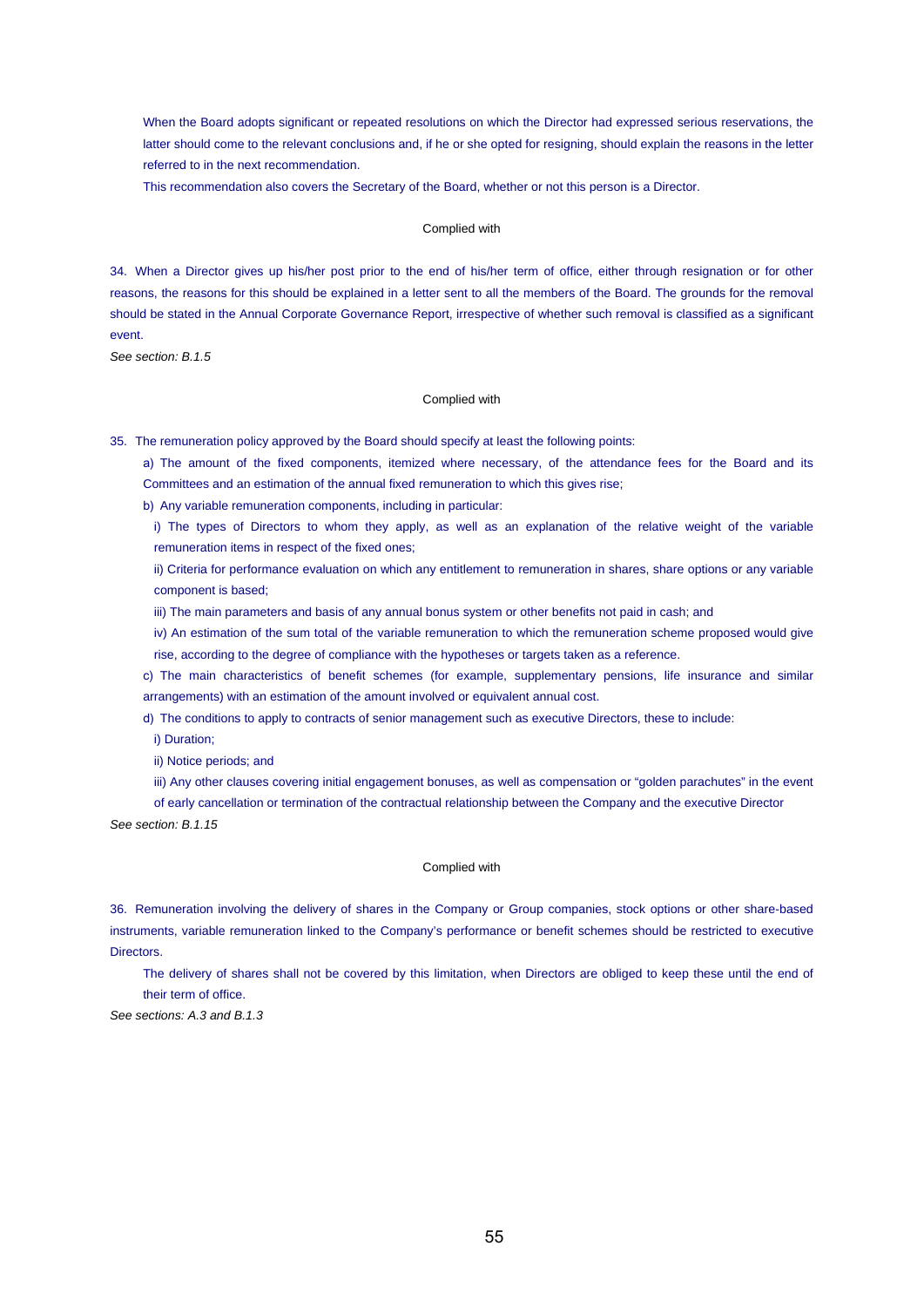## Complied with

37. External Directors' remuneration should be as required to compensate them for the dedication, skills and responsibilities entailed by the post, but not so high as to compromise their independence.

#### Complied with

38. Any remuneration linked with the Company's earnings should be subject to deductions calculated for any qualifications stated in the external auditors' report.

#### Complied with

39. In the case of variable remuneration, the remuneration policies should include technical safeguards required to ensure that these reflect the professional performance of their beneficiaries and not stem simply from the general development of the markets or of the Company's sector or other similar circumstances.

## Complied with

40. The Board should submit a report on the Directors' remuneration policy to a vote of the General Shareholders' Meeting, as a separate point on the agenda. This report should be made available to the shareholders, either separately or in any other way that the Company may consider appropriate.

This report shall in particular focus on the remuneration policy that the Board has approved for the current year as well as, where applicable, the one planned for future years. It will address all the points referred to in recommendation 35, except the ones which might entail the disclosure of commercially sensitive information. It should stress the most significant changes in said policies with respect to the one applied the previous year referred to at the General Meeting. It shall also include an overall summary of how the remuneration policy was applied over said previous year.

The role played by the Remuneration Committee in preparing the remuneration policy should be reported at the Board meeting, as well as the identity of any external consultants if any external advice had been sought.

*See section: B.1.16*

#### Explain

The Board considers that the disclosure of the salaries paid to executive Directors for their services affects their privacy.

41. The Report (accompanying notes) should give details of the individual remuneration of the Directors during the financial year and include:

a) A breakdown of the remuneration of each individual Director, to include where applicable:

i) Attendance fees and other fixed remuneration as a Director;

ii) Any additional remuneration as a chairman or member of one of the Board's Committees;

iii) Any payments made pursuant to profit-sharing or bonus schemes, and the grounds for paying these;

iv) Contributions made on the Director's behalf to defined benefit pension schemes, or any increase in the Director's vested rights in the case of contributions to defined benefit schemes;

v) Any compensation that may be agreed or paid as severance pay;

vi) Any remuneration collected as a Director of other companies in the Group;

vii) The remuneration that executive Directors receive for performance of senior management functions;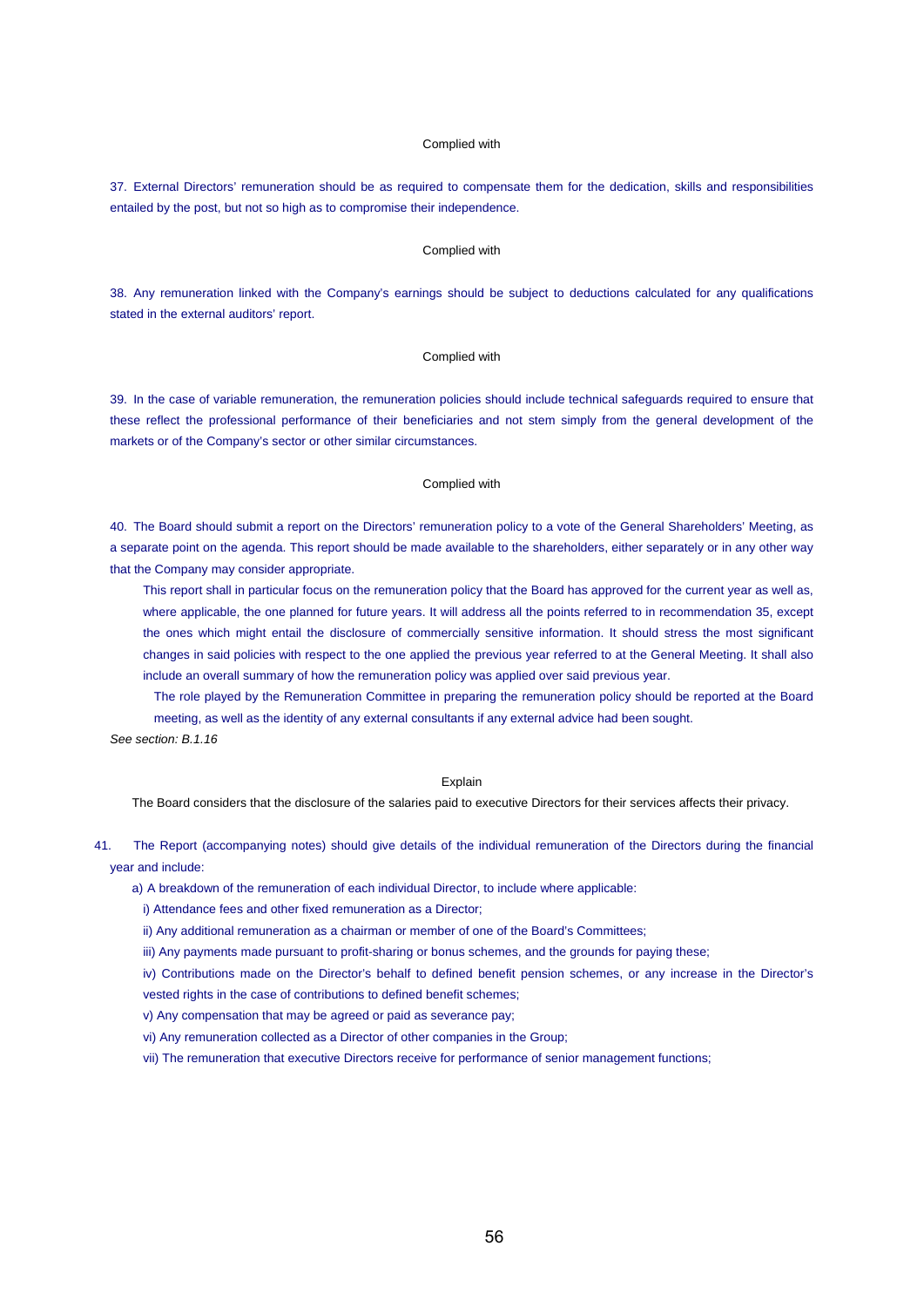viii) Any kind of compensation other than the ones listed above, whatever its nature and the Group entity paying this may be, especially when it may be considered to be a related-party transaction or when its omission would distort the true image of the total remuneration received by the Director.

b) An individual breakdown of any possible deliveries to Directors of shares, stock options or other share-based instruments, detailing:

i) The number of shares or options awarded in the year and the conditions set for exercising these;

ii) Number of options exercised during the year, stating the number of shares involved and the exercise price;

iii) Number of options not yet exercised at the year end, stating their price, date and other exercising requisites;

iv) Any modification during the year in the terms for exercising any options already granted.

c) Information on the ratio in the previous year between the remuneration obtained by executive Directors and the results or other means of assessing the Company's performance.

#### **Explain**

The Board considers that the disclosure of the salaries paid to executive Directors for their services affects their privacy.

42. When there is a Delegate or Executive Committee (hereinafter known as "Delegate Committee"), the participation structure of the different types of Directors should be similar to that of the Board itself and its secretary should be the Secretary of the Board

*See sections: B.2.1 and B.2.6*

## Not applicable

43. The Board should be kept fully informed of the business done and the decisions taken by the Delegate Committee and all the members of the Board should receive a copy of the minutes of the Delegate Committee's sessions.

# Not applicable

44. As well as the Audit Committee required pursuant to the Securities Market Law, the Board of Directors should form from its members a Committee or two separate Committees for Nominations and Remunerations.

The rules governing the composition and operation of the Audit Committee and the Nominating and Remunerations Committee or Committees should be stated in the Regulations of the Board, and include the following:

a) The Board should appoint the members of these Committees with regard to the knowledge, skills and experience of the Directors and the purpose of each Committee; it should discuss their proposals and reports and be responsible for answering for their activity and the work done at the first plenary session of the Board following their meetings;

b) These Committees should be formed exclusively of external Directors, with a minimum of three. The above is understood not to affect the attendance of executive Directors or senior management, when this is expressly agreed by the members of the Committee.

c) The Chairpersons of such Committees should be independent Directors.

d) They may seek external advice when this is felt to be necessary for performance of their duties.

e) Minutes of each meeting should be drawn up, a copy of which should be sent to all members of the Board.

*See sections: B.2.1 and B.2.3*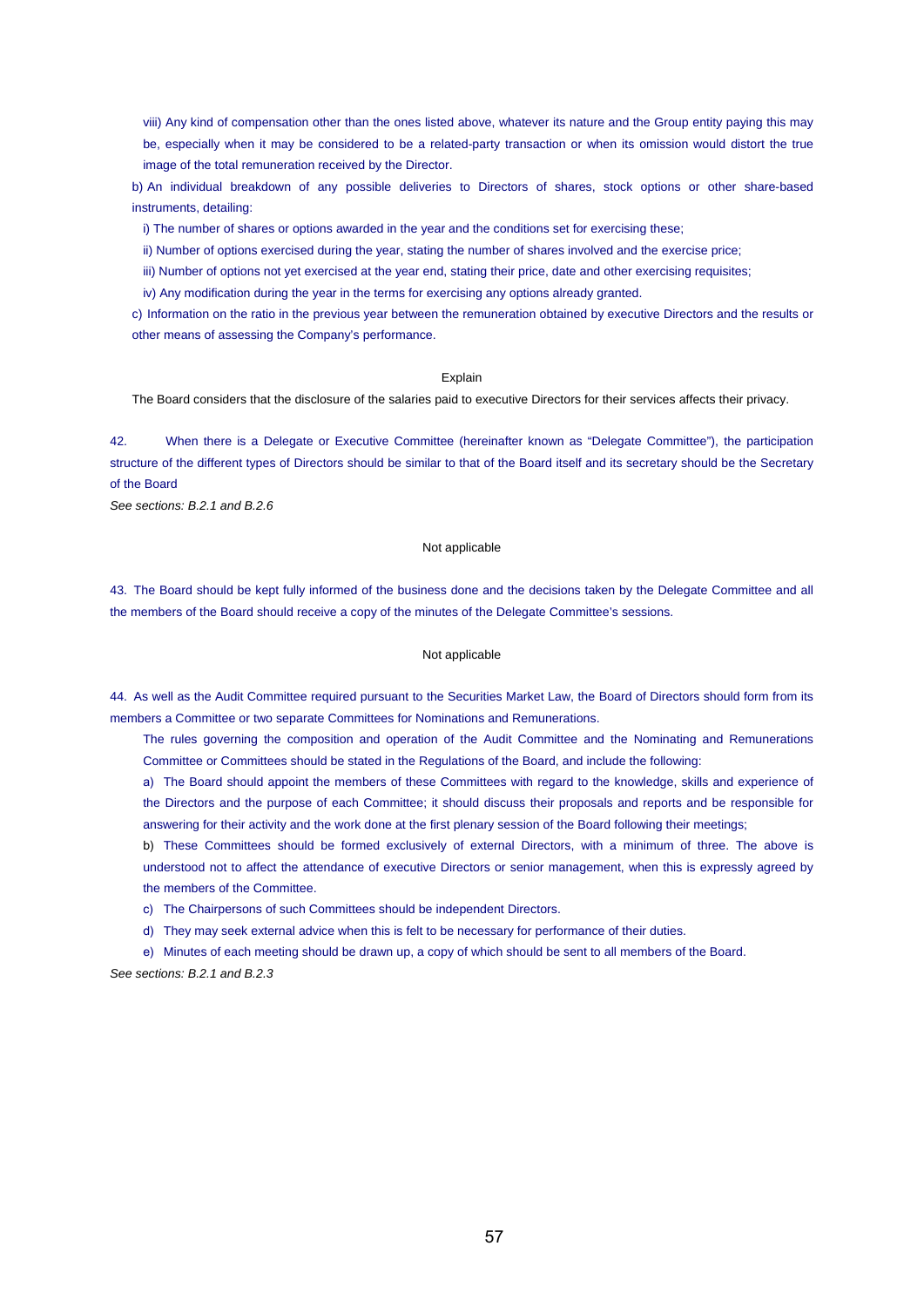## Partially complied with

Article 15 of the Regulations of the Board envisages that the Nominating and Remuneration Committee should be made up of a majority of external Directors. In actual fact, as of 31st December 2008, there is one executive Director and two independent Directors on this Committee.

45. Supervision of compliance with internal codes of conduct and corporate governance rules should be performed by the Audit Committee, the Nominating Committee or, as the case may be, separate Compliance or Corporate Governance Committees.

## Complied with

46. Members of the Audit Committee, and in particular its chairman, should be appointed with regard to their knowledge and experience in accounting, auditing and risk management.

# Complied with

47. Listed companies have an internal audit function, under the supervision of the Audit Committee, to ensure proper operation of the information and internal control systems.

#### Complied with

48. The person in charge of the internal auditing function should submit an annual work program to the Audit Committee, report to it directly on any incidents arising during its implementation, and submit an activities report at the end of each year.

#### Complied with

49. Control and risk management policy should specify at least:

a) The different types of risk (operational, technological, financial, legal, reputation...) which the Company is exposed to, including contingent liabilities and other off-balance sheet risks among the financial or economic risks;

b) Determination of the risk level that the Company sees as acceptable;

c) Measures intended to mitigate the impact of risks identified, should these materialize;

d) The internal information and control systems to be used to control and manage the above risks, including contingent liabilities and off-balance sheet risks.

*See sections: D*

#### Complied with

### 50. The Audit Committee's functions should be:

1. As regards information and internal control systems:

a) To supervise the preparation process and monitor the integrity of the financial information on the Company and, where applicable, the Group, and to verify compliance of regulatory requirements, appropriate limitation of the consolidation perimeter and proper application of accounting principles.

b) Regularly reviewing the internal monitoring and management of risks, so that the main risks can be identified, handled and properly made known.

c) Ensuring the independence and efficiency of the internal audit function; proposing the selection, appointment, reappointment and removal of the head of the internal audit service; proposing the budget for such service; receiving regular information on its activities; and checking that the senior management takes the conclusions and recommendations of its reports into account.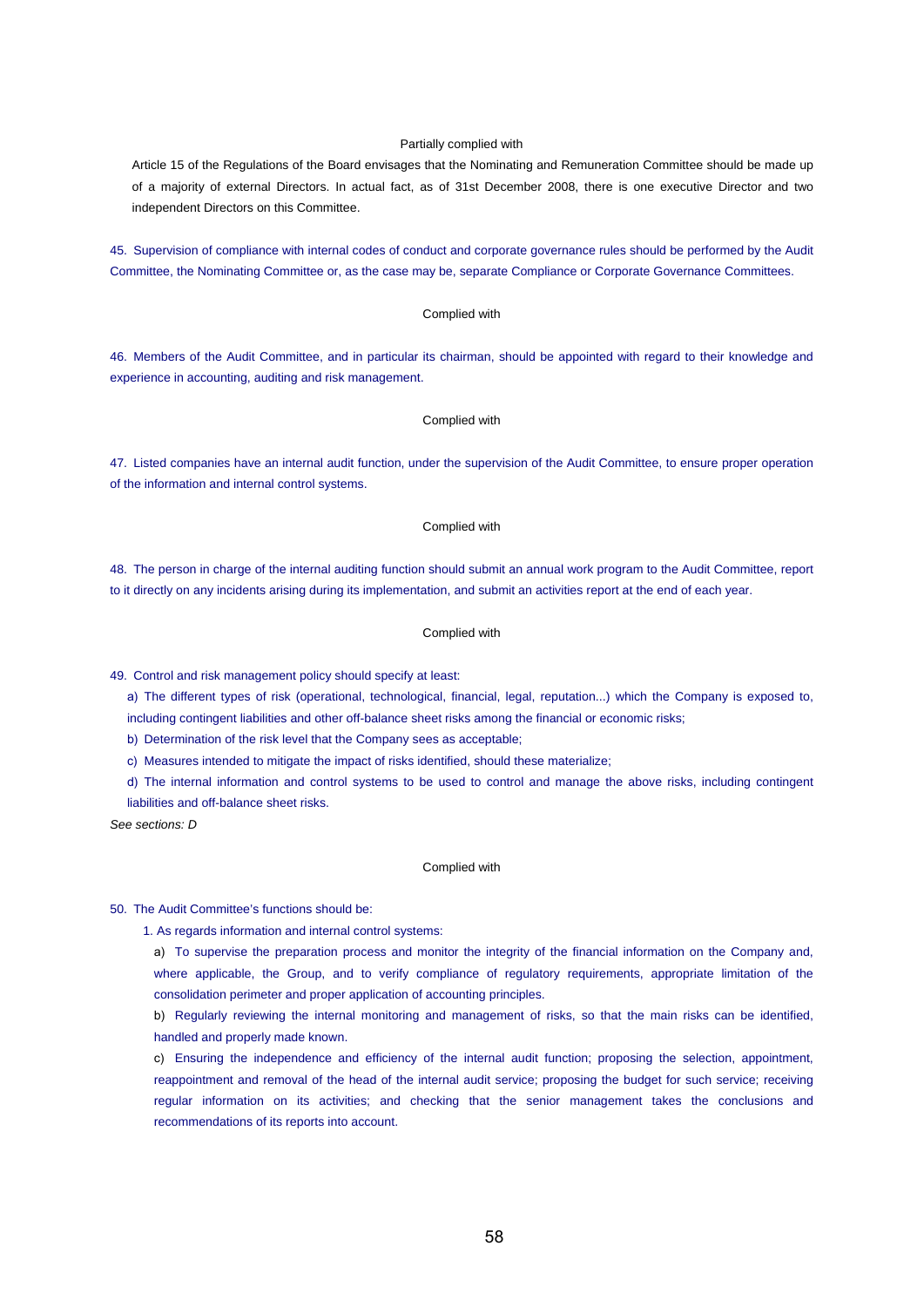d) To establish and oversee a mechanism that enables employees to communicate – confidentially and where considered appropriate, anonymously – any possible important irregularities that they may observe in the Company, particularly those of financial and accounting nature.

2. As regards the external auditor:

a) To submit to the Board any proposals for selection, appointment, reappointment and replacement of the external auditor, and the terms of its engagement.

b) To regularly receive information from the external auditor on the auditing plan and the results of its implementation and to make sure that the senior management is acting on its recommendations.

c) To ensure the independence of the external auditor, and for this purpose:

i) The Company should inform the CNMV of any change of auditor as a relevant fact, adjoining a statement of any disagreements that may arise with the outgoing auditor and the reasons for same, where applicable.

ii) The Committee should ensure that the Company and the auditor adhere to current regulations on rendering services other than auditing, the limits to concentration of the auditor's business and in general any other requirements in force to ensure the auditors' independence;

iii) In the event of the external auditor's giving up its functions, to examine the circumstances giving rise to this.

d) In the case of groups, the Committee should encourage the Group auditor to assume responsibility for auditing the individual companies in this.

*See sections: B.1.35, B.2.2, B.2.3 and D.3*

#### Complied with

51. The Audit Committee may order any employee or Director of the Company to appear before them and even do so without the presence of any other Director.

#### Complied with

52. The Audit Committee shall inform the Board, prior to the latter's adopting the relevant decisions, on the following matters indicated in recommendation 8:

a) Any financial information that the Company must regularly disclose through its status as listed. The Committee must ensure that the interim accounts are drawn up with the same accounting criteria as the annual statements and may ask the external auditor to perform a limited review for this purpose.

b) The creation or acquisition of stock in concerns with special purposes or registered in countries or territories considered to be tax havens, as well as any other transactions or operations of a similar nature whose complexity means that they might harm the Group's transparency.

c) Related-party operations, unless this preliminary reporting function had been assigned to another supervision and control Committee.

*See sections: B.2.2 and B.2.3*

#### Complied with

53. The Board of Directors should attempt to submit the annual accounts to the General Shareholders' Meeting with no reservations or qualifications in the auditing report and in exceptional cases of any of these existing, both the Chairman of the Audit Committee and the auditors should clearly explain to the shareholders the content and scope of said reservations or qualifications.

*See section: B.1.38*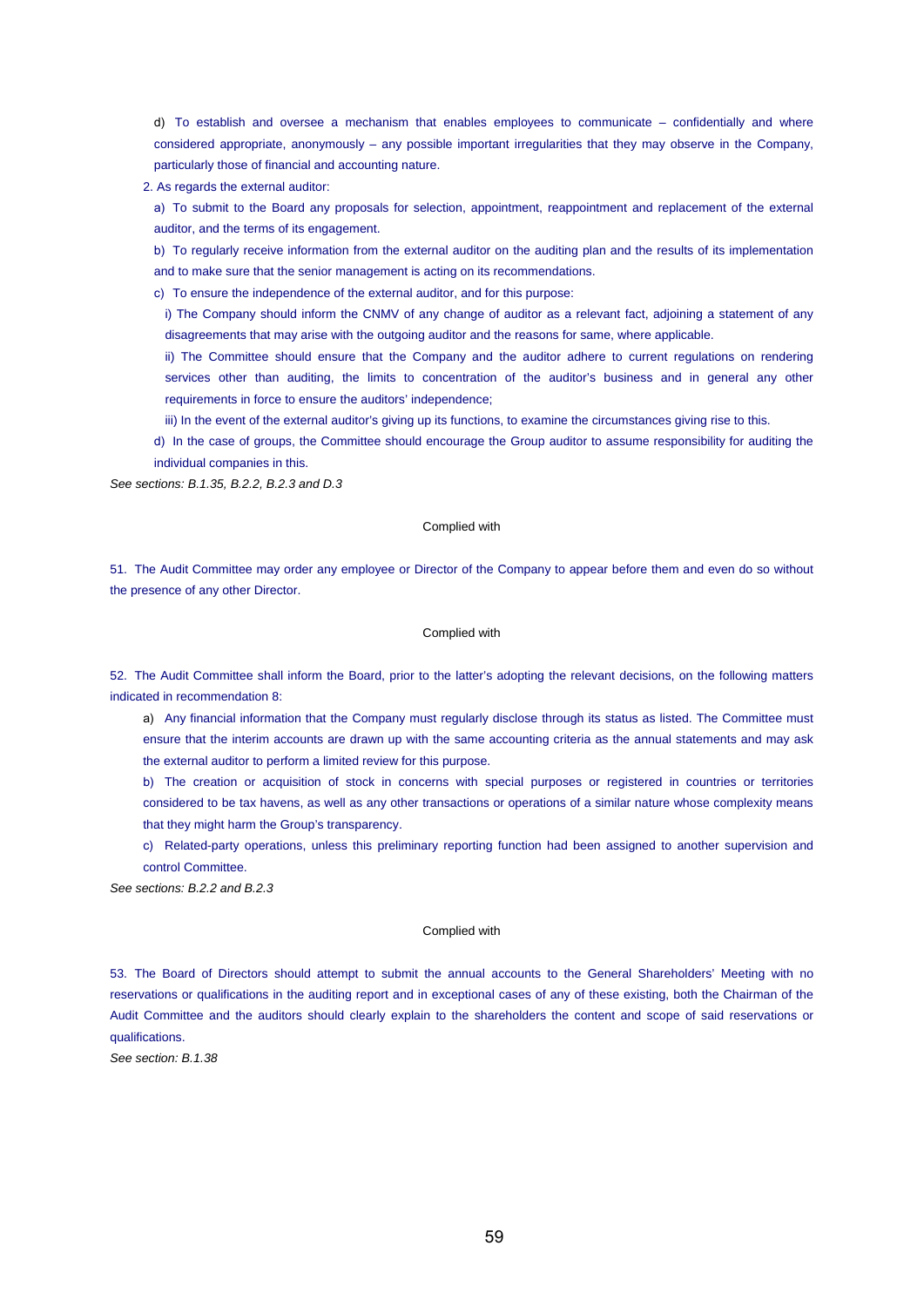54. Most of the Nominating Committee, or Nominating and Remuneration Committee if these were a single body, should be independent Directors.

*See section: B.2.1*

#### Complied with

55. The Nominating Committee should have the following functions in addition to the ones stated in earlier recommendations: a) Evaluating the skills, knowledge and experience necessary on the Board and defining the functions and abilities necessary for the candidates to fill each vacancy, and assess the time and dedication required for them to perform their duties properly.

b) Examining or organizing, as it may deem appropriate, the succession of the Chairman and chief executive, making recommendations to the Board so the succession takes place in a well-organized and orderly manner.

c) Reporting on the appointments and removals of senior management that the chief executive proposes to the Board.

d) Reporting to the Board on any gender diversity issues as indicated in recommendation 14 of this Code.

*See section: B.2.3*

## Partially complied with

Article 15 of the Regulations of the Board expressly includes sections a), b) and c). It does not include section d) for the reasons given in section F.15.

56. The Nominating Committee should consult with the Chairman and the chief executive of the Company, especially on matters concerning executive Directors.

Any Director may ask the Nominating Committee to take into consideration potential candidates to fill directorship vacancies, in case it considers these appropriate.

# Complied with

57. The Remuneration Committee should have the following functions apart from the ones indicated in the previous recommendations:

a) Proposing to the Board of Directors:

i) The remuneration policy for Directors and senior management.

ii) The individual remuneration and other contractual conditions of executive Directors.

iii) The standard conditions for senior management employment contracts.

b) Monitoring compliance with the remuneration policy established by the Company.

*See sections: B.1.14 and B.2.3*

#### Complied with

58. The Remuneration Committee should consult with the Chairman and chief executive, especially on matters connected with executive Directors and senior management.

## Complied with